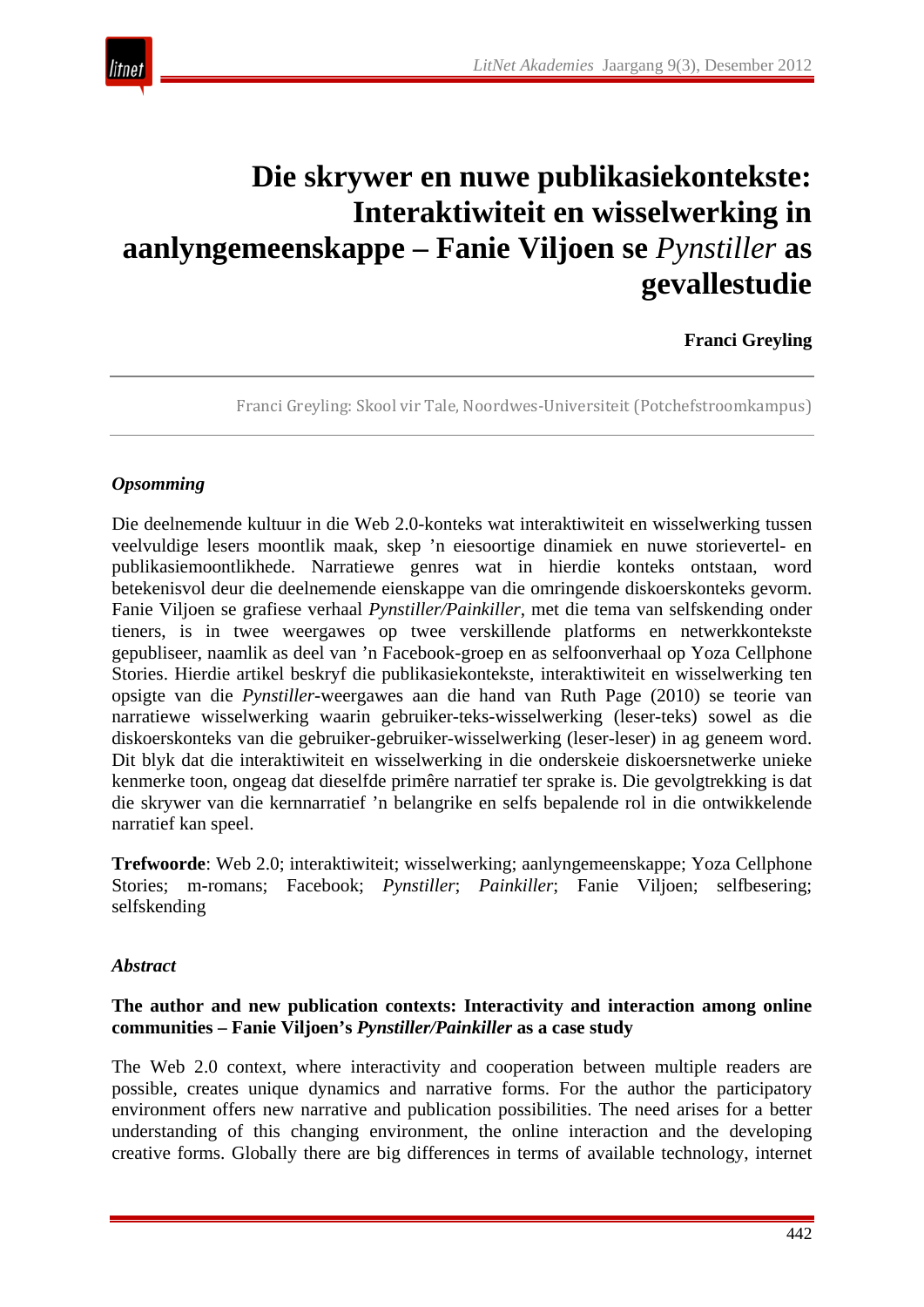access and user patterns, and therefore it is also necessary to investigate and describe the narrative practices in local contexts.

This article discusses two versions of South African author Fanie Viljoen's graphic novel *Pynstiller/Painkiller*, which were published on two different platforms and network contexts. *Pynstiller* (*Painkiller*) had its origins in a creative and research project with artists' books and practice-based research as its focus. In the project *Transgressions and boundaries of the page* Viljoen adapted his own short story with the theme of self-mutilation among teenagers to a graphic novel. Simultaneously with the remediation of the story Viljoen also established a Facebook group, placed the completed pages on it and started a conversation about the topical theme of self-mutilation. The novel later became available as a cell phone novel (in English and Afrikaans) on Yoza Cellphone Stories, with the graphics adapted to the dimensions of a standard cell phone screen. Yoza cellphone stories can be read on the Yoza mobisite, among others, which also makes provision for readers' comments. The reader responses and interactions that were observed in the different network contexts offer an opportunity to use this work as a case study to examine the dynamics between the author, text, context and reader in online communities in Web 2.0 contexts. Ruth Page's (2010) theory of narrative interaction as explained in her article "Interactivity and interaction: Text and talk in online communities" serves as the theoretical framework for the investigation.

The article is organised in the following sections: (1) contextualisation in terms of the participatory culture in Web 2.0 contexts and Page's theory of narrative interaction; (2) the text and publication contexts of Fanie Viljoen's *Pynstiller/Painkiller*; (3) discussion of Page's theory with application to the interaction and interactivity in the Web 2.0 publication contexts of *Pynstiller/Painkiller*; (4) discussion of observed patterns and conversations in the Facebook Pynstiller group and Yoza Cellphone Stories; (5) conclusion and theory refinement.

Page (2010) argues that the narrative genres that originate in the Web 2.0 context are significantly shaped by the participatory features of the surrounding discourse context. The discursive capacity of Web 2.0 software creates a two-way online environment where storytelling participants are connected with one another and the strings of narrative and comments become interwoven. This environment creates a context similar to that of everyday conversation. The hybrid spoken-written quality of the discourse may be associated with Walter Ong's (1982) concept of secondary orality. Page argues that the analysis of narratives that originate in this context should take into consideration the hybrid nature and the dynamic interaction of the specific narratives. Existing narrative concepts of interactivity with regard to digital narratives focus primarily on the reader-text interaction. The need therefore arises to extend these concepts so that the additional interactions that take place between multiple users when stories are told in online communities are also taken into consideration. Page therefore proposes a methodological integration between literary-theoretical and discourseanalytic traditions that can increase our understanding of narrative interactivity and interaction in the richly varied world of digital narratives. In her framework for narrative interaction Page makes provision for user-text interaction (reader-text) as well as the discourse contexts of user-user interaction (reader-reader).

The publication contexts, observed discourse, activity and interactivity of *Pynstiller/Painkiller* are discussed in terms of this framework. Particular attention is given to the role of the author in the development of the conversational narrative – among other things personal interviews with the author, Fanie Viljoen, were used in this regard. In terms of the user-text interaction, Page (following Ryan) distinguishes between exploratory and ontological interaction. In the case of *Pynstiller/Painkiller* the text itself is the work of Fanie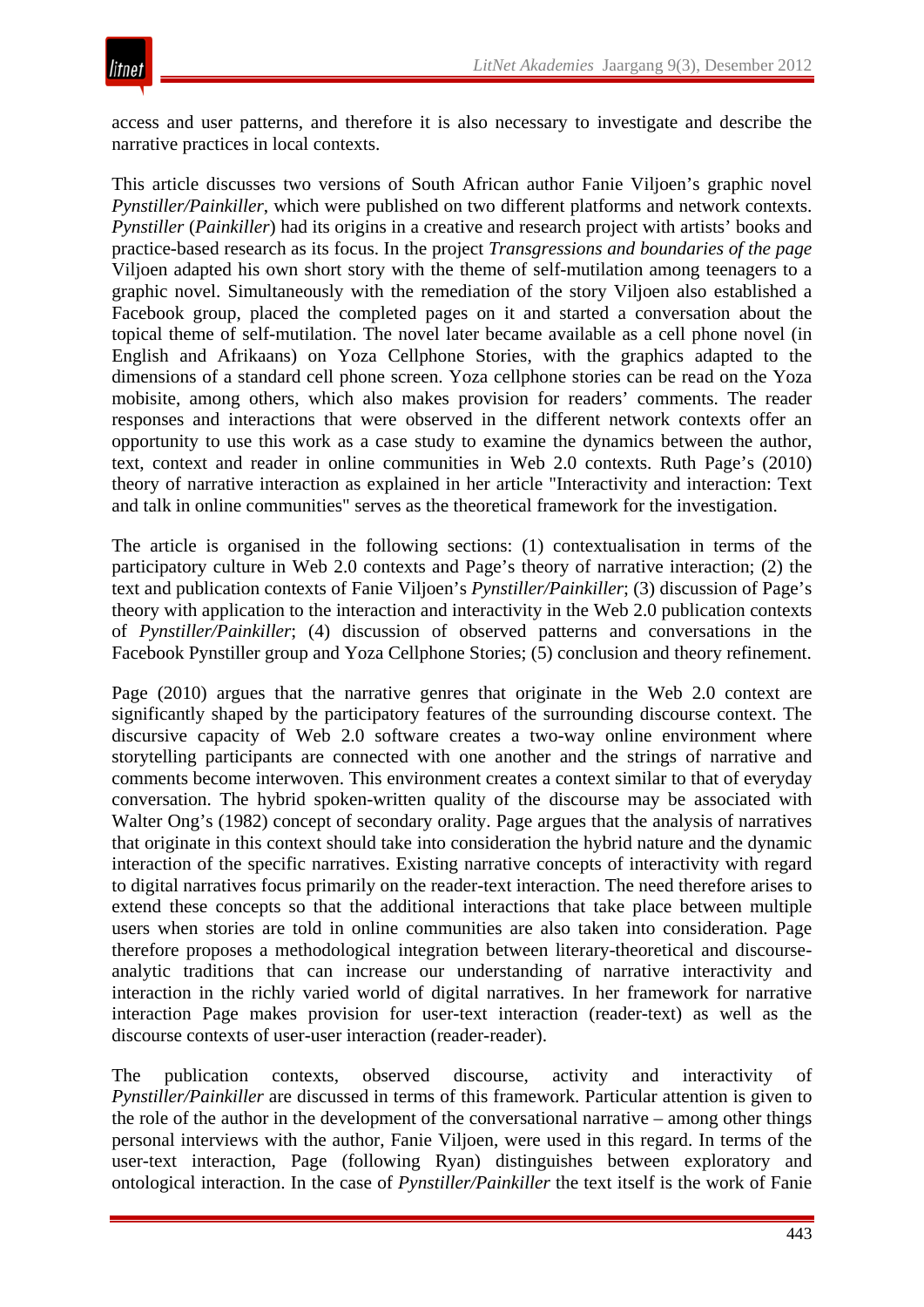Viljoen and the narrative was published as a finished story. The reader cannot influence or change the content of the events, and this implies an investigative interaction in terms of the text itself. With regard to user-user interaction, Page (2010:115) identifies three contextual factors that affect reader-reader interaction, namely the mechanisms of interaction (feedback mechanisms), the type of audience involved in the conversation (network characteristics) and the qualities of the narrative being commented upon (narrative characteristics). The combination of user-text interaction and the contextual factors affecting user-user interaction can be combined in open-ended configuration. Page's framework was both usable and applicable for describing and interpreting the *Pynstiller/Painkiller* contexts. It appears that the respective discourses in the two online contexts differ considerably. These differences relate to the feedback mechanisms, network and narrative characteristics and the interaction between them. In addition to this, research by Deumert (2010), Walton (2009) and Vosloo (2010) provided indispensable background on Yoza Cellphone Stories. This emphasised the importance of taking the local context and user patterns in consideration.

The interaction and interactivity that took place on Yoza and on Facebook over a certain period of time were then investigated. For this purpose the comments made in the relevant network contexts were analysed and characteristic patterns and discourses were identified. The use of SMS language, for example, is very apparent on the Yoza mobisite, and is a clear example of spoken-written communication and informal conversation conventions in online communities. Research by Page (2010), Deumert (2010), Walton (2009) and Vosloo (2010) contributed towards understanding the specific discourse contexts. Furthermore, the special attention to the role of the author revealed certain effects of author involvement in the developing narrative. The interactivity and interaction in the respective discourse networks show unique features – despite the fact that the same primary narrative is in question and similar feedback mechanisms are available. The discourse on Yoza was mostly about the format and theme of the experimental m-novel, namely the cell phone version of the graphic novel *Pynstiller/Painkiller*. Reader comments on the mobisite indicate that users see themselves as a network in which various persons and functionaries have a part and where everyone may express an opinion. In this case the author, Fanie Viljoen, was not part of the interaction in the network himself. The readers' comments could, however, have a direct and indirect effect on the author's future work and on the format and genre of m-novels on the particular platform. In the case of the Pynstiller/Painkiller group on Facebook, the author initiated the group and played an important role as facilitator. On this platform a conversation was started about the theme itself, and participants in the conversation made a variety of contributions, including creative work. The group became a space for therapeutic selfexpression and online support.

The text and contexts that were discussed offered a view of the publication, reception and online interaction in the South African context. The two publication contexts of *Pynstiller/Painkiller* showed that the author can play an important and even a decisive role in terms of interactivity and interaction concerning the core narrative in online communities. Through creative decisions and performance, the author largely determines the possibilities, nature and extent of reader-text interaction. Moreover, in certain social network contexts – for example, where m-novels are intended for a young audience – certain moderating functions are performed that affect the developing conversation narrative to a lesser or greater extent. Page's framework of narrative interaction can consequently be refined through clear consideration of the role of the author and the moderator.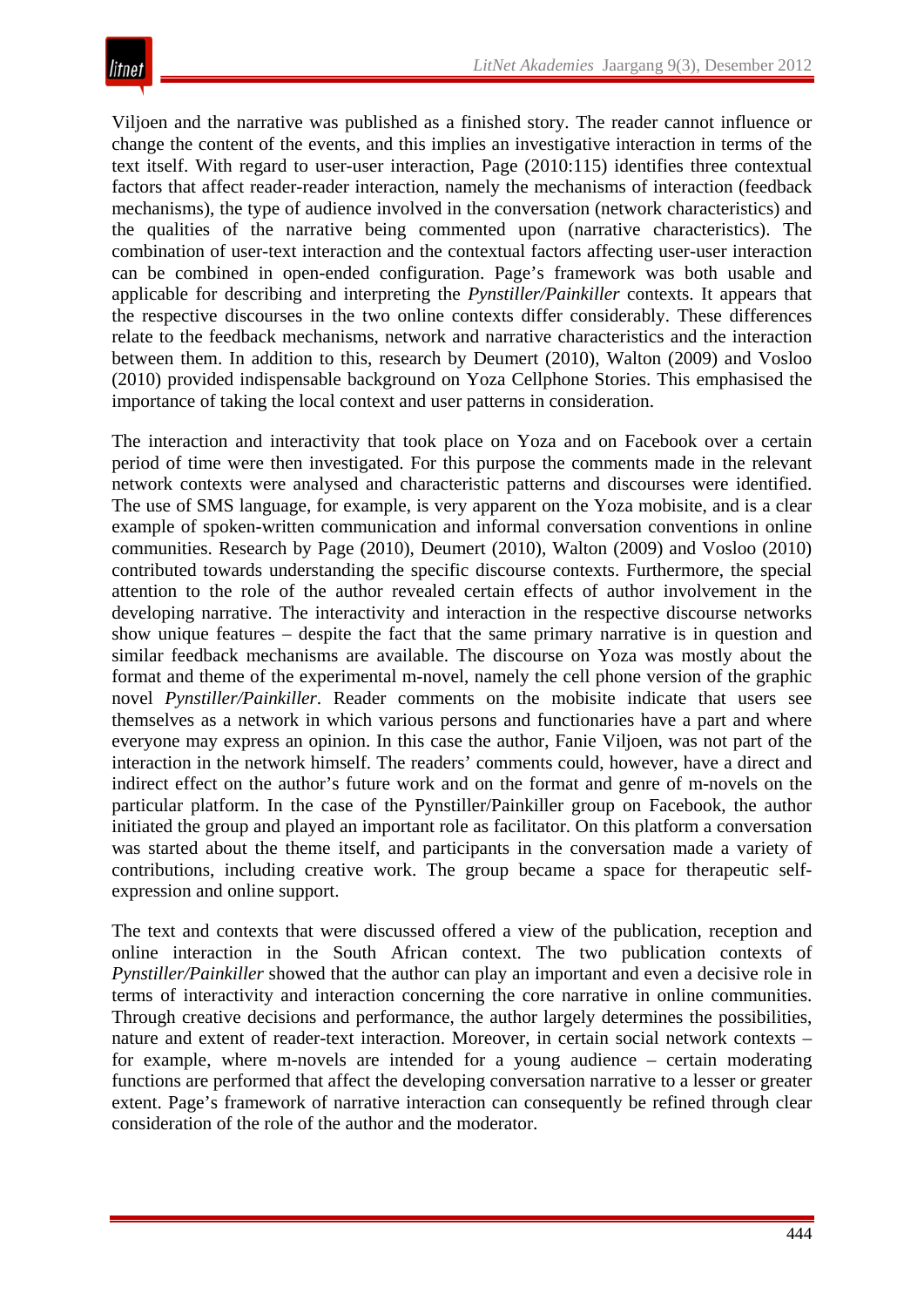

**Keywords**: Web 2.0; interactivity; interaction; online communities; Yoza Cellphone Stories; m-novels; Facebook; *Pynstiller*; *Painkiller*; Fanie Viljoen; self-harm; self-mutilation

#### **1. Inleiding**

I

Op 24 Junie 2009 skep Fanie Viljoen<sup>1</sup> 'n Facebook-groep, Pynstiller, en publiseer die eerste bladsye van die grafiese weergawe van sy kortverhaal "Pynstiller" *–* 'n tienerverhaal met die tema van selfskending.2 Hy nooi bestaande vriende en aanhangers op ander Facebookprofiele uit om by die groep aan te sluit.<sup>3</sup> Sy verwelkomingsinskrywing word op die muur geplaas:<sup>4</sup>

Fanie Viljoen: Welkom by pynstiller – as jy jouself sny, of dit in die verlede gedoen het, kan jy hier daarvan vertel. Hoekom doen tieners (en ouer mense) dit? Hoekom hou jy op? Hoe hou jy op? (24 Junie 2009 om 08:50 nm.)

Die eerste reaksie verskyn binne 'n oogwink:

Charnè Botha: Cool ... Ek wil die boek he ... (24 Junie 2009 om 08:50 nm.)

Drie minute later verskyn Charnè Botha se tweede inskrywing:

Charnè Botha: Ek sny myself ... Doen dit om te probeer vergeet van dinge wat gebeur het of van iemand wat hulle seer gemaak het en dalk nogsteeds wil ... Ek het probeer ophou maar kry dit nie reg nie ... Gaan goed vir 'n ruk maar as jy jouself weer kry sny jy dieper en al hoe meer om meer bloed tesien en goed te voel dan daarna!!! I guess it's our escape from everything ... (24 Junie 2009 om 08:53 nm.)

Enkele minute later verskyn twee opeenvolgende boodskappe wat via 'n selfoon gestuur is:

Riëtte Benson: Ek sny myself ... Dis asof die seer saam met die bloed uit my sisteem vloei. Vir die oomblik wat dit bloei voel ek vry van die seer in my lewe. Die letsels herinner my aan die seer wat ek al gevoel het, maar ek herinner myself dat dit nou beter is! (24 Junie 2009 om 09:14 nm. deur sellulêr) Riëtte Benson: ... en o ja – dis nie so maklik om op te hou nie. Dis soos 'n "pil" teen

die pyn ... Partykeer het jy 'n groter dosis nodig want die seer is baie seer ... (24 Junie 2009 om 09:22 nm. deur sellulêr)

36 minute later reageer Charnè Botha:

Charnè Botha: Stem saam met Riette ... Dammit voel presies so ... (24 Junie 2009 om 09:58 nm.)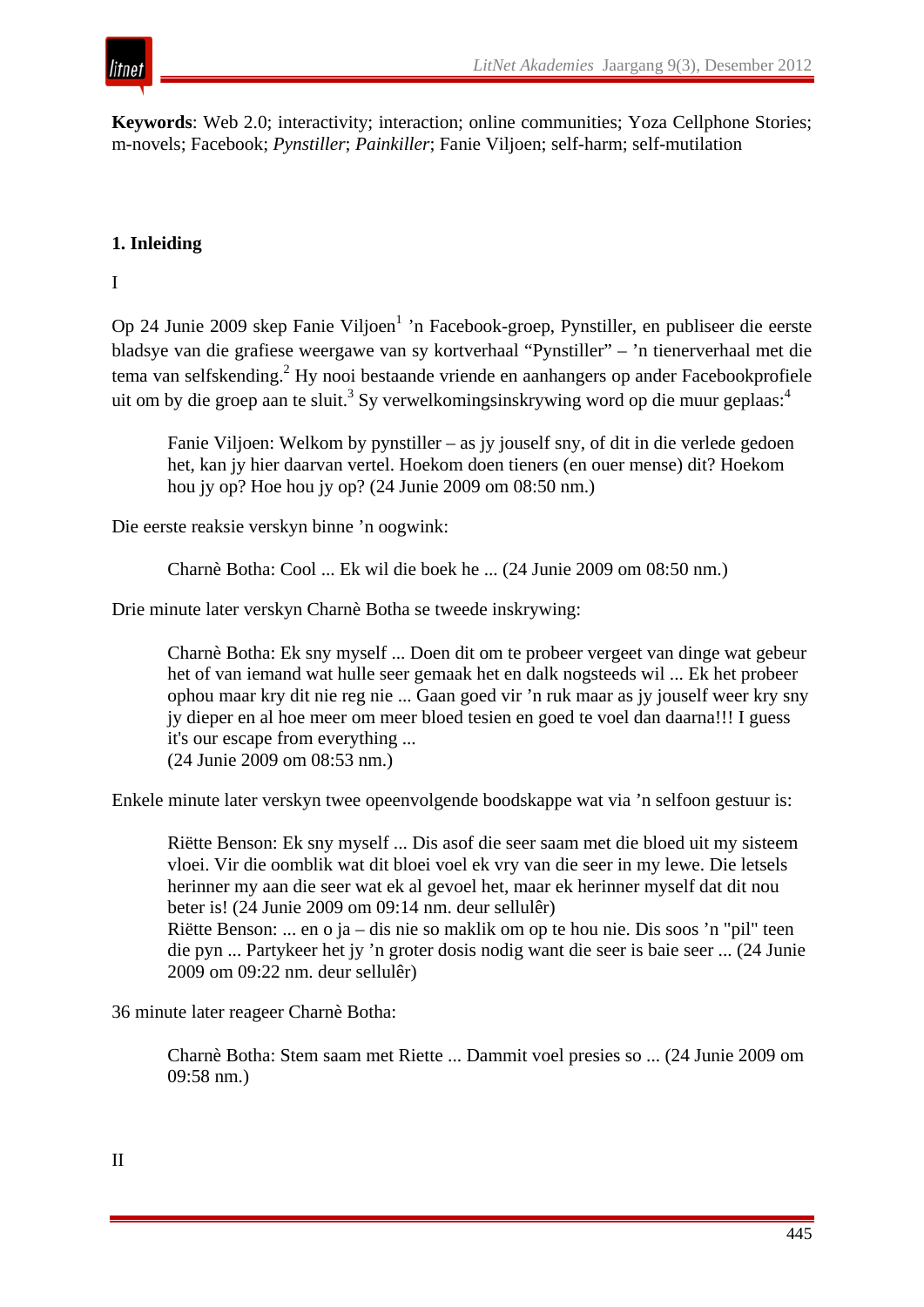In November 2010 word *Pynstille*r en 'n Engelse weergawe *Painkiller* as selfoonstories (die sogenaamde m-novels) op Yoza Cellphone Stories (http://www.yoza.mobi) geplaas.

Die eerste vier reaksies op die eerste bladsy van die Engelse teks lees:

24 Nov. 2010 1. Cherr $\tilde{A}/(x)$ Lipz says: I am 0n suspence. . .h3ctic stf<sup>5</sup>

30 Nov. 2010 2. Yonie.com says: Hw d u get 2 read ths..cz it sounds quite interesting

1 Dec. 2010 3. (c)Mis+sexy+by+nature(c) says: Ths was quite an amazin story, very touchn i lvd it although it endz confuzn>in tearz< its touchn.:'(

1 Dec. 2010 4. Lady(H)t33 says: Da Stori S.U.C.K.S!

III

Die Web 2.0-kontekste waar interaktiwiteit en samewerking tussen veelvuldige lesers moontlik is, skep nuwe kontekste, eiesoortige dinamiek en nuwe storievertelmoontlikhede (Harper 2011:204). Gepaardgaande hiermee ontstaan die behoefte om hierdie veranderende omgewing, die prosesgesentreerde aard van storievertelling en aanlynwisselwerking, asook die ontwikkelende kreatiewe vorme te verstaan (Thomas 2011:217; Page en Thomas 2011:13).

Narratiewe genres wat in die Web 2.0-konteks ontstaan, is baie gevarieerd, maar word volgens Page (2010:208) almal betekenisvol deur die deelnemende eienskappe van die omringende diskoerskonteks gevorm. Hierdie deelnemende konteks impliseer dat wisselwerking en interaktiwiteit inherent aanwesig is. Bestaande narratiewe konsepte van interaktiwiteit met betrekking tot digitale narratiewe fokus primêr op die leser-tekswisselwerking, byvoorbeeld met verwysing na ontwerpbeginsels van hiperteks of die wyses waarop gebruikers digitale materiaal navigeer. Gevolglik ontstaan die behoefte om hierdie konsepte uit te brei, sodat die addisionele wisselwerkings wat tussen veelvuldige gebruikers plaasvind wanneer stories in aanlyngemeenskappe vertel word, ook in ag geneem word (Page 2010:208).<sup>6</sup> Gesien in die lig van die eksponensiële groei van die internet, die dinamiese omgewing, die snelle evolusie van sosiale media, die magdom moontlikhede en permutasies van media en toepassings, die kortstondige bestaan van webinhoud en -skakels, en die vervlietende aard van elektroniese kommunikasie, is hierdie 'n besonder uitdagende en komplekse aangeleentheid (Alexander 2011:48; Greyling 2011; Page en Thomas 2011:3; Miller 2008:4). Die ontwikkeling van nuwe narratiewe vorme vind so snel soos tegnologiese vernuwing plaas (Miller 2008:4), en vinniger as wat dit deur navorsers gedokumenteer kan word (Page en Thomas 2011:3). Hierbenewens is daar wêreldwyd groot verskille ten opsigte van beskikbare tegnologie, internettoegang en gebruikerspatrone, en bestaan komplekse verhoudings tussen plaaslike en globale toepassings en gebruike (Walton 2009:2). Navorsers op die terrein beklemtoon dan ook dikwels dat die besprekings van tekste beskou moet word as 'n historiese blik of kiekie (*snapshot*) van narratiewe praktyke op 'n bepaalde tydstip en binne 'n bepaalde konteks (vgl. Alexander 2011:48 en Page en Thomas 2011:3).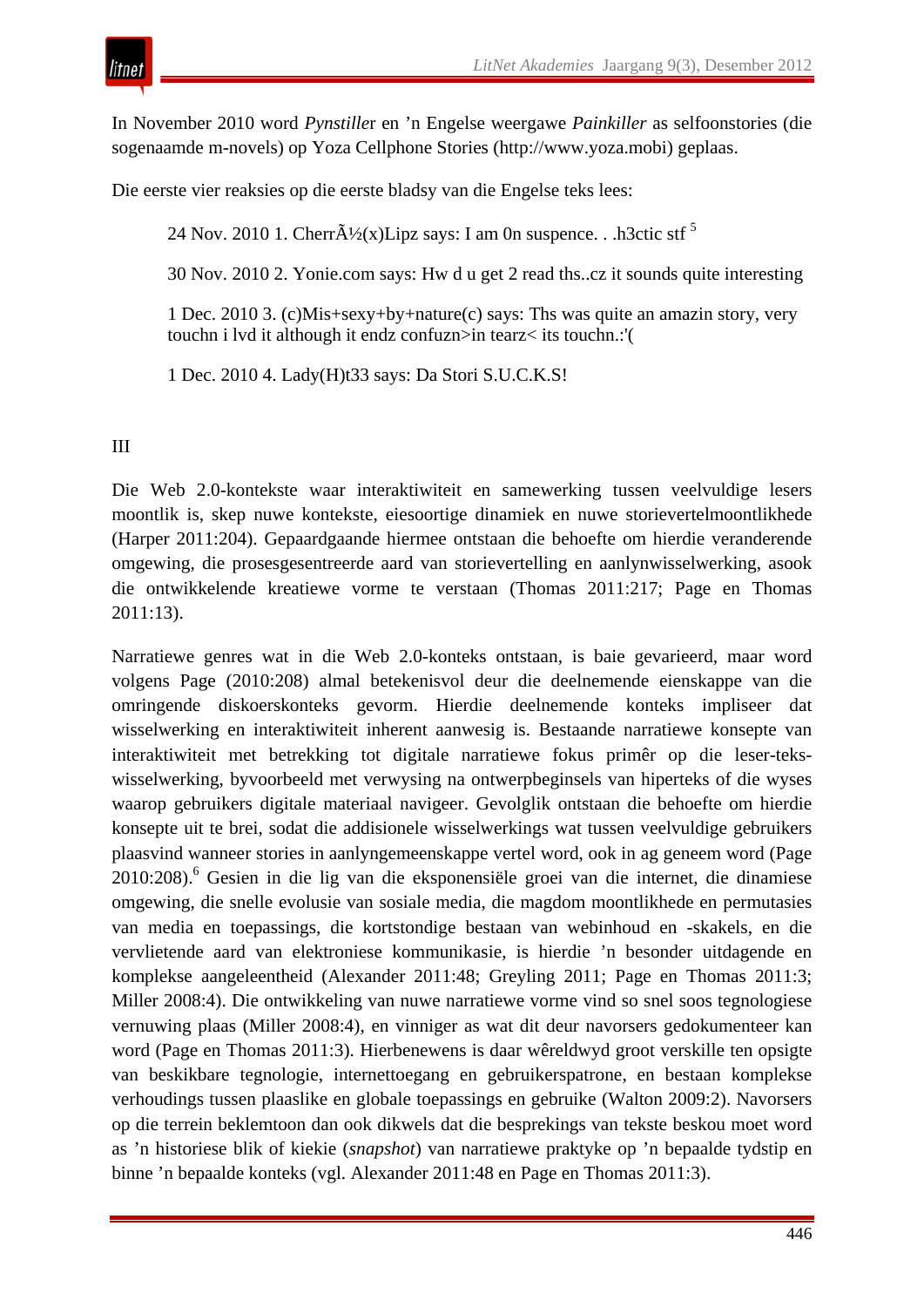Die publikasie van Fanie Viljoen se *Pynstiller* en *Painkiller* op Facebook en Yoza Cellphone Stories en die gepaardgaande leserreaksie en wisselwerking bied die geleentheid om *Pynstiller* as gevallestudie te gebruik om die dinamika tussen skrywer, teks, konteks en leser in aanlyngemeenskappe in Web 2.0-kontekste te ondersoek. Sodoende kan bygedra word tot 'n beter verstaan van die ontwikkelende storievertel- en publikasiemoontlikhede in die dinamiese en uitdyende kuberruim. Die teks en kontekste wat bespreek word, kan voorts 'n blik bied op die publikasie, ontvangs en aanlynwisselwerking binne 'n Suid-Afrikaanse konteks op 'n bepaalde tydstip. Vir die doel van die ondersoek word gebruik gemaak van Page (2010) se teorie oor narratiewe wisselwerking soos uiteengesit in haar artikel "Interactivity and interaction: Text and talk in online communities". In die bespreking word in die besonder gelet op die skrywer se rol in die gebruiker-gebruiker-wisselwerking.7

Die artikel val in die volgende afdelings uiteen: (i) kontekstualisering ten opsigte van die deelnemende kultuur in Web 2.0-kontekste en Page se teorie van narratiewe wisselwerking; (ii) die teks en publikasiekontekste van Fanie Viljoen se *Pynstiller*; (iii) bespreking van Page se teorie met toepassing op die wisselwerking en interaktiwiteit in die Web 2.0 publikasiekontekste van *Pynstiller*; (iv) bespreking van waargenome patrone en gesprekke in die Facebook Pynstiller-groep en Yoza Cellphone Stories; (v) slotsom en teorieverfyning.

## **2. Deelnemende kultuur, Web 2.0, interaktiwiteit en wisselwerking**

Die publikasielandskap het met die ontwikkeling van digitale formate, en in besonder die internet, onomkeerbaar verander (Thomas 2008:ix). Waar die veranderings ingrypende implikasies vir die uitgewerswese inhou, skep dit terselfdertyd nuwe skeppende moontlikhede vir die skrywer. Elke nuwe ontwikkeling in digitale media, byvoorbeeld breëband-internettoegang, draadlose seine, DVD's en virtuele realiteit, lei tot 'n ooreenstemmende ontwikkeling in digitale storievertelling (Miller 2008:4, 162). Die opgang van mobiele-selfoon-gebruik het byvoorbeeld in Suid-Afrika aanleiding gegee tot die ontstaan van die m4Lit-projek (*mobile phones for literacy*), 'n projek van die Shuttleworthstigting onder leiding van die tegnologienavorser Steve Vosloo. Die oogmerke van die m4Lit-projek (Kontax en later Yoza Cellphone Stories) wat in 2009 van stapel gestuur is, was spesifiek om die lewensvatbaarheid van mobiele fone ter bevordering van lees en skryf by die Suid-Afrikaanse jeug te ondersoek, sodat opvoedkundiges, uitgewers en navorsers – en by implikasie skrywers – 'n beter begrip kan kry van geletterdheidverwante geleenthede en uitdagings van mobiele fone (Vosloo 2010c:2, 14). Die projek het geëksperimenteer met 'n meer interaktiewe styl van storieskryf en publikasie wat by die deelnemende kultuur eie aan die digitale generasie aanklank kan vind (Vosloo 2010c:2; Jenkins, Clinton, Purushotma, Robison en Weigel 2005). In die eerste fase van die projek, Kontax, is die sogenaamde mromans of e-romans (*mobile novels*; *electronic novels*) in 'n sosiale netwerk geplaas wat gebruikers die geleentheid gee om op verskeie wyses met die verhaal in wisselwerking te tree (Vosloo 2010c:6).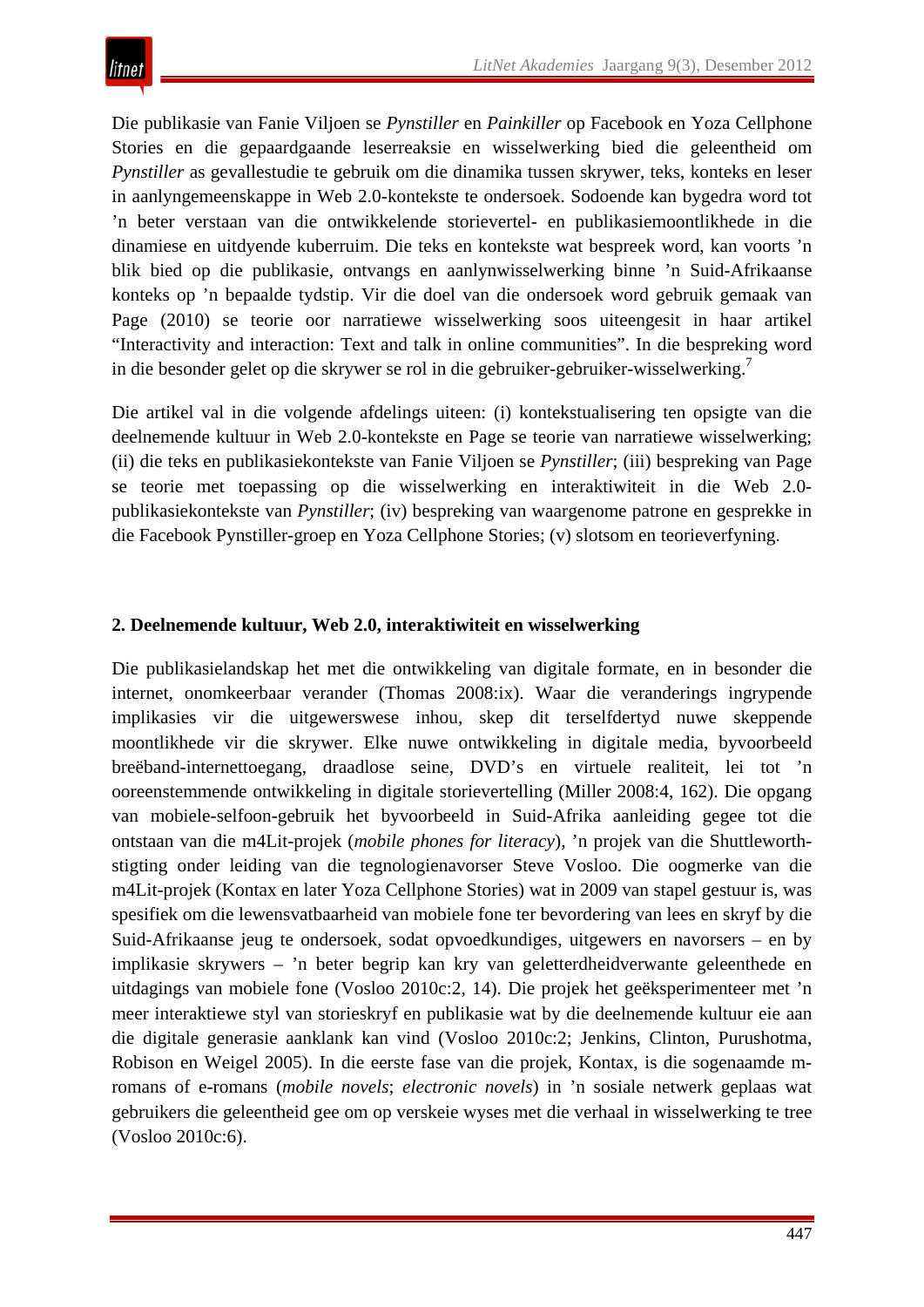Bogenoemde deelnemende kultuur hou verband met die netwerkmoontlikhede van die Web 2.0-era. Die term *Web 2.0* (wat veral met Tim O'Reilly vereenselwig word), verwys nie na 'n bywerking van tegniese spesifikasies as sodanig nie, maar na die resultaat van kumulatiewe veranderings in die wyse waarop sagteware-ontwikkelaars en eindgebruikers die internet gebruik (Jenkins e.a*.* 2005:50; Web 2.0 2012). Gebruikersbydraes is sleutelfaktore van markdominansie in die Web 2.0-era (O'Reilly 2005). Web 2.0 kan beskou word as die knooppunt van webtoepassings van gebruikersgesentreerde ontwerp, deelnemende inligtingdeling, die vermoë van diverse sisteme en organisasies om te versoen en saam te funksioneer, en samewerking in die wêreldwye web (Web 2.0 2012). In teenstelling met webtuistes waar gebruikers beperk is tot die passiewe besigtiging van inhoud, bied 'n kenmerkende Web 2.0-webtuiste gebruikers die geleentheid om as skeppers van gebruikergegenereerde inhoud, in 'n sosiale-media-dialoog met mekaar in wisselwerking te tree en saam te werk. Voorbeelde van Web 2.0-konteks is sosiale-netwerk-webtuistes, webjoernale (blogs), wiki's, webtoepassings, sosiale indeksering ("folksonomy") en video-deling (Web 2.0 2012). Binne hierdie konteks is nuwe netwerke nie meer van die hardeware of inhoud afhanklik nie, maar wel van die deelname van grootskaalse sosiale gemeenskappe (Jenkins e.a. 2005:50).

Volgens Jenkins e.a. (2005:3) word 'n deelnemende kultuur gekenmerk deur relatief lae grense van artistieke uitdrukking en burgerlike betrokkenheid, sterk ondersteuning vir die skep en deel van eie kreatiewe werk, en 'n tipe informele mentorskap waar kennis met nuwelinge gedeel word. Deelnemers glo dat hulle bydraes 'n verskil maak en ervaar 'n mate van sosiale verbintenis met mekaar (of is ten minste besorg oor wat ander van hulle kreatiewe werk dink). Vorme van deelnemende kultuur sluit die volgende in: (i) *affiliasies* – formele en informele lidmaatskap van aanlyngemeenskappe gesentreer om verskeie mediavorme soos Facebook, Twitter, MySpace, boodskapborde of buitespeling (*metagaming*); (ii) *uitdrukkings* – die skep van nuwe kreatiewe vorme soos digitale animasie, aanhangerfiksie, aanhangervideo-vervaardiging en "zines"; (iii) *samewerkende probleemoplossing* – formele en informele samewerking om take uit te voer of om nuwe kennis te ontwikkel, soos deur Wikipedia en alternatiewe-werklikheid-rekenaarspeletjies; (iv) *verspreiding* – vorming van die vloei van media soos deur podgooi en webjoernaalinskrywings (Jenkins e.a. 2005:3).

Bostaande interaksionele kontekste stel skrywers en lesers in staat om op verskeie wyses aanlyn met mekaar te kommunikeer (Page 2010:209). Die kommunikasie, wat hoofsaaklik skriftelik is, word gekenmerk deur 'n informele en gesprekstoon – die meer informele register word selfs in openbare tekste op die internet waargeneem (Mackey 2001:181; Mallan 2008:70; Wallace 1999:62). Hierdie hibriede gesproke-geskrewe kwaliteit kan met Walter Ong (1982) se konsep van sekondêre oraliteit verbind word (Page 2010:209; Lotherington 2011:259). In Ong se onderskeid tussen primêre oraliteit, geletterdheid en sekondêre oraliteit verbind hy sekondêre oraliteit veral met die visuele media soos radio en televisie (Ong 1982:14). Alhoewel Ong nie al die kommunikasiemoontlikhede van die internet kon voorsien nie, is dit opvallend hoe sy konsep van sekondêre oraliteit op verskeie vlakke en wyses in aanlynomgewings waargeneem kan word – vanaf die informele vorm en inhoud van die taalgebruik, en die verskynsel van teksgebaseerde gespreksgenres (Walton 2009:vii) tot die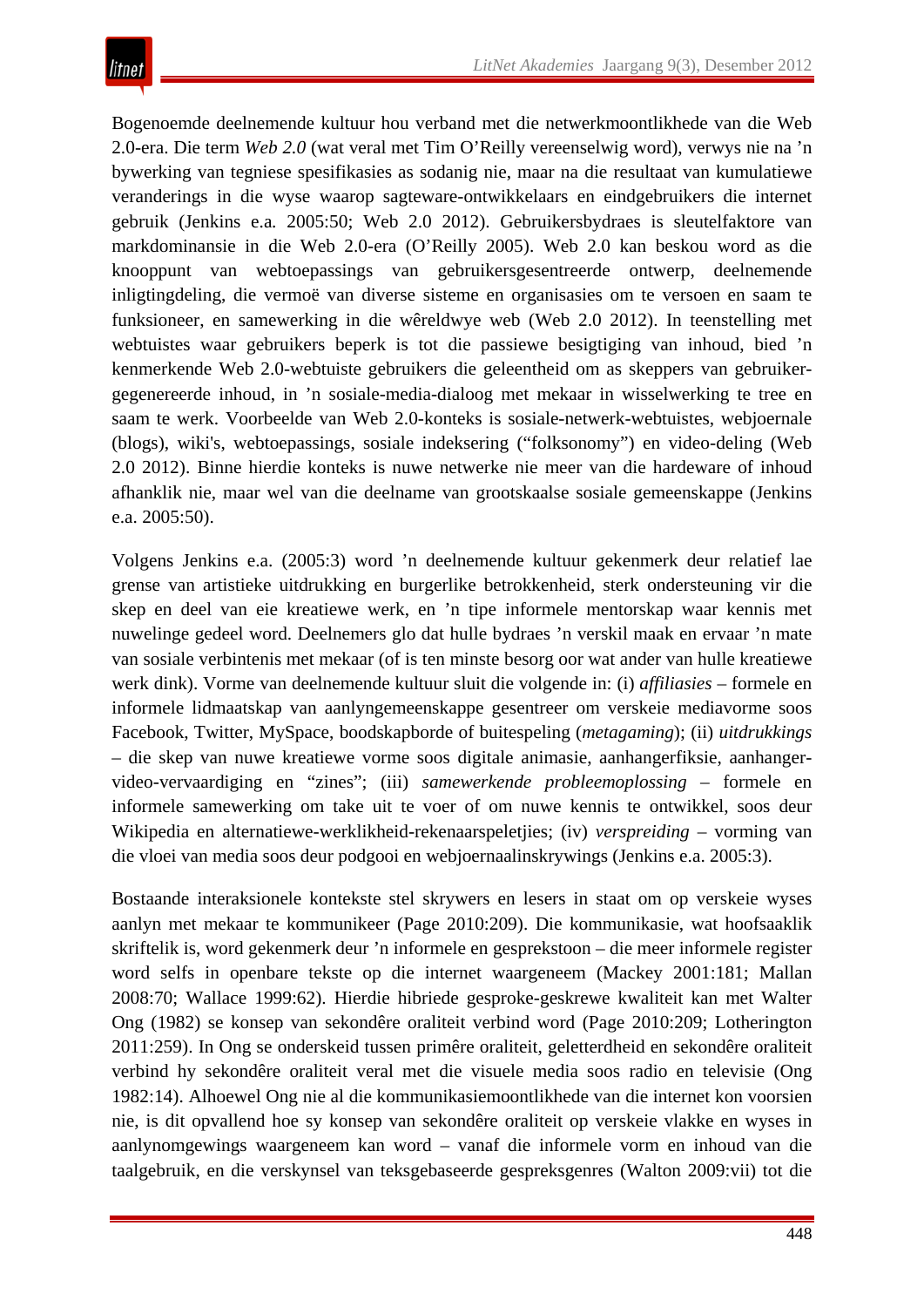ontstaan en dinamika van gespreks- en storievertellende gemeenskappe. (Vgl. Mallan 2008; Thomas e.a. 2007. Vir 'n volledige bespreking van die SMS-taalgebruik van tieners in die m4Lit-projek sien Walton 2009 en Deumert 2010.)

Die kombinasie van geskrewe en orale modus impliseer vir Page (2010:209) dat die ontleding van narratiewe wat in dié deelnemende kultuur ontstaan, die hibriede aard en die dinamiese wisselwerking van die spesifieke narratiewe in ag moet neem: "(T)he analysis of stories told in web 2.0 environments must be integrative, able to account for the interactions between texts and users and the dialogic interactions between the many users who participate in online storytelling communities." Page (2010:211) stel 'n metodologiese integrasie tussen literêrteoretiese en diskoersontledingstradisies voor wat ons begrip van narratiewe interaktiwiteit en wisselwerking in die ryklik gevarieerde wêreld van digitale narratiewe kan verruim.

Navorsing oor interaktiwiteit in digitale narratologie het, in navolging van bestaande narratologiese modelle, tot dusver hoofsaaklik op die verhouding tussen die teks en die leser gefokus (Page 2010:213). Daar is op genres soos elektroniese fiksie en videospeletjies gekonsentreer en spesifiek aandag gegee aan die verhouding tussen die gebruiker en die teks (narratiewe wêreld) en meganismes om die narratiewe tussenvlak te navigeer en die storieinhoud te interpreteer (byvoorbeeld Ryan 2004 se onderskeid tussen die ontdekkende en ontologiese wisselwerking). Sodoende het 'n teks-immanente model ontstaan wat gegrond is op die aksies van 'n abstrakte, individuele figuur van die leser (*(w)reader*) (Page 2010:113). Hierteenoor beklemtoon die interpersoonlike dinamiek van gesprekstorievertelling – wat na rekenaargemedieerde storievertelling uitgebrei kan word – die breër, situasionele konteks van vertelling (Page 2010:213). Die sosiolinguistiese analise van gesprekstories is veral geïnteresseerd in die verbinding tussen storievertellende deelnemers. Alhoewel van aangesig tot aangesig en rekenaargemedieerde kontekste vir kommunikasie betekenisvol verskil (byvoorbeeld ten opsigte van gedeelde tyd en fisiese ruimte), en mediale beperkinge ten opsigte van kommunikasie bestaan, impliseer die diskursiewe konteks wat vanuit deelnemende kultuur ontstaan dat die leser se wisselwerking met die teks nou slegs een van die elemente in die proses van storievertelling is (Page 2010:214). Daar is gevolglik 'n benadering nodig om die leser se verhouding en wisselwerking met die storiekonteks asook met ander storievertellende deelnemers te ondersoek.

In Page (2010) se raamwerk neem sy die gebruiker-teks-wisselwerking (leser-teks) asook die diskoerskonteks van die gebruiker-gebruiker-wisselwerking (leser-leser) in ag, en verwys in die besonder na produksiegeoriënteerde faktore wat uit Web 2.0-diskoerskontekste afgelei kan word. Met betrekking tot die gebruiker-teks-wisselwerking sluit sy aan by Ryan (2004) se onderskeid tussen ontdekkende en ontologiese wisselwerking. Ten opsigte van gebruikergebruiker-wisselwerking identifiseer Page (2010:115) drie kontekstuele faktore wat die leserleser-wisselwerking beïnvloed, naamlik die meganismes vir wisselwerking (terugvoermeganismes), die soort gehoor wat in die gesprek betrokke is (netwerkeienskappe) en die kenmerke van die narratief waarop kommentaar gelewer word (narratiewe eienskappe). Die kombinasie van die gebruiker-teks-wisselwerking en die kontekstuele faktore wat die gebruiker-gebruiker-wisselwerking beïnvloed, kan in oop konfigurasies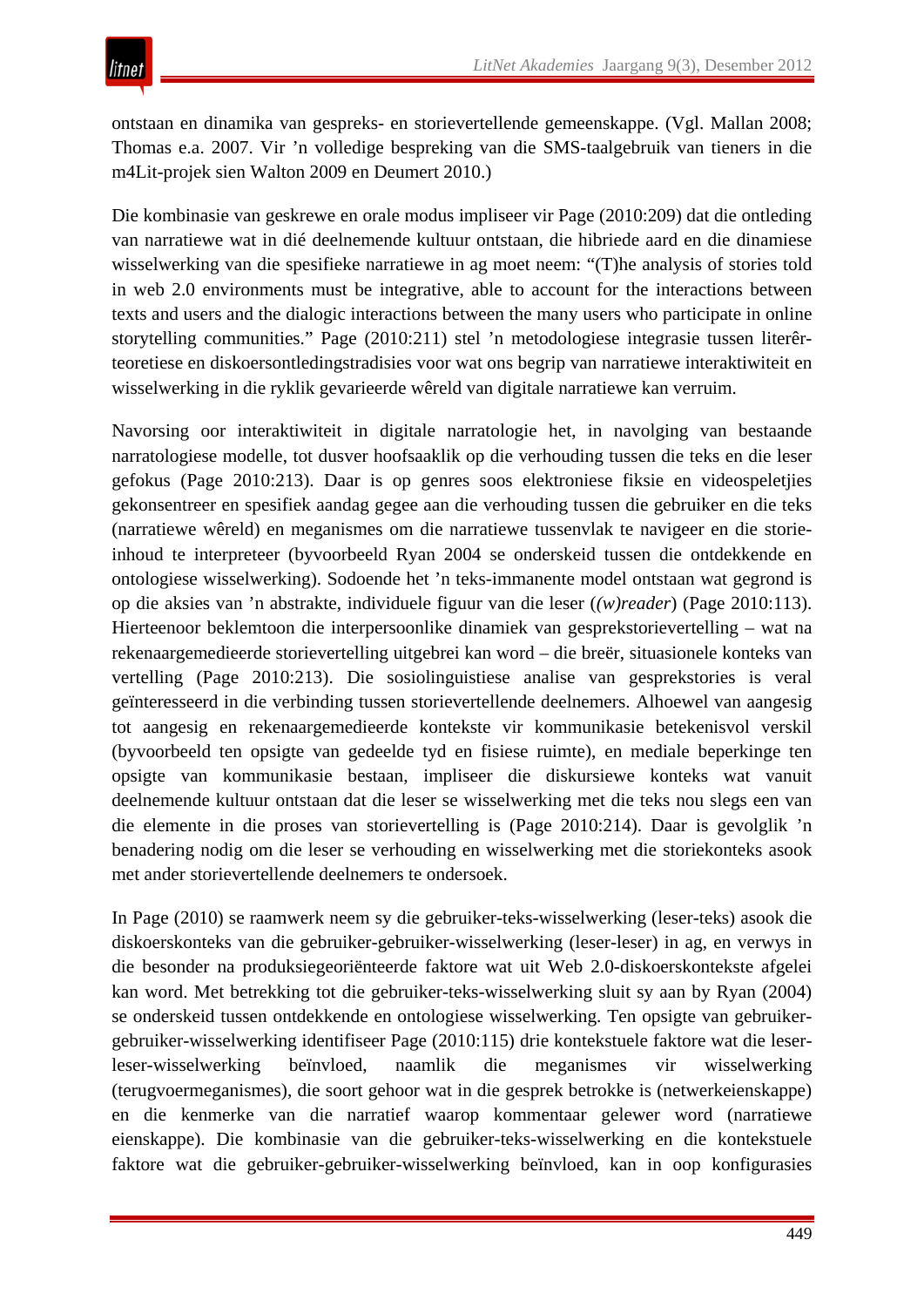gekombineer word. Inagneming van die diskoerskonteks is veral om twee redes noodsaaklik: die faktore kan naamlik 'n bykomende stel dimensies verskaf waarvolgens ooreenkomste en verskille betreffende die toenemende verskeidenheid van narratiewe wat in die digitale literatuur ontstaan, geïdentifiseer kan word; hierbenewens hou elkeen van die faktore verband met die evolusie van sogenaamde narratiewe kommentaar (Page 2010:214-5).

Narratiewe kommentaar kan baie verskillende vorme aanneem en op verskeie wyses tot die bronnarratief bydra – die potensiële impak van die gebruiker-gebruiker-narratiewe kommentaar verdien daarom besondere aandag (Page 2010:215). Alhoewel leserskommentaar en -gesprekke 'n gevestigde literêre praktyk is, kan die leser in die tradisionele praktyke van geskrewe wisselwerking nie die inhoud van die narratief verander nie. Die leser se bydrae tot die diskoers bly daarom ekstern tot en apart van die storieteks (Page 2010:115). Hierdie skeiding tussen die narratief en diskursiewe konteks is 'n model wat afgelei is van die praktyke van geskrewe wisselwerking waar die wisselwerking tussen 'n skrywer en leser nie in 'n gedeelde, onmiddellike en sinkroniese diskoerskonteks gesitueer is nie. Die diskursiewe vermoë van Web 2.0-sagteware kontrasteer met die "geskrewe narratief" deurdat 'n tweerigting-aanlynomgewing geskep word waar storievertellende deelnemers met mekaar verbind is en die stringe van narratief en kommentaar saamweef. Dié omgewing skep 'n konteks soortgelyk aan alledaagse gespreksvoering. In aangesig-tot-aangesigwisselwerking word die rol van deelnemers voortdurend onderhandel, beïnvloed gespreksgenote die gang van die narratief, en is elke luisteraar in beginsel 'n potensiële storieverteller (Ryan in Page 2010:213). Hierdie dinamiek is ook waarneembaar binne aanlynomgewings waar lesers in staat gestel word om 'n bydrae van een of ander aard te lewer. Die formaat wat die kommentaar kan aanneem en die mate waarin dit die narratiewe ontwikkeling kan beïnvloed, verskil na gelang van die spesifieke aard van die diskoerssituasie (Page 2010:115).

Page (2010) gebruik hierdie raamwerk om die onderlinge verhouding tussen die diskoerssituasie, kommentaar en ontwikkelende narratiewe vorm aan die hand van twee uiteenlopende voorbeelde te bespreek, naamlik die verwerking van siekte deur middel van persoonlike narratiewe in die blogsfeer (webjoernale), en die belang van aanlyngesprekke in die evolusie van samewerkingsfiksie (in *A million penguins*) wat op 'n wiki-platform geskryf is. Page se benadering bied 'n raamwerk waarvolgens die twee Web 2.0-publikasiekontekste van Fanie Viljoen se *Pynstiller* beskryf en verstaan kan word. Uit die ontleding van die diskoerskontekste het die behoefte ontstaan om die raamwerk uit te brei deur spesifiek aandag te gee aan die rol van die skrywer. Die term *skrywer* word hier in die tradisionele betekenis van die woord gebruik, naamlik as skrywer van die kreatiewe teks, in hierdie geval die kernnarratief, *Pynstiller.*

## **3. Fanie Viljoen se** *Pynstiller***: die teks en publikasiekontekste**

Die verskillende weergawes van Fanie Viljoen se teks *Pynstiller* is hoofsaaklik die gevolg van sy betrokkenheid in 'n kreatiewe en navorsingsprojek waarin kunstenaars en skrywers die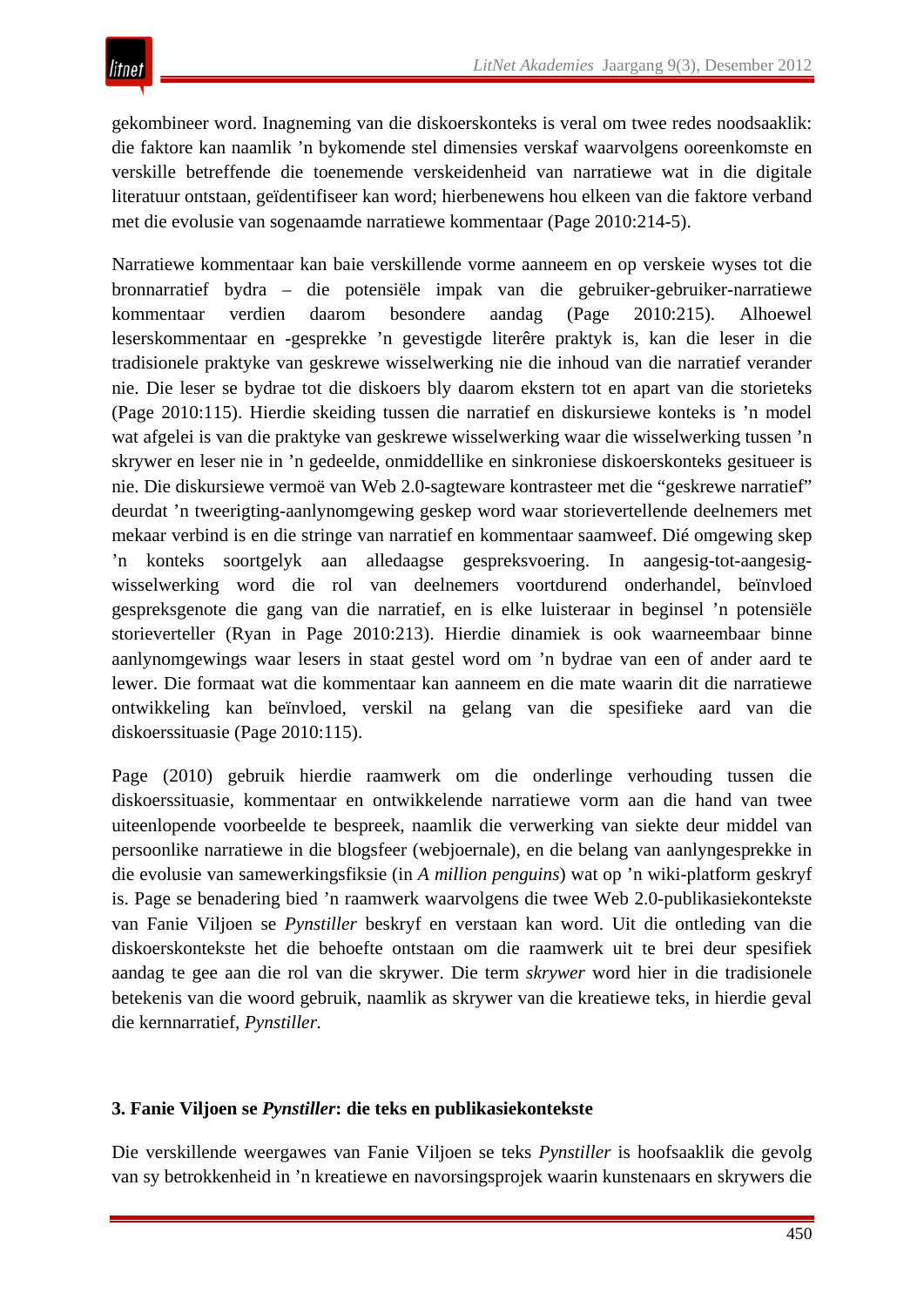grense van die kodeksvorm van die boek uitgedaag en oorskry het. (Vir meer oor die projek, *Oor die einders van die bladsy: 'n transdissiplinêre ondersoek na praktykgebaseerde navorsing deur middel van die kunstenaarsboek,* sien Marley 2012 en Greyling, Marley en Combrink 2011.) Fanie Viljoen, wat benewens skrywer ook illustreerder is, het vir die projek 'n eie kortverhaal, "Pynstiller"*,* in 'n grafiese verhaal omskep. In die proses het verskeie weergawes van die verhaal in verskillende mediums en formate ontstaan, naamlik 'n kortverhaal (Viljoen 2010c), 'n grafiese verhaal in boekformaat (Viljoen 2010a), 'n grafiese verhaal op Facebook (Viljoen 2009b), 'n selfoonstorie op Yoza Cellphone Stories (Viljoen 2010d; 2010e), en 'n digitale boek (Viljoen 2011a). <sup>8</sup> (Vir 'n bespreking van die kreatiewe remediasie van die kortverhaal na grafiese verhaal, sien Greyling 2012.)

Die tema van *Pynstiller,* naamlik selfskending onder tieners, is 'n aktuele en konfronterende onderwerp. Selfskending (ook bekend as selfbesering of selfverwonding) is 'n komplekse psigologiese verskynsel wat verskeie selfbeseringshandelinge insluit (Whitlock 2010). Die oorsake van en redes vir selfskending is velerlei, maar ongeag die spesifieke rede kan die daad verstaan word as 'n wanaangepaste hanteringsmeganisme. Aangesien selfbesering gewoonlik in privaatheid plaasvind, is die omvang daarvan onduidelik. Navorsers is dit egter eens dat die verskynsel veral onder adolessente toeneem (Whitlock e.a 2006:408). Selfskending gaan dikwels gepaard met die ervaring van skuld en skaamte by die dader, en lok reaksies soos skok, afsku of bejammering van ander uit. Die onderwerp is daarom sowel 'n aktuele as 'n konfronterende tema vir 'n jeugverhaal. (Vir die hantering van hierdie tema in jeugliteratuur sien Reynolds 2007 en Miskec en McGee 2007. Vir 'n psigologiese ondersoek na adolessente se gebruik van aanlyn-boodskapborde met betrekking tot selfbeseringsgedrag sien Whitlock e.a.  $2006$ .)<sup>9</sup>

Viljoen se verhaal van ongeveer 1 240 woorde word vertel vanuit die perspektief van 'n naamlose en vereensaamde eerstepersoonsverteller wat poog om deur selfskending verligting vir emosionele pyn te bewerkstellig. 'n Klasmaat, Nell, word bewus van sy probleem en soek toenadering. Die verteller wys egter die toenadering af, sonder homself met musiek in sy kamer af en gee, ná 'n tweestryd, toe aan die drang om homself te sny. Die volgende dag word hy deur Nell gekonfronteer wat haar eie arm, met 'n vars snymerk as liefdesverklaring, ontbloot. In die kortverhaal word die tema deur die narratiewe strategie, narratiewe elemente, taalgebruik, metafore, motiewe, en inter- en intratekstuele verwysings uitgebeeld en verdig. *Macbeth* – in besonder die simboliek van bloed en skuld – vorm 'n belangrike interteks (Greyling 2012).

Die remediasie van die kortverhaal na grafiese verhaal het onder andere behels dat die skrywer die narratief visueel moes uitbeeld. Hiervoor is visuele elemente soos kleur, lyn, skaal, perspektief, raming en komposisie gebruik (Greyling 2012). Viljoen het die gebeure in toneeltjies – een illustrasie per bladsy – verdeel en voorgestel. Die woordteks kom grootliks ooreen met die kortverhaal, maar met 'n duidelike onderskeid tussen vertellerteks en dialoog. Elke narratiefbladsy bestaan uit twee horisontale swart bane waarop die vertellerteks verskyn, en 'n middelste wit gedeelte vir die illustrasie en die dialoog in spraakballonne. Die woordteks op elke bladsy is beperk tot enkele sinne of sinsnedes.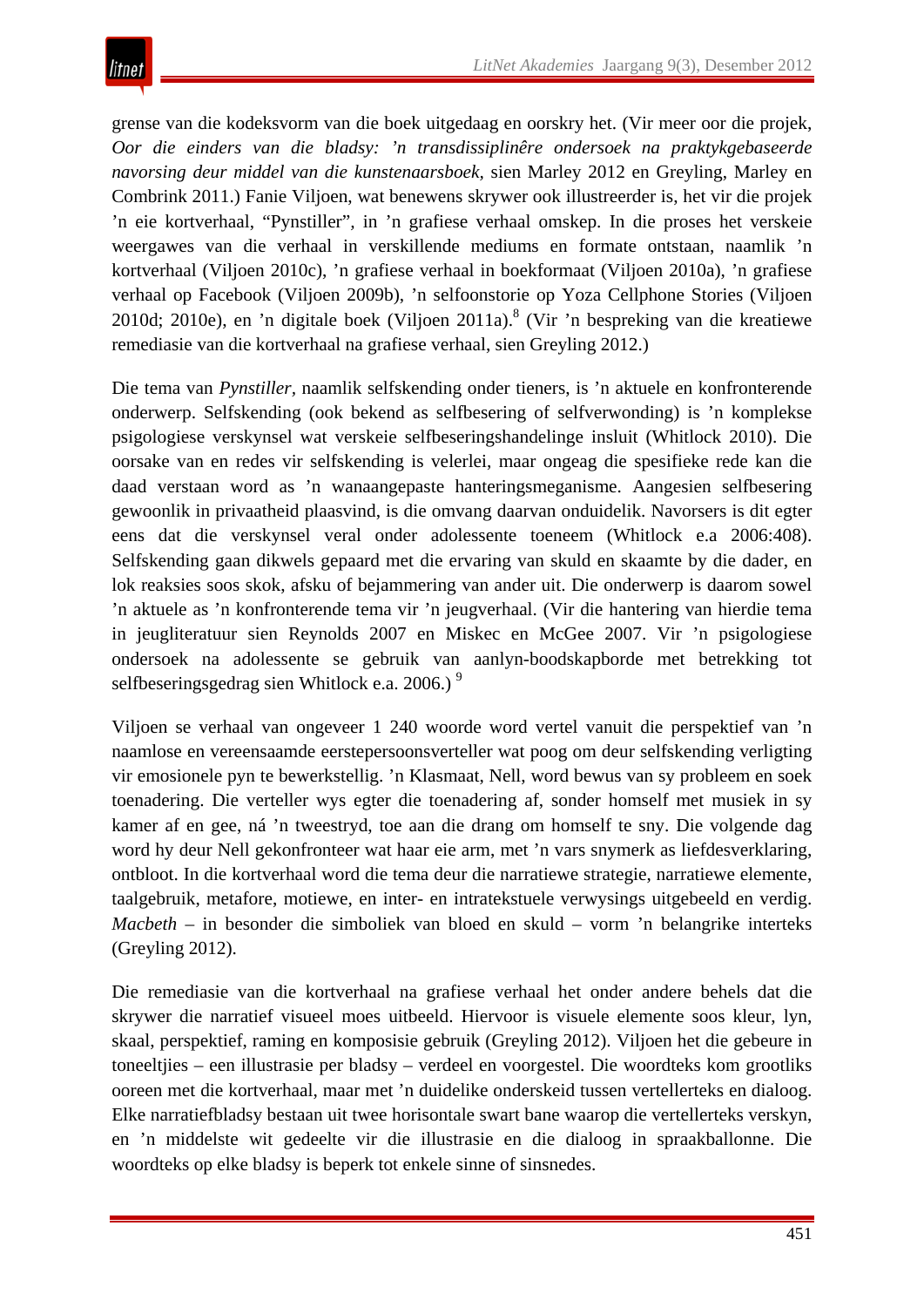



**Figuur 1.** *Pynstiller***, bladsy 6, grafiese verhaal**



**Figuur 2.** *Pynstiller***, bladsy 9, grafiese verhaal**

Deur die illustrasies word veral toegang tot die beleweniswêreld van die eerstepersoonsverteller bewerkstellig. Die kleurgebruik (rooi, swart en grys), die illustrasiestyl (waaronder groteske en surrealistiese beelde), gebruik van visuele metafore (dorings, skedels, bloed, lemmetjies en dolke), die vormgebruik (soos skerp vorme) en die lynwerk (dik en herhalend) sluit aan by die tema. Dit is opvallend hoe die visuele elemente die woordteks se betekenis uitbrei deur dinge te wys wat slegs gesuggereer is; wat die invloed van die woord-beeldwisselwerking op die narratief is; en hoe die werk as geheel bydra tot die uitbeelding van die tema en die gevolglike uitwerking op die leser-kyker. Die klimaks van die verhaal, waar die verteller homself met 'n skeermeslemmetjie sny, is 'n surrealistiese collage waarin verskeie motiewe, simbole en figure gekombineer word (Greyling 2012).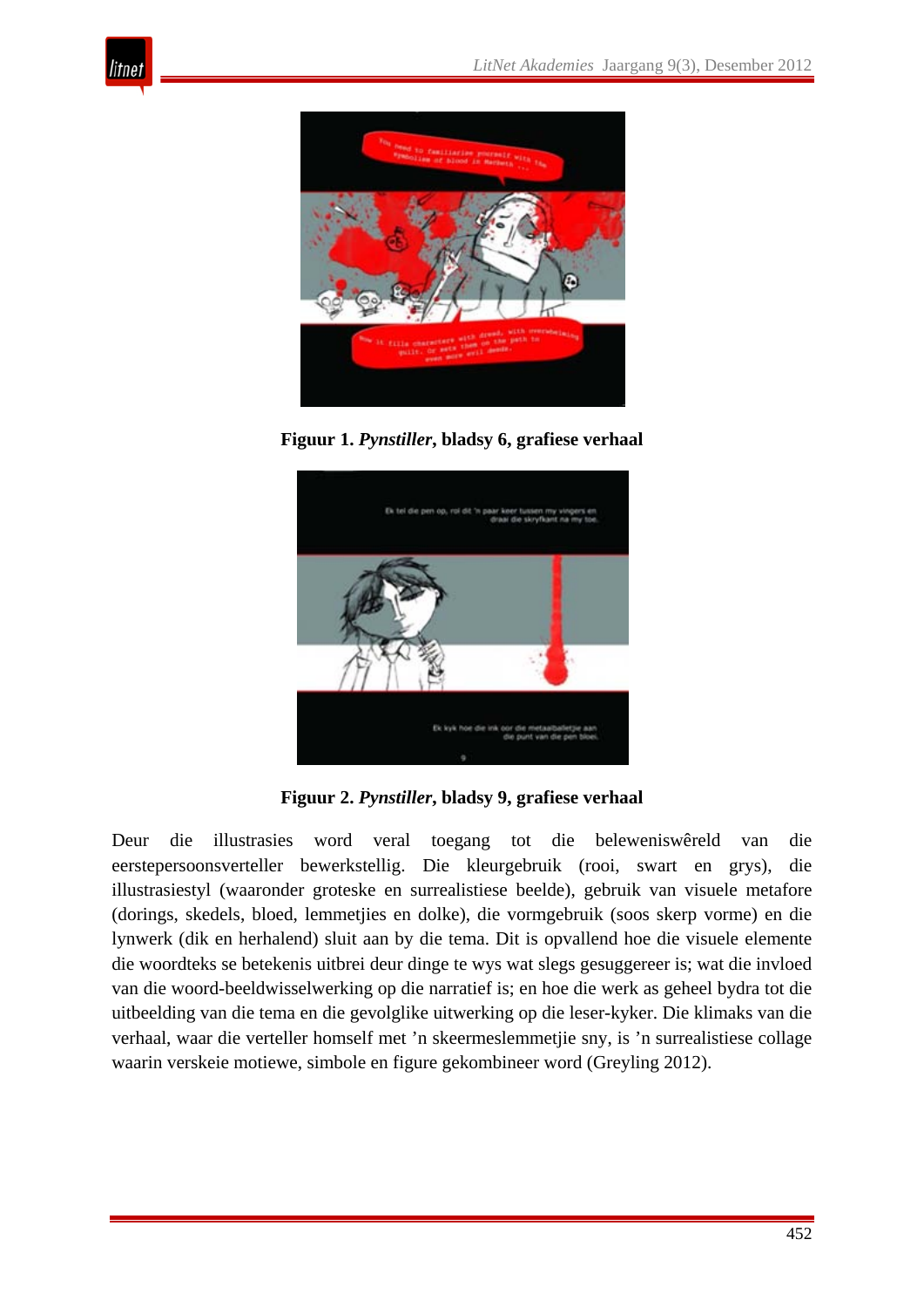



**Figuur 3.** *Pynstiller***, bladsye 32 en 33, grafiese verhaal**

Terwyl hy besig was met die verwerking van die grafiese verhaal (wat as boekformaat gekonseptualiseer is), het Viljoen op die gedagte gekom om die bladsye wat reeds voltooi is, op die sosiale internetplatform, Facebook, te plaas (Viljoen 2009a). Hy het vervolgens 'n Facebook-groep, Pynstiller, gestig en 'n gesprek oor die tema van die teks begin. Inligting oor die oorkoepelende projek is ook geplaas en die boek, waarvan 25 eksemplare beskikbaar sou wees, bemark. Viljoen het die voltooide bladsye met verdrag as foto's geplaas totdat die hele boek voltooi is. Op 'n later stadium het hy die grafiese verhaal in Engels gedoen en 'n Painkiller-Facebookgroep geskep. Die oogmerke van hierdie groep was onder andere om dit as bemarkingsgeleentheid vir die vertaling van *MindF\*\*k*, die Engelse vertaling van *BreinBliksem*, te benut (Viljoen 2010b).

Gelyklopend met die projek was Viljoen ook met ander kreatiewe werk en met die eksperimentering met digitale formate betrokke. Viljoen se verhaal *Uit*, en die Engelse verwerking, *Confessions of a troubled young man* (verwerk deur Sipho Hlongwane), is in November 2010 as selfoonromans op die Yoza mobi-platform (m4Lit-projek) gepubliseer (Viljoen 2010e). Dit het aanleiding gegee daartoe dat *Pynstiller* en *Painkiller* later ook op hierdie platform, wat op 14–17-jariges gemik is, gepubliseer is (Viljoen 2010g).

Yoza Cellphone Stories maak van twee mobiele platforms gebruik, naamlik 'n sogenaamde *mobisite*, 'n webwerf wat beskikbaar is via mobiele foonweblesers asook rekenaarweblesers, en Mxit, 'n selfoontoepassing – die populêre Suid-Afrikaanse mobiele kitsboodskapplatform (*IM* – *instant messaging*) (Vosloo 2010c:2). Die eerste fase van die projek, Kontax en Kontax2, was toegespits op isiXhosa-sprekende tieners in die lae-inkomste stedelike gebiede Langa en Guguletu. Uitgebreide interdissiplinêre navorsing oor hierdie fase is deur Steve Vosloo, Marion Walton en Ana Deumert onderneem. Die navorsing het aspekte behels soos die spesifieke tegnologie en platforms, gebruikers en gebruikersbehoeftes, inheemse tale en geletterdheid in die digitale ruimte, mobiele geletterdheid, en wisselwerking en interaktiwiteit. (Projekverslae van Vosloo 2010c, Walton 2009 en Deumert 2010 is beskikbaar by Yoza Project.)

In die loodsprojek kon lesers van Kontax op kontax.mobi registreer en 'n profielblad op die sosiale netwerk skep. Die sosialenetwerk-eienskappe het gebruikers toegelaat om hulle besonderhede op profielbladsye te verskaf, statusbywerkings te doen, profielfoto's te laai en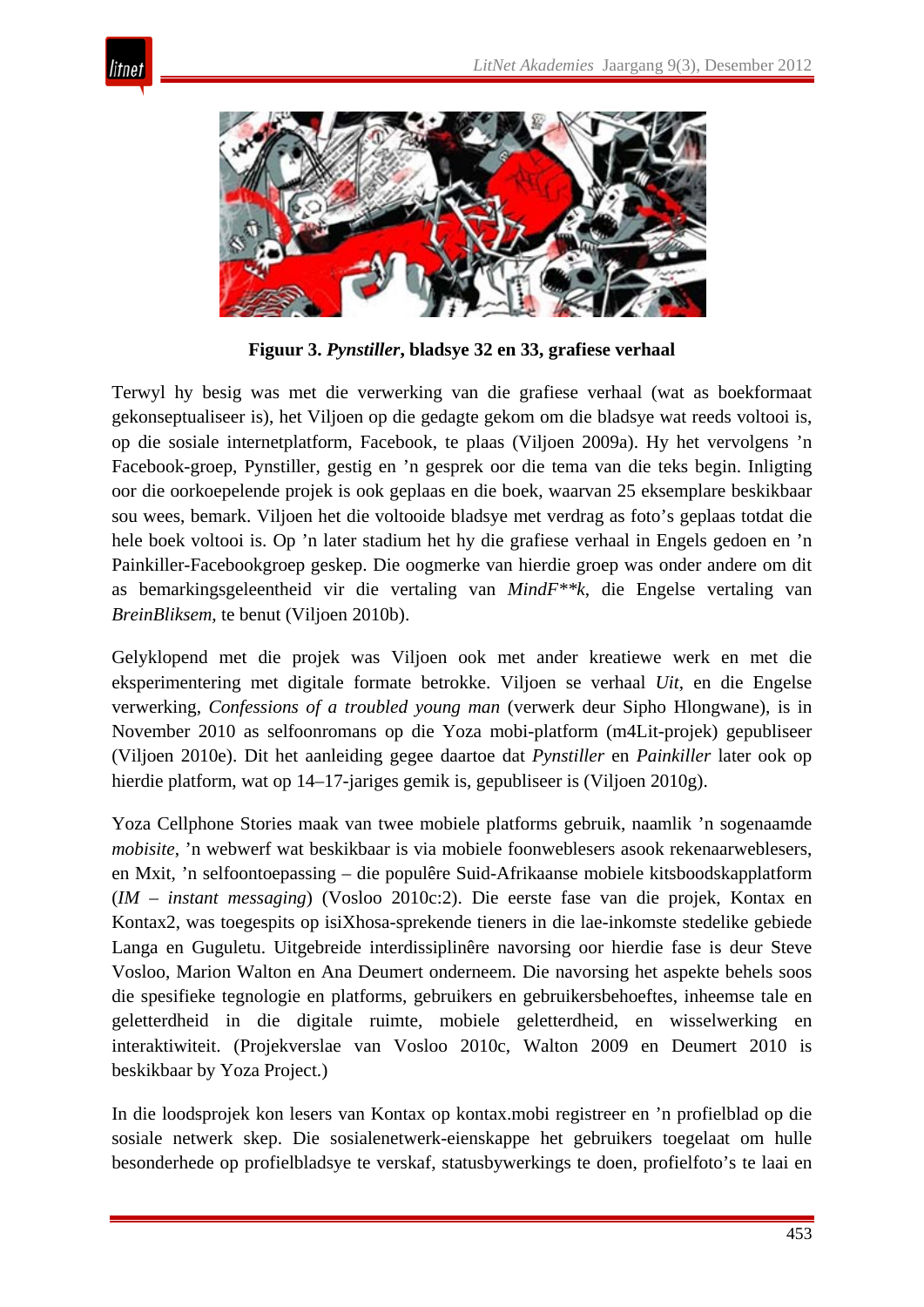muurplasings op ander gebruikers se profiele te maak. Die karakters het ook elkeen 'n profiel gehad (Walton 2009:67). Hierdie sosialenetwerk-funksies is nie na die Yoza mobi-platform oorgedra nie.

Gebaseer op die sukses van die loodsfase is Yoza (www.yoza.mobi en op Mxit) in Augustus 2010 geloods waarop 'n groter e-roman-keuse beskikbaar is (Vosloo 2010a). Alle verhale is vanaf die kontax.mobi-platform na die yoza.mobi-platform verskuif, die verhaalbank is uitgebrei en basiese beginsels vir die formaat daargestel. Skrywers word op die webtuiste in die skrywersmanifes uitgenooi om verhale voor te lê wat onder die Creative Commonslisensie op Yoza gepubliseer word (Yoza Manifesto s.j.). Die manifes verskaf inligting oor die doel van die projek en riglyne aan skrywers met betrekking tot die teikenleser, temas en onderwerpe, en die ontwikkelende konvensies van die medium. Skrywers se aandag word spesifiek daarop gevestig dat hulle bewus moet wees van die aard van die mobiele foon as medium. Aanbevelings oor die formaat sluit in: aantal hoofstukke (20) en lengte van hoofstukke (400 woorde), die belangrikheid van interaktiwiteit en wyses waarop dit bewerkstellig kan word, inagneming van aandagspan en sosialiseringneigings in die selfoongebruik van tieners, en aaneenskakeling van hoofstukke (miniserie-formaat). Paslik met die dinamiese omgewing en die eksperimentele en die soepel benadering van die ontwikkelaars word afwykings van die formaat verwelkom ("[T]here's no manual for writing m-novels in Africa" – Yoza Manifesto s.j.). Aanbevelings en idees wat na aanleiding van die navorsing en ervaring met m4Lit geformuleer is, sluit in die eksperimentering met interaktiewe storievertelling waar lesers die storie-uitkomste kan beïnvloed; ontginning van alternatiewe koppelvlakke (*interfaces*) om veeltalige uitdrukking, kommunikasie en gemeenskap te ontwikkel; die publisering van meer genres en formate in meer tale, en die geleentheid vir tieners om hulle eie fiksie te skryf (Vosloo 2010c:14; Walton 2009:iii-iv; Deumert 2010:86).

Die publikasie van Viljoen se *Pynstiller* op Yoza in November 2010 was op hierdie stadium vernuwend ten opsigte van genre en formaat (Viljoen 2010f; Viljoen 2010h). Die verhaal kan besigtig word op Yoza mobisite asook via Mxit. Yoza se mobisite is 'n internetplatform waar kommentaar moontlik is – hetsy direk op die internet of via selfone met weblesers. Lesers op Mxit kan geen kommentaar lewer nie. Mxit se argitektuur laat nie gebruiker-gegenereerde inhoud of vorme van aanlynpublikasie toe nie – dit moedig dus nie Web 2.0-stylgebruikergegenereerde inhoud aan nie (Walton 2009:73–4).

## **4. Bespreking:** *Pynstiller***-wisselwerking en -interaktiwiteit**

Die ontleding en bespreking van die diskoerskontekste van *Pynstiller* word gebaseer op die wisselwerking en interaktiwiteit wat oor 'n bepaalde tydperk op Yoza en op Facebook plaasgevind het. Facebook het intussen grootskaalse veranderings aan die sosiale platform aangebring wat onder andere meegebring het dat die groepslede van die Pynstiller-groep verwyder is en dat belangstellendes spesifiek moet versoek om in die groep te bly (Viljoen 2012a; http://www.facebook.com/groups/94259061126/ – 2012-04-24). Die dinamiese en vervlietende aard van publikasies en gespreksvoering in Web 2.0-kontekste word deur die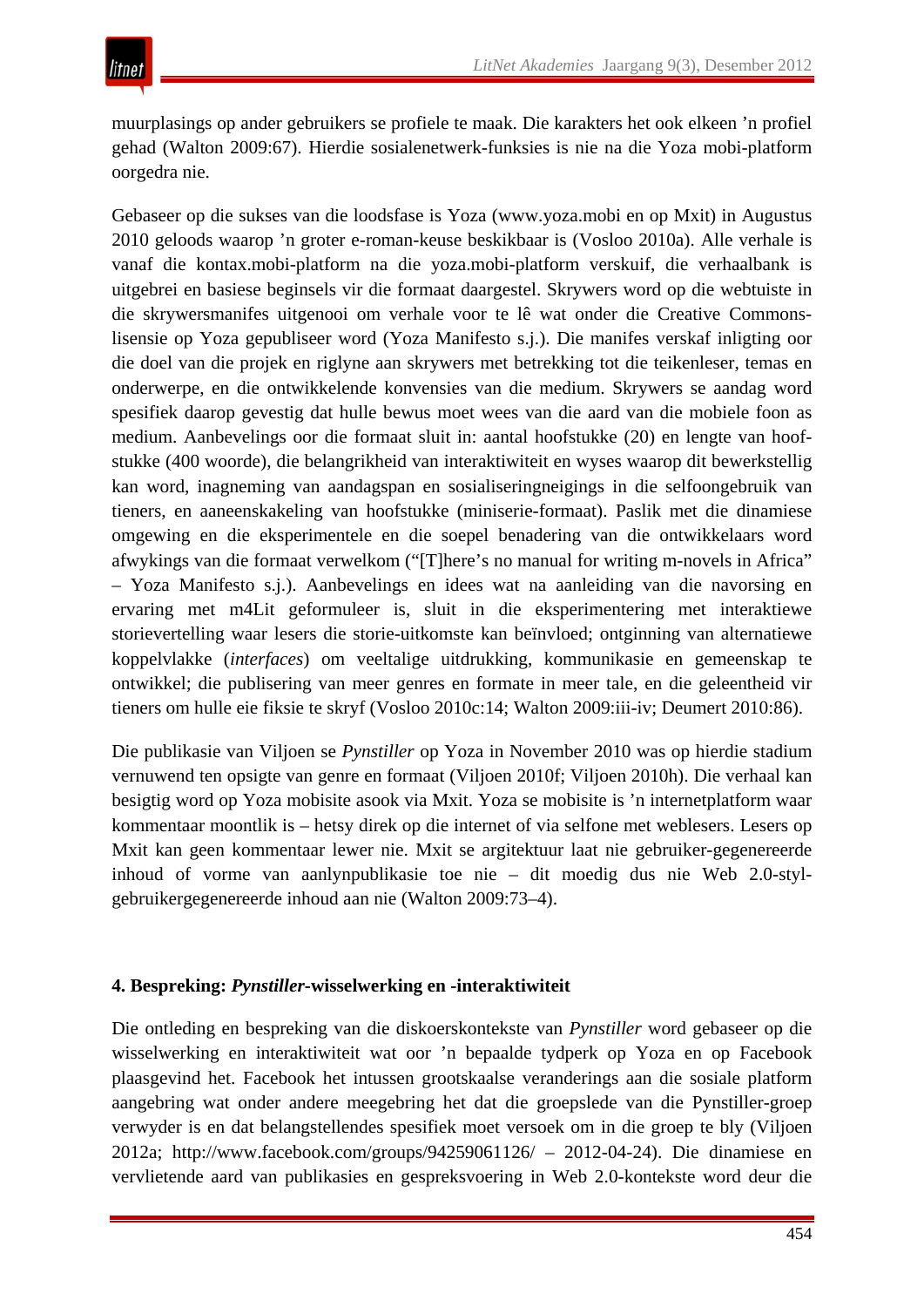migrasie en evolusie van platforms en formate bevestig, en die uitdagings wat die voortdurend veranderende konteks aan skrywers, ontwikkelaars, uitgewers en navorsers stel, beklemtoon (vgl. Alexander 2011:48).

Gebruikers kan deur middel van 'n rekenaar of deur mobiele tegnologie soos selfone en rekenaartablette op Facebook as Yoza inteken.10 Uit die ontleding van die leserskommentaar kan die afleiding gemaak word dat die meerderheid van die bydraes op Facebook via 'n rekenaar gedoen is, en die meerderheid op Yoza via selfoon. Die ontleding en bespreking van die diskoerskontekste van *Pynstiller* op Yoza (internetplatform) omvat die tydperk tussen 24 November 2010 en 28 Februarie 2011: die Engelse weergawe, *Painkiller* (kernnarratief: 45 segmente, 266 kommentare); die Afrikaanse weergawe *Pynstiller* (kernnarratief: 45 segmente, 55 kommentare). Die diskoerskonteks van *Pynstiller* op die aanlyn sosiale netwerk Facebook behels die tydperk tussen 24 Junie 2009 en 17 Oktober 2010: Afrikaanse weergawe Pynstiller-groep (kernnarratief: 44 fotobladsye; bydraes en kommentare: 130); die Engelse Painkiller-groep (kernnarratief: 44 fotobladsye; bydraes en kommentare: 31.)

Die waargenome diskoerskontekste, aktiwiteit en interaktiwiteit word aan die hand van Page (2010) se narratiewe raamwerk bespreek.

# *4.1 Gebruiker-teks-wisselwerking*

In gebruiker-teks-wisselwerking gaan dit veral oor die navigerende wisselwerking tussen die gebruiker (leser) en die teks. Hier onderskei Page (2010:214) in navolging van Ryan (2004) tussen ondersoekende en ontologiese wisselwerking. Tekste met ondersoekende wisselwerking laat lesers nie toe om die pad wat die narratiewe gebeure kan volg, te verander nie. Beperkte beheer, soos om self te besluit in watter volgorde die teks gelees word, is wel moontlik (Page 2010:112). Hierteenoor stel tekste met ontologiese wisselwerking lesers in staat om die gang van die narratief te verander, byvoorbeeld deur een vurk in die pad bo 'n ander te verkies (soos in "kies jou eie avontuur"-narratiewe; sien Viljoen (2003) se *Die wraak van Erik, die vampire* op Storiewerf); of om storie-uitkomste te beïnvloed, soos met 'n gesamentlike skryf van 'n verhaal ('n baie vroeë weergawe hiervan is Bloemhof (2000) se *Bangmaakstorie* op Storiewerf). Page bespreek die geval van *A million penguins*, waar binne 'n wiki-omgewing geëksperimenteer is of 'n groot groep mense saam aan 'n roman kan skryf (Page 2010:224*–*8; sien Mason en Thomas 2008). *A million penguins* kan as 'n ekstreme voorbeeld van ontologiese wisselwerking beskou word, aangesien deelnemers vorige bydraes tot die narratief kon herskryf. Die teks was daarom in 'n voortdurende staat van konstruksie en dekonstruksie / rekonstruksie.

In *Pynstiller* se geval (beide op Facebook en op Yoza) is die teks as sodanig die werk van Fanie Viljoen. Die narratief is 'n afgeronde verhaal en verloop opeenvolgend. Aangesien lesers nie die inhoud of gebeure kan beïnvloed of verander nie, impliseer dit 'n ondersoekende wisselwerking ten opsigte van die teks as sodanig. Die lesers het wel 'n keuse oor die volgorde waarin hulle die teks (en verbandhoudende kommentaar) wil lees.<sup>11</sup>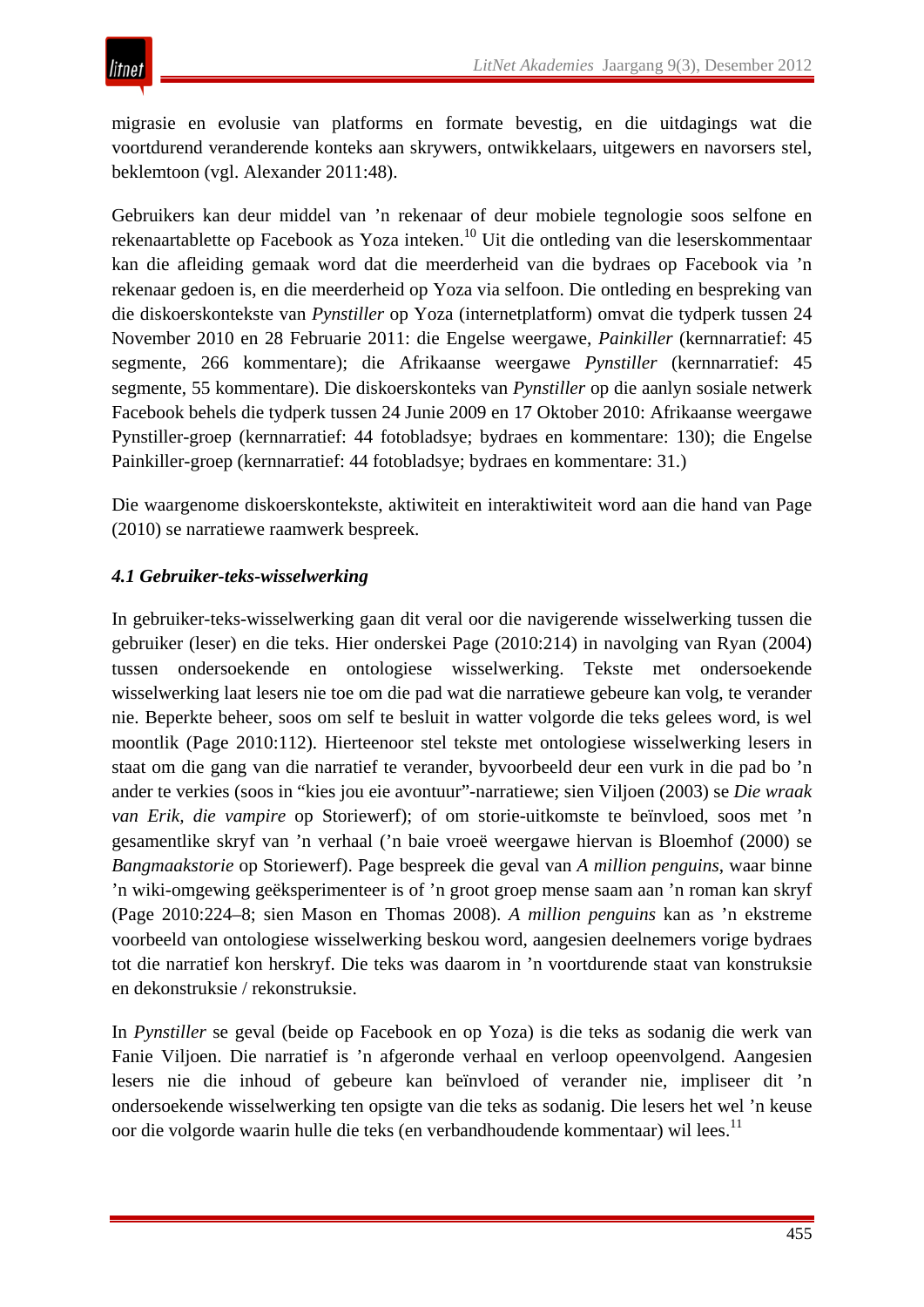Die formaat waarin *Pynstiller* op die twee platforms verskyn, is belangrik vir die konteks van die artikel. Vir die Facebook-blad is die bladsye van die grafiese roman as "foto's" in 'n "album" geplaas. Dit impliseer dat die leser dieselfde bladsybeeld gesien het as wat dit vir die leser van die fisiese boek die geval sou wees. Hierdie bladsye kan op twee wyses besigtig word, naamlik as "album", waar al die foto's (bladsye) saam op een skerm vertoon; en as enkelbladsye. Die argitektuur van Facebook bring mee dat die bydraes in omgekeerde chronologiese volgorde verskyn – dit impliseer dat die leser die narratief "van onder af" moet lees. Funksies van 'n fisiese boek wat in die geval van prenteboeke en grafiese verhale bydra tot die betekenis (soos omblaai en bladsye wat langs mekaar verskyn), was nie beskikbaar nie.

Vir Yoza moes die grafiese verhaal aangepas word om dit spesifiek vir gebruik op selfone geskik te maak. 'n Klein deeltjie van die illustrasie wat op 'n standaard selfoonskerm (128 pieksels) inpas, is gekies en die teks het as gewone woordteks hieronder verskyn. Die keuse van die gedeelte van die illustrasie is deur Yoza-administrateurs gedoen (Viljoen 2010h). Die snit het meegebring dat die geheel (die konteks van die spesifieke illustrasie, sowel as die woord-beeld-wisselwerking) in 'n mate verlore gegaan en die betekenis verskraal het. Alhoewel die weergawes op Facebook en op Yoza albei 'n kombinasie van woord en beeld is, is die visuele effek, en gevolglik ook die betekenis, verskillend. Hierdie aanbieding van die teks in kombinasie met die navigering op die selfoonskerm het bepaalde konsekwensies vir die leeservaring ingehou (sien 5.1).



**Figuur 4.** *Pynstiller***, selfoonstoriesegmente**

Die gesprek/gemeenskap op die twee platforms het gevolglik rondom 'n voltooide teks (die kernnarratief) ontstaan. Die publikasiekonteks en gesprekke wat in die aanlyngemeenskap ontstaan (die ontwikkelende narratief), kan as 'n vorm van parateks (Genette 1997:5) beskou word – spesifiek as openbare epiteks – parateks wat los staan van die materiële boek (vgl. ook Mackey 2001:169). Dit blyk egter dat die diskoers in die twee aanlynkontekste aanmerklik verskil. Hierdie verskille hou verband met die terugvoermeganismes, netwerk- en narratiewe eienskappe en die wisselwerking hiertussen.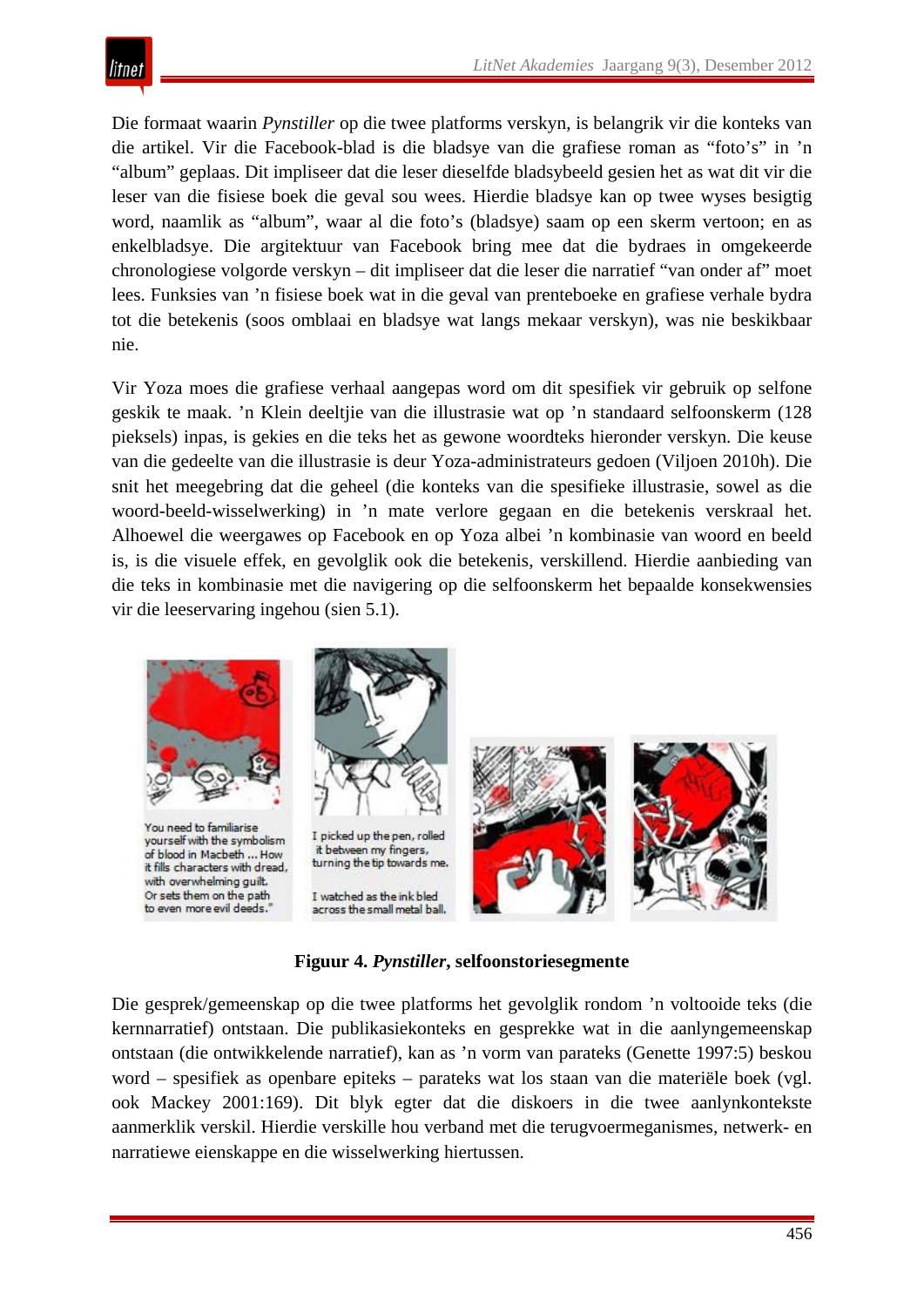## *4.2 Terugvoermeganismes*

In Web 2.0-kontekste is menige terugvoermeganismes beskikbaar, danksy tegnologieë wat template aan die gebruikers bied om boodskappe aan die teksskrywer of ander gebruikers te stuur. Hierdie terugvoer is in die vorm van verskeie kwasigespreksformate van rekenaargegenereerde kommunikasie. Page (2010:220) identifiseer die volgende aspekte betreffende terugvoermeganismes: geen terugvoer moontlik nie; die graad van publieke toegang om terugvoer te sien; aantal deelnemers betrokke by terugvoer; sinkroniese/asinkroniese tyd van terugvoer; en nabyheid van terugvoer aan die oorspronklike narratiewe eenheid.

Facebook se onderliggende beginsel is sosialenetwerkvorming en die platform bied gesofistikeerde argitektuur waarmee gebruikers onderling kontak kan maak, mekaar aanlyn kan bevriend en netwerke kan uitbrei. Verskeie terugvoermeganismes is beskikbaar, insluitende private e-pos, publieke muurplasings en deelname aan gespreksforums. Die toegang tot die meganismes, en funksies van die terugvoer, kan egter verskil na gelang van die verskillende bladtipes (private profiele, groepe, openbare bladsye, ensovoorts). Alhoewel sommige Facebook-bladsye toeganklik is vir enige persoon met internettoegang (soos dit die geval met die Pynstiller-groep is), kan slegs persone wat op die sosiale netwerk geregistreer is en 'n eie Facebook-profiel het, kommentaar lewer. Die aanname van Facebook private profiele is dat die persoon se werklike besonderhede verskaf word en sodoende as individu geïdentifiseer kan word; privaatheidstellings is beskikbaar waarmee sekere inligting verberg kan word (Statement of rights and responsibilities 2012). 'n Foto'tjie van die individu/profieleienaar (of enige afbeelding wat die individu verteenwoordig) verskyn by elke brokkie kommentaar wat hy/sy lewer.

In die geval van Yoza kan die teks op die mobisite (internet) besigtig word sonder dat die gebruiker hoef te registreer. Ten einde op die mobisite te kan kommentaar lewer, moet gebruikers egter aanlyn registreer. Gebruikersname word gebruik om individue se anonimiteit te verseker en registrasie-inligting is slegs vir die webadministrateur toeganklik. Die terugvoermeganismes bied slegs vir publieke kommentaar geleentheid. Gebruikers kan nie direk met mekaar kontak maak nie – gesprekke word sodoende tot die openbare domein beperk.

Page (2010:216) wys daarop dat die verskillende terugvoermeganismes diverse grade van strukturele afhanklikheid van die oorspronklike narratiewe inhoud het. So bly sommige response verbind met die oorspronklike (storie)segment, terwyl ander losstaande hiervan is en verskeie funksies kan vervul. Die responsmeganismes kan 'n tweerigting-wisselwerking bewerkstellig (byvoorbeeld tussen 'n enkelleser en skrywer, of tussen twee lesers), of kan tussen verskeie partye wees. Bydraes kan ook in verskillende formate en media verskaf word. Kommentaar kan op die algemene muur geskryf word, of in die kommentaarspasie wat by elke foto of muurplasing gebied word.

Soos reeds aangedui, is die bladsye van *Pynstiller* as foto's in die album geplaas. Op Facebook vind die sentrale aktiwiteite op die "muur" plaas, wat impliseer dat hierdie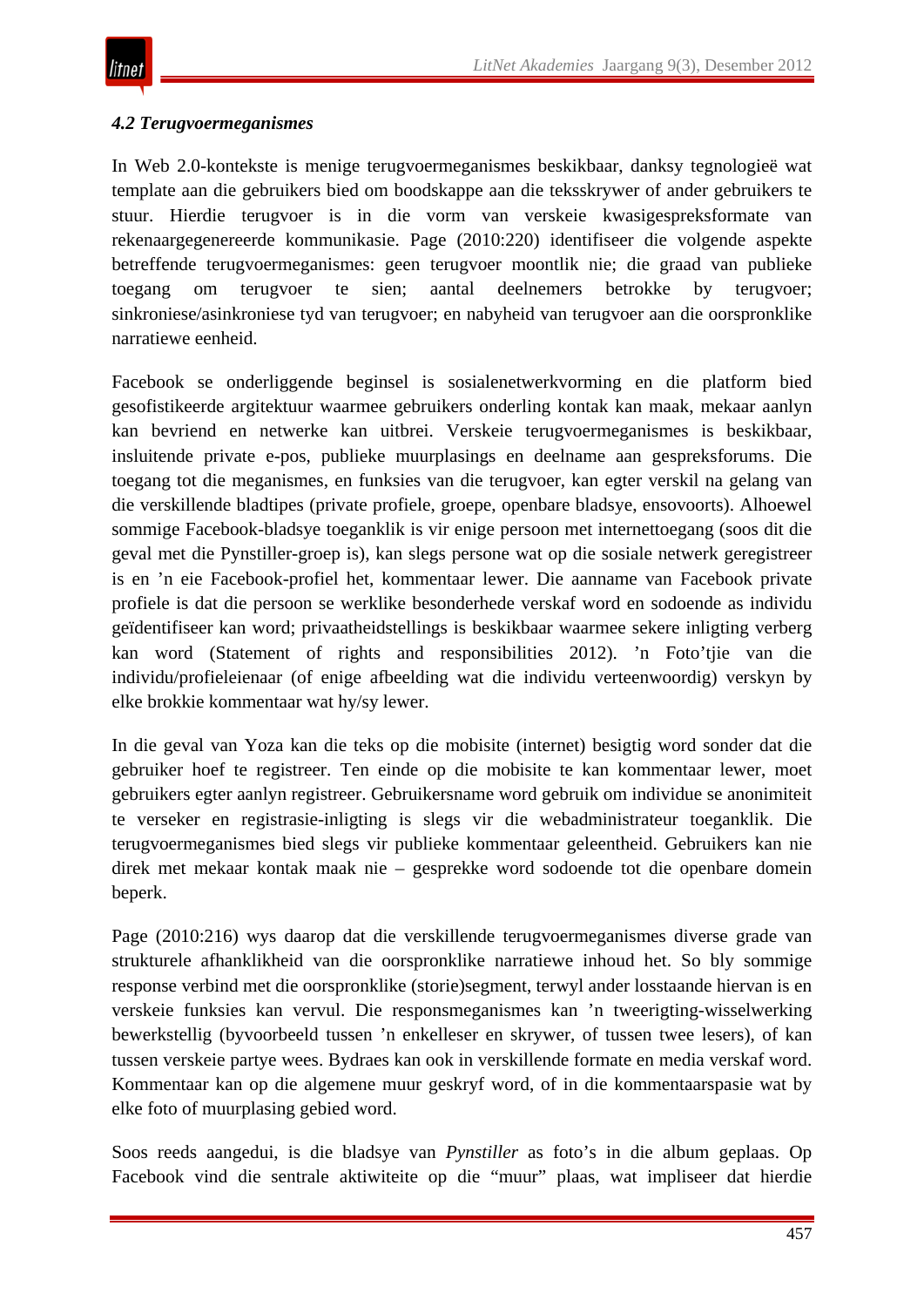kommentaar nie direk aan die storiesegment (die betrokke bladsy) van *Pynstiller* gekoppel is nie. Die muurplasings het veral oor die tema, selfskending, gehandel. Gebruikers kan hulle kommentaar as selfstandige bydraes plaas, of aan bestaande bydraes heg. Kommentaar wat direk aan ander gebruikers se muurplasings verbind word, impliseer dikwels 'n persoonliker gesprek (byvoorbeeld bemoediging of ondersteuning). Bydraes in die forum, soos deelname aan gespreksonderwerpe of die plasing van kreatiewe werk, vorm 'n afsonderlike deel van die Facebook-blad. Nuwe plasings in die album of op die forum word wel op die "muur" gereflekteer, sodat gebruikers bewus kan word van nuwe bydraes en spesifiek hierna kan gaan kyk. Die kommentaar wat by die foto's (bladsye) van *Pynstiller* gelewer is, bly aan die oorspronklike storiesegment gekoppel. Hierdie kommentaar hou oorwegend met die illustrasiestyl en die spesifieke bladsye verband, en kan aanduidend wees van hoe die leser 'n spesifieke bladsy vertolk het. Die opmerkings wissel van algemene kommentaar tot kommentaar wat nouer betrokkenheid by die teks impliseer, soos Maartin Kotze se opmerking by bladsy 6:

Maartin Kotze:more evil deeds ... oe! Ruik ek 'n twist? Dalk die introduction van 'n motoriese element? Of sommer net 'n voorspelling in die teks? Of dalk niks ... 'n doelbewuste "kyk hier en nie daar nie" in die storielyn? My gedagtes gaan in 734 rigtings wat mens van hier af kan verwag. (29 Junie 2009 om 11:08 nm.)

Op Yoza kan kommentaar gelewer word by 'n spesifieke storiesegment en aan die begin en eindes van verhale. Storiesegmente word as *hoofstukke* aangedui (*Pynstiller* se storiesegmente bestaan uit die illustrasiedeeltjie en die meegaande teks). Die kommentaarspasie kan vir algemene kommentaar gebruik word of vir reaksie op vrae wat onderaan die betrokke storiesegment gestel word – die kommentaar bly aan die spesifieke storiesegment gekoppel. Vrae wat met die narratief verband kan hou, word spesifiek gestel om lesersdeelname uit te nooi en te rig (Yoza Manifesto s.j.). In die geval van *Pynstiller* is geen spesifieke vrae gestel nie. Alle kommentaar op Yoza het dieselfde graad van publieke toegang en vertoon eenders. Daar is nie (soos in die geval van Facebook) 'n visuele aanduiding dat 'n kommentaar aan 'n ander persoon se bydrae gekoppel word nie; sodanige reaksie kan wel uit die inhoud van die kommentaar afgelei word, byvoorbeeld deur direkte verwysing na ander gebruikers of bepaalde menings. 'n Leser kan *Pynstiller* se storiesegmente binne 'n oogwink lees en na 'n volgende segment (skerm) beweeg. Om dié rede is daar nie noodwendig 'n direkte verband tussen die betrokke storiesegment en kommentaar nie. Algemene opmerkings oor die leeservaring van die teks is byvoorbeeld: "Boring"; "Dit is nie regtig my scene nie"; "This is a good story in its own way, but I don't think I can go on with another chapter"; "Good story, hey." Bepaalde storiesegmente, soos die hoogtepunt van die verhaal waar die snydaad uitgebeeld word, het meer en spesifieke kommentaar ontlok. Samevattende opmerkings is veral by die eerste en die laaste storiesegment gelewer. Aan die einde van die verhaal verskyn 'n vyfpuntskaal waarin lesers oor die verhaal kan stem (sien 5.1.1).

'n Belangrike aspek van beide die platforms is die wyse waarop die plasings georganiseer word en plasingsinligting verskaf word. Die kommentaar verskyn, met die betrokke datum (en *tyd* op Facebook), in omgekeerde chronologiese volgorde, sodat die jongste plasing bo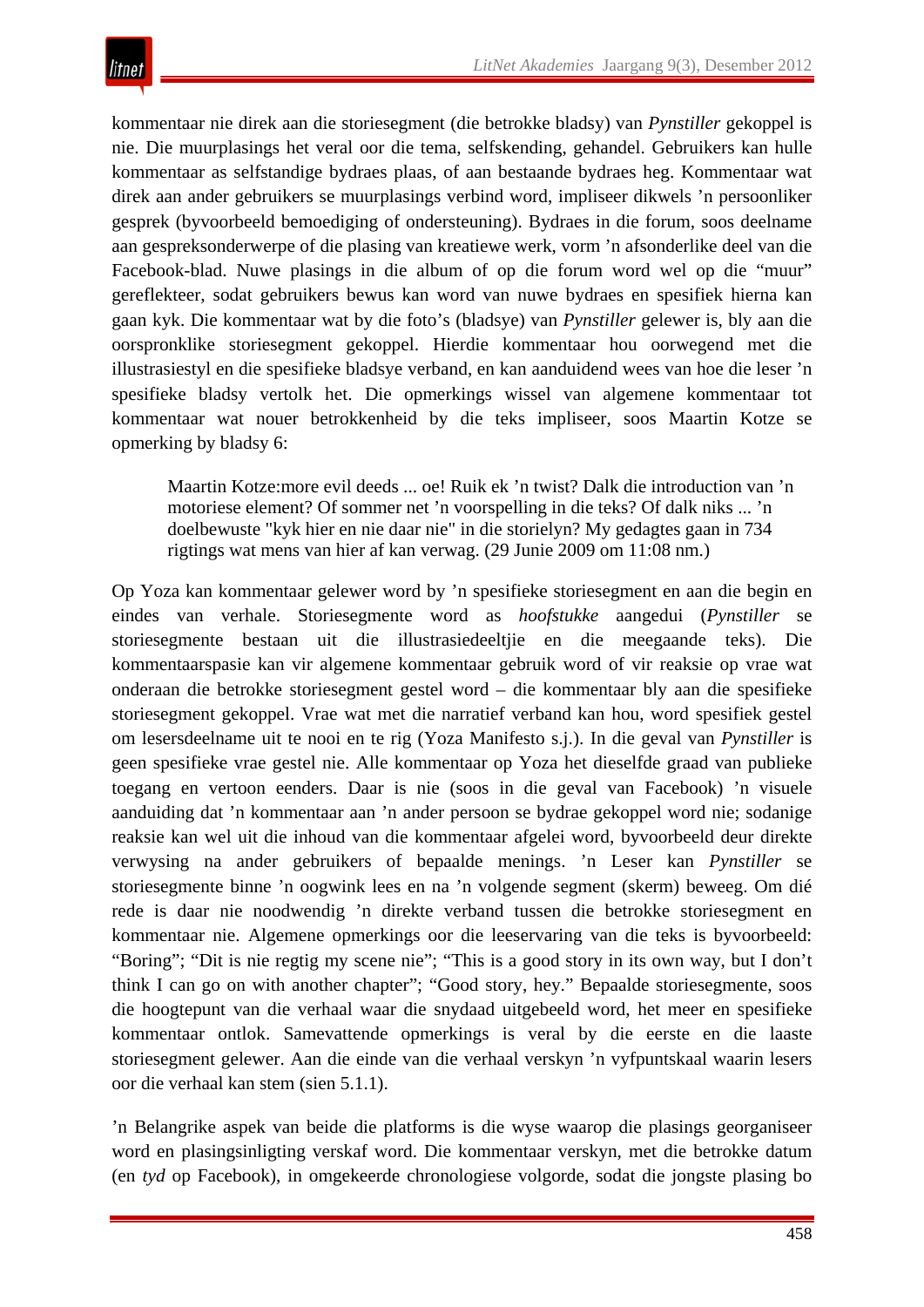verskyn. In Yoza word kommentare van elke storiesegment genommer. Hierdie funksies maak dit moontlik om die aktiwiteit en interaktiwiteit wat plaasgevind het, na te speur en 'n duideliker beeld van die chronologiese verloop en leser-teks- en leser-leser-wisselwerking te kan vorm.

Die betrokke tegnologie, apparate, medium en beskikbare spasie vir kommentaar beïnvloed vanselfsprekend die lengte van die bydrae. So is die reaksies op Yoza oor die algemeen korter as wat in die Facebook-groep die geval is, en oorwegend in SMS-taal (Mxit-taal) (sien 5.1). Dit kan aangeneem word dat die meeste gebruikers die webtuiste via selfoon besigtig. Die enkele bydraes op Yoza wat nie in SMS-taal geskryf is nie, is vermoedelik deur rekenaargebruikers of deur ouer lesers geplaas.

Die tydstip van terugvoer (sinkronies of asinkronies) hou verband met die argitektuur van die betrokke platform sowel as die keuses wat die administrateur van 'n blad kan maak. Kommentaar wat op Facebook gemaak is, verskyn onmiddellik in die openbare domein. Die administrateur (of profieleienaar) kan wel ongewenste bydraes verwyder en sodoende 'n modereringsfunksie vervul.<sup>12</sup> Volgens Vosloo (2010a) word alle kommentaar via die Mxitplatform gemodereer voordat dit gepubliseer word. Die nadeel van die moderering van gebruikerskommentaar is die tyd wat verloop tussen die lewering van die kommentaar en die plasing daarvan. Hierdie meganisme het frustrasie veroorsaak by gebruikers wat gewoond is aan die onmiddellike bevrediging om eie kommentaar "lewend" te sien (Vosloo 2010b).

# *4.2.1 Die rol van die skrywer*

'n Belangrike faktor wat as terugvoermeganisme die dinamika van die gespreksnarratief beïnvloed en beslis in ag geneem behoort te word, is die prominensie, bydrae en rol van die skrywer (hier die skrywer van die kernnarratief), asook dié van die administrateur en/of modereerder. Onderhoud en moderering is veral belangrik vir webtuistes wat op tieners gerig is (Deumert 2010:4).

Fanie Viljoen het as skrywer 'n leidende rol gespeel op die Pynstiller-groep. Hy het die inisiatief geneem om die groep te stig, het die aanvanklike uitnodiging vir aansluiting by die groep gerig, asook die eerste vraag gestel wat die gesprek gestimuleer en die toon vir die bespreking aangegee het. Viljoen het deurentyd sy teenwoordigheid getoon deur die uitnodiging vir die gespreksforum, sy deelname aan die gesprek en die inisiëring van nuwe onderwerpe – byvoorbeeld in die afdeling vir besprekings. Groepslede is ook ingelig oor die plasing van nuwe bladsye, en voortdurende belangstelling in en besoeke aan die Facebookgroep is sodoende bewerkstellig. Die invloed van die skrywer se betrokkenheid kan byvoorbeeld ook gesien word in die drastiese afname van gespreksvoering nadat die laaste bladsy geplaas is en Viljoen nie meer die groep doelgerig bemark het en aktief betrokke was nie.

Ten opsigte van *Pynstiller/Painkiller* op die Yoza mobi-platform het Viljoen nie 'n aktiewe rol vervul nie. Die verhale (Afrikaans en Engels) is in die verhaalbank geplaas met Viljoen se naam daarby; geen aanduiding is verskaf dat hy ook die illustreerder was nie. 'n Kort brokkie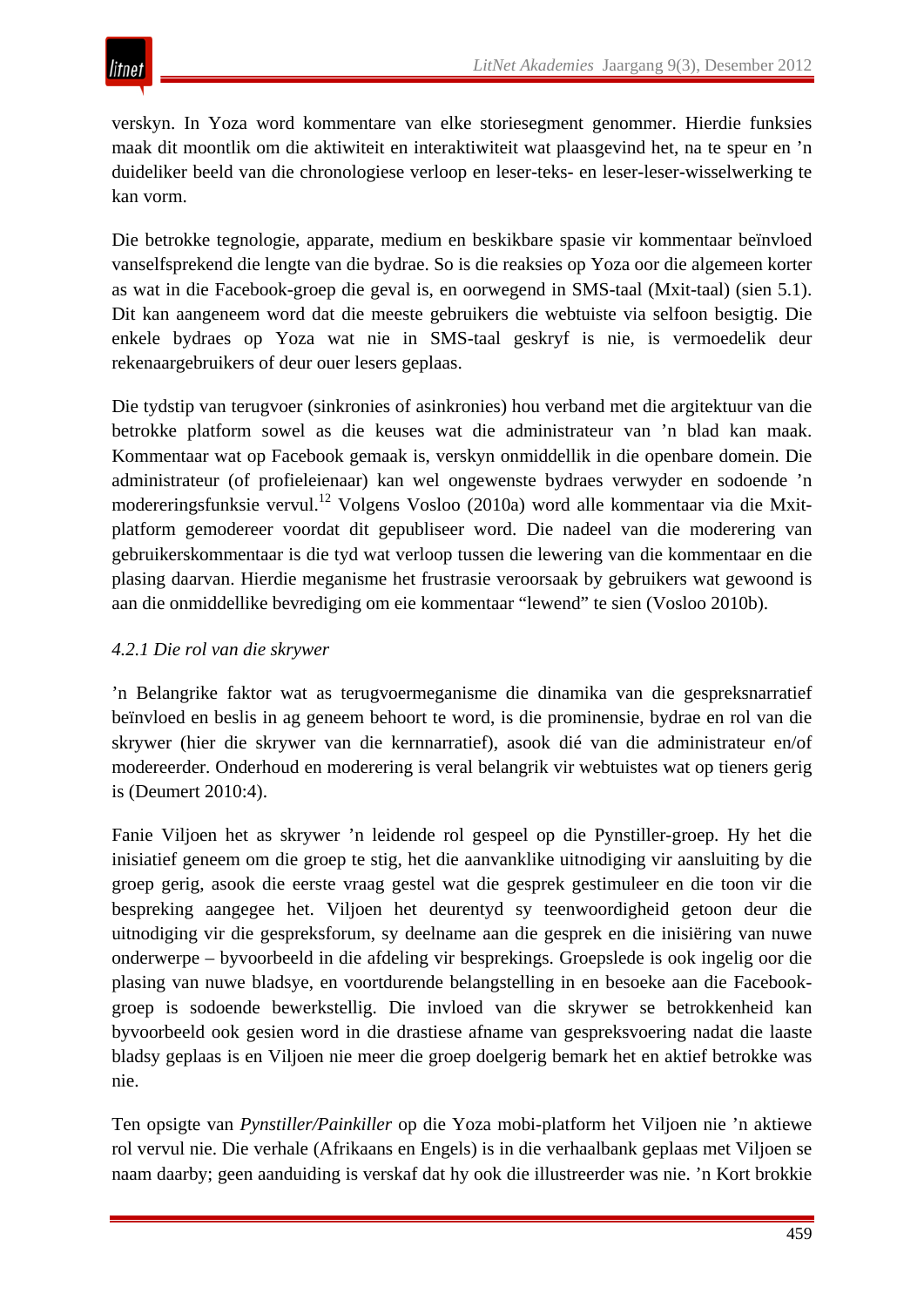oor die skrywer verskyn wel by die verhaal. Anders as wat by die Facebook-groep die geval was, is geen konteks oor die ontstaan van die teks (binne die oorkoepelende kreatiewe projek) verskaf of die spesifieke onderwerp deur gespreksvoering gekontekstualiseer nie. Die uitsondering hier is kommentaar wat Viljoen as "Anonymous" op 5 Desember 2010 op beide die Engelse en Afrikaanse weergawes gelewer het (Viljoen 2012b). Hierdie bydrae, wat Viljoen na aanleiding van leserskommentaar gemaak het, verskaf inligting oor die formaat en wenke hoe om dit te lees. Lesers word ook na die Pynstiller/Painkiller-Facebook-groepe verwys.13 Hierdie verwysing illustreer die netwerke wat in en oor verskeie internetplatforms ontstaan.

## *4.3 Netwerkeienskappe*

Die netwerkeienskappe of wisselwerkingskonteks hou verband met die aanvoeling van die gehoor deur die skrywer ("a sense of audience") (Page 2010:215, 117). Page wys daarop dat, net soos die gehoor 'n potensiële invloed kan hê op die diskoersinhoud van 'n aangesig-totaangesig-vertelling, skrywers op soortgelyke wyse die gehoor antisipeer wanneer die stories in aanlynkontekste geplaas word. In aanlynkontekste is die gehoor egter onvoorspelbaar en onsigbaar, en die meerderheid van die aanlyngehoor is waarskynlik loerders wat teenwoordig is, maar onbekend bly vir die skrywer van 'n aanlynstorie. Selfs indien die leser deur die wisselwerking met 'n teks 'n verbale spoor laat, is die aard van aanlynvoorstelling sodanig dat die leser se "werklike wêreld"-identiteit nie noodwendig eksplisiet aangedui word nie (Page 2010:117). Die verskil tussen die bedoelde en werklike gehoor, gekombineer met wisselende grade van narratiewe interaksie, skep nuwe kontekstuele uitdagings vir storievertelling in netwerkkontekste (Page 2010:217). Page (2010:220) identifiseer die volgende netwerkeienskappe: die graad van oop toegang wat moontlik is, die uitbreiding en oorvleueling van die virtuele en werklike wêrelde, en die waargenome demografiese profiel van die gebruikers.

Die grense wat die aard van die gehoor definieer, kan strek vanaf algehele oop toegang (byvoorbeeld toegang op 'n gewone www-adres) tot beheerde privaatheidstelllings (Page 2010:217). In ooptoegang-domeine is dit onmoontlik vir die verteller om akkuraat te skat wie die lesers is wat met die storie betrokke kan raak; wanneer privaatheidstellings gestel is, kan die modereerders van die webtuiste 'n duideliker beeld van die potensiële gehoor kry (Page 2010:217). Sowel die Pynstiller-groep op Facebook as Yoza se internetblad kan deur enige persoon met internettoegang besigtig word. Om kommentaar te kan lewer moet die gebruiker egter geregistreer wees – hiervoor geld minimum-ouderdomme, naamlik 13 jaar op Facebook en 14 jaar op Yoza (Statement of rights and responsibilities 2012; Yoza terms of use s.j.). Die verpligte demografiese inligting wat vir registrasie op Yoza vereis word, is geslag, geboortejaar en provinsie. Daar is egter oor die algemeen geen manier om vas te stel of die gebruiker juiste inligting verskaf nie (Vosloo 2010c:8). Die konvensies van selfbekendstelling wissel. Soos reeds aangetoon, bestaan hoë vlakke van persoonlike outentisiteit op sosiale platforms soos Facebook – 'n gebruiker skep en projekteer egter deur die persoonlike profiel, aktiwiteit en wisselwerking 'n bepaalde identiteit wat nie noodwendig die identiteit in die werklike wêreld weerspieël nie (sien ook Page en Thomas 2011:10).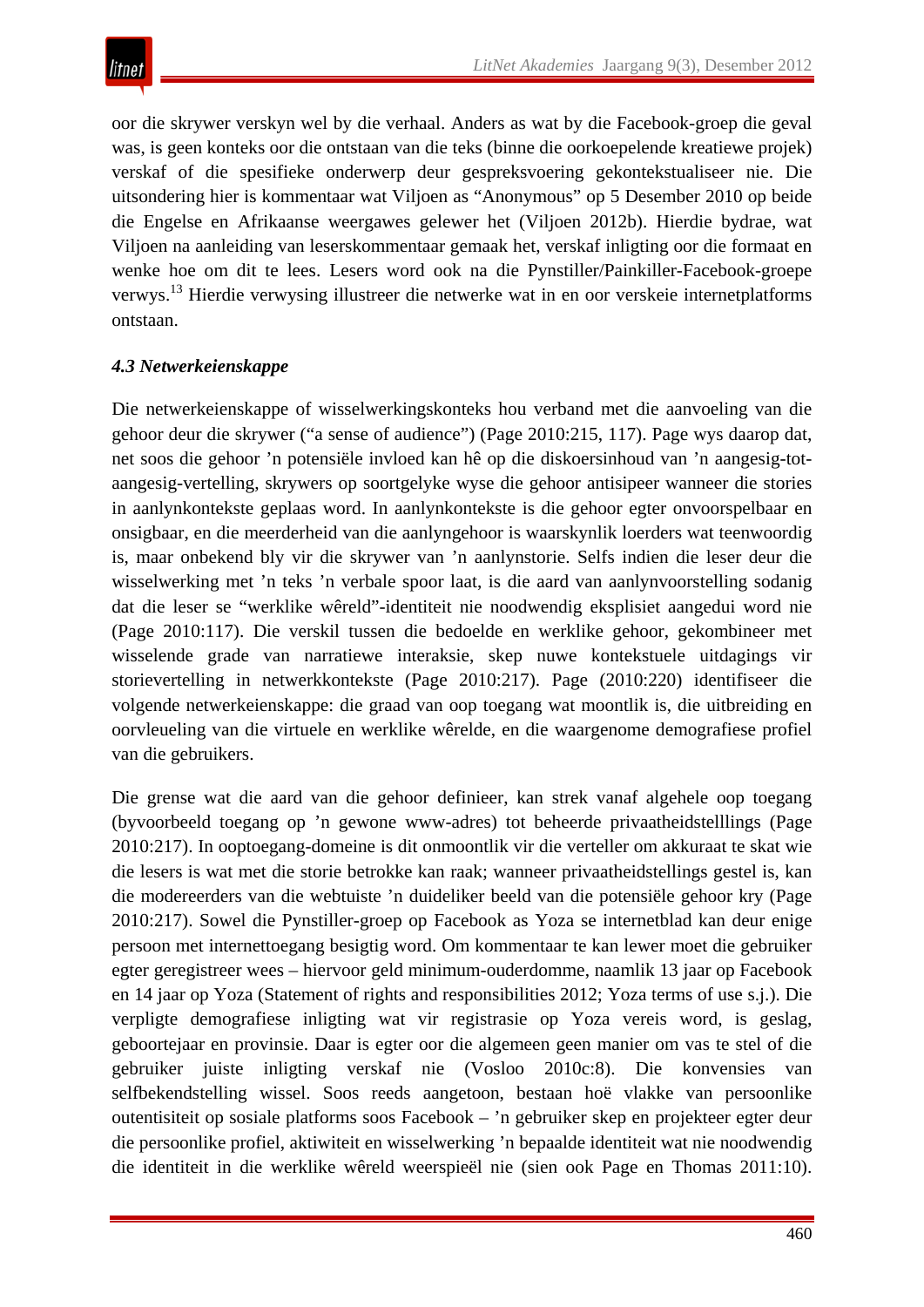Alhoewel Yoza gemik is op lesers in die ouderdomsgroep 14-18 jaar, wissel die ouderdomme van gebruikers van 11 tot volwassenes (Vosloo 2010b). Die gewildheid van die verhale onder jong volwassenes (20-30) kan aanduidend wees van die leesvlak van lesers (Vosloo 2010b; Walton 2009:iii). Ten opsigte van Kontax-verhale was die meerderheid gebruikers (70%) van Gauteng, gevolg deur Wes-Kaap (16%). Die verhouding tussen geslagte (vroulik – 55%; manlik – 45%) het met internasionale tendense ooreengestem (Vosloo 2010b).

Die verteller se sin van die gehoor wissel afhangende van die mate waarin die virtuele gehoor oorvleuel met mense wat die storieverteller in aflynkontekste ken (Page 2011:117). Vir die Pynstiller-groep het Viljoen mense genooi wat reeds op Facebook met hom bevriend is, of wat met sy werk vertroud was. Belangstellendes is ook deur middel van koerantberigte in jeugkoerante (*Jip,* 'n bylaag van *Beeld, Burger* en *Volksblad*, en *Wapad,* 'n studentekoerant van die NWU) na die Facebook-groep uitgenooi. Groepslede kan ook ander Faceboekvriende uitnooi om aan te sluit. Die groepslede was daarom in 'n groot mate 'n geselekteerde en ingeligte gehoor, waarvan 'n gedeelte oorvleuel het met kennisse van Viljoen. Op Facebook is dit moontlik om aan die hand van persoonlike Facebook-profiele 'n redelike aanduiding van die spesifieke leser en die groep as sodanig te kry. Hiervolgens is ouderdomsverskille van Pynstiller se groepslede opmerklik. Alhoewel die grafiese verhaal met die jong karakter as jeugliteratuur beskou kan word, was heelparty van die groepslede jong volwassenes (byvoorbeeld studente en jong werkendes) en ouer mense. Die Painkillergroep het heelwat minder groepslede as die Pynstiller-groep gehad en het min gesprek uitgelok. Vermoedelik kan die minder aktiwiteit onder andere aan die demografie van die groep, kennis van die skrywer se werk, en die bekendheid van en die verhouding met die skrywer toegeskryf word. Die beskikbaarheid van aanlyngespreksforums oor die aangeleentheid (in Engels) sal onteenseglik ook 'n rol hier speel.<sup>14</sup>

In teenstelling met die aktiwiteit op Facebook het die Engelse weergawe op Yoza heelwat meer kommentaar uitgelok as die Afrikaanse weergawe – dit kan aanduidend wees van die verhouding van Yoza-gebruikers wat voorkeur aan Engels gee. Die lesers is nie, soos in die geval van Facebook, spesifiek genooi nie, en het op die bestaande platform met die Pynstiller-verhale kennis gemaak. Op hierdie stadium was die gebruikers volgens Viljoen (2012b) vertroud met die platform en honger vir nuwe stories. Alhoewel die administrateurs van Yoza veeltaligheid wil bevorder, en vir Kontax sowel 'n Engelse as 'n isiXhosakoppelvlak gehad het (Deumert 2010:3), is die voertaal van die Yoza mobi-platform Engels. Met die publikasie van *Pynstiller* en *Painkiller* op Yoza was slegs een verhaal (*Kontax1*) in isiXhosa beskikbaar, en drie verhale in Afrikaans (*Uit* – Fanie Viljoen; *Vakansieromanse* – Jaco Jacobs; *Pynstiller* – Fanie Viljoen). Die volgende wisselwerking tussen lesers gee 'n aanduiding van hierdie lesers se taalgebruik, -sentiment en -voorkeure: <sup>15</sup>

*(Reported)* :DTr@iler+Tr@sh:P says I dnt gt ths we read da stupid st0ry in englsh nw shuld da b anada 1 in afrikaans. Pls rem0ve ths st0ry its jst b0ring hai m sure da m0re intrestng stories 0ut da who dserv 2 gt publishd nt ths junk. (2 Des. 2010 – *Pynstiller*) [We read the stupid story in English now should there be another one in Afrikaans. Please remove this story it is just boring. Hey, I am sure there are more interesting stories out there who deserve to get published. Not this junk.]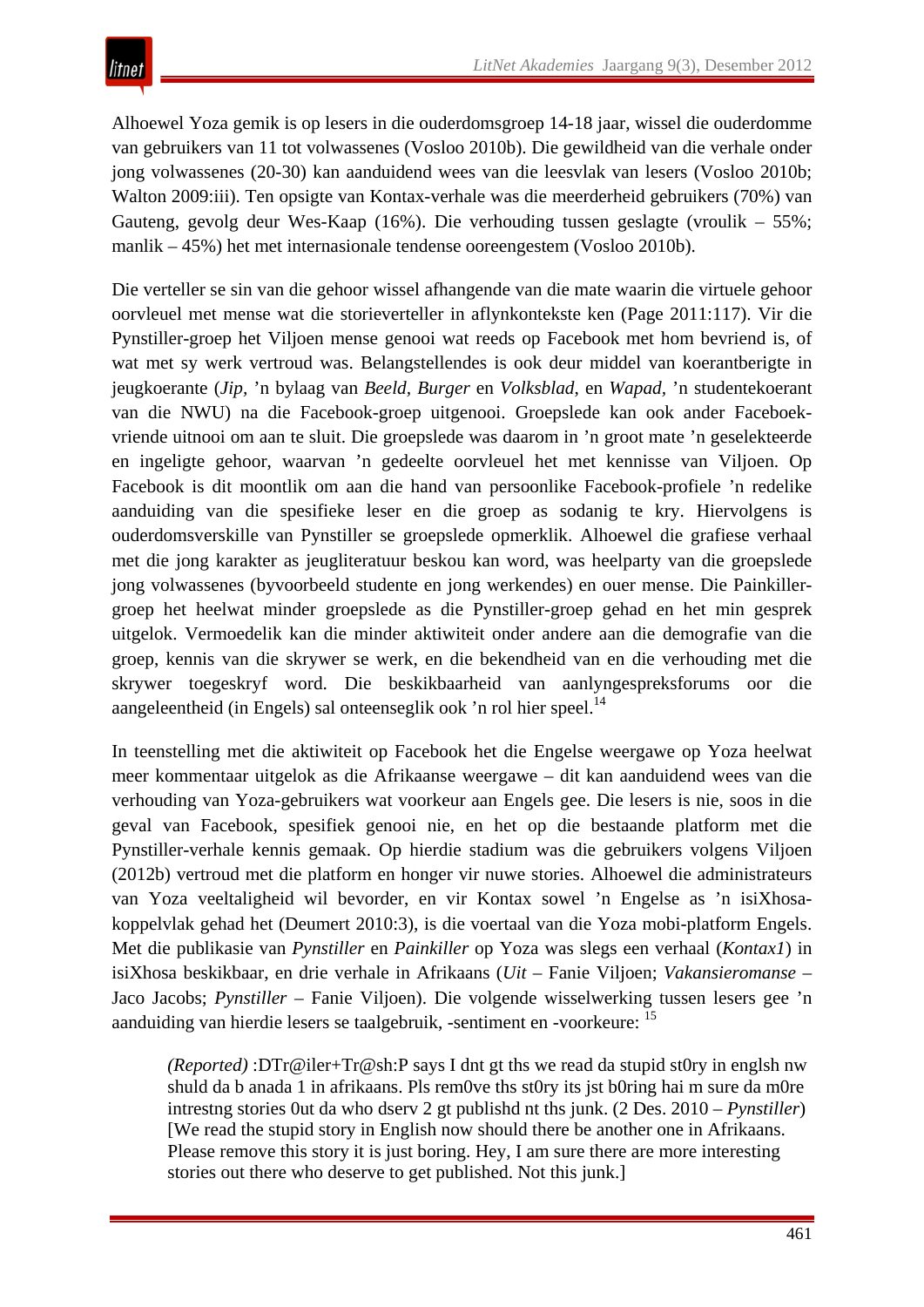

\$`\*..MELISSA..\*`\$ says: Cindy wot d0 u mayb thnk dat der arnt any afr ppl dat actualy wana read afr storiez or wot (2 Des. 2010 – *Pynstiller*) [Cindy, what do you maybe think that there aren't any Afrikaans people that actually want to read Afrikaans stories or what?]

:DTr@iler+Tr@sh:P says: Da point is we cnt hav 2 b0rng st0riez dat r da sam bt dfrent in language anada 1 culd hav replacd ths borng thng it jst sucks! (3 Des. 2010 – *Pynstiller*)

[The point is we can't have two boring stories that are the same, but different in language another one could have replaced this boring thing. It just sucks!]

mr+100% says: If its going 2 be lyk ths tht means we cn wrt our zulu or afrikaans thts nt communication its stupid ths thng of yrs dam!!!) (5 Des. 2010 – *Pynstiller*) [If it's going to be like this, that means we can write our Zulu or Afrikaans that's not communication, it's stupid this thing of yours, damn!]

... mhm ... says: Ngoba besingeke nje singabhalwa nge afrikaans. Ay suka man!!!! (5 Des. 2010 – *Pynstiller*) [Because it would not be written in Afrikaans – Vertaal uit Zulu.]

Die taalgebruik in leserskommentaar op die twee platforms (Facebook en Yoza mobi) is aanduidend van die ouderdom, kultuur en identiteit van lesers, asook van tegnologie en die gesprekskonvensies waarmee hulle vertroud is. Die gebruik van drasties verkorte vorme kenmerkend van SMS-taal is deel van die gesprekskonvensies van Mxit, wat ook na ander selfoonkommunikasie oorgedra word. Die gebruik van SMS dra by tot vloei van gesprekke en die sosiale funksionering op die Mxit-platform (Walton 2009:64) (sien 5.1).

Hierdie aangeleentheid sluit aan by 'n belangrike faktor wat in ag geneem moet word wanneer die netwerkeienskappe ter sprake kom, naamlik die vlak van gebruikers se vertroudheid met die betrokke tegnologie en die ontwikkelende konvensies van bepaalde platforms en narratiewe vorme. Uit Walton (2009:v-viii) se navorsing is dit duidelik dat, alhoewel Suid-Afrikaanse tieners oor die algemeen bedrewe is met die Mxit-platform en die kommunikasiekonvensies wat hiermee gepaard gaan, toegang tot die gebruik van rekenaars en die internet beperk is. Aangesien Mxit nie gebruiker-gegenereerde inhoud bevorder nie (geen webjoernale, podgooi of foto-deling is moontlik nie), dra dit daartoe by dat tieners se verstaan van webkonvensies en van hulleself as skrywers agterbly in vergelyking met dié van ander tieners – globaal asook teenoor hulle vermoënder portuurgroep in Suid-Afrika (Walton 2009:viii).

Die demografiese aard van die bedoelde en werklike gehoor kan volgens Page (2010:218) die sosiopragmatiese aard van die storie se kommentaar aansienlik beïnvloed. Skrywers maak gebruik van 'n verskeidenheid diskursiewe strategieë, wat ontwerp is om verskillende funksies te vervul, in die produksie en ontvangs van stories (Page 2010:118). Ter illustrasie: In die *Pynstiller*-narratief (die kernnarratief) word die leser, deur die gebruik van die vertelstrategie en kriptiese aanbieding, as't ware in die skoene van die buitestandereerstepersoonsverteller geplaas. Die aanvaarding deur die *emo girl* en haar selfskending in simpatie met die verteller impliseer 'n bepaalde benadering ten opsigte van die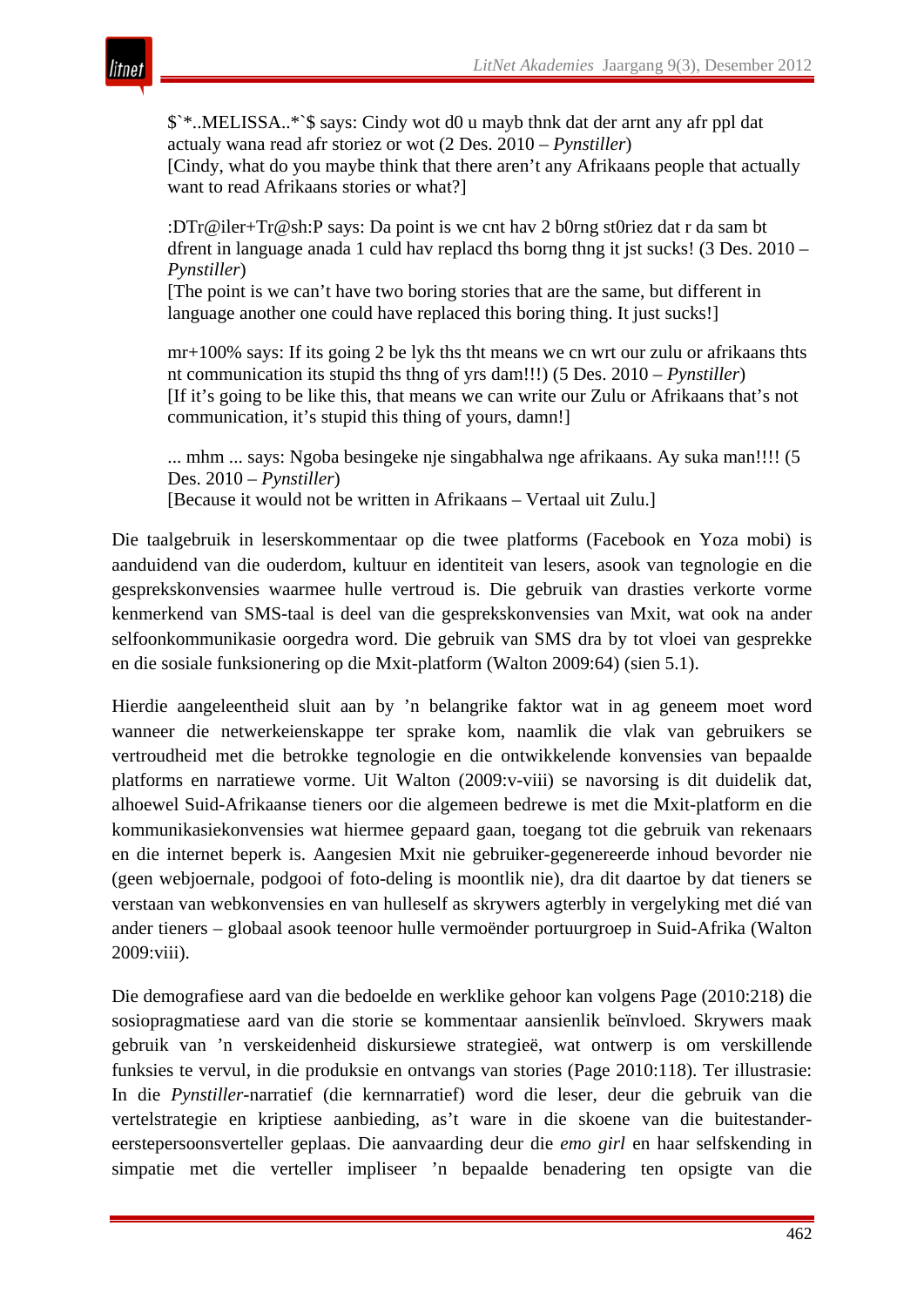aangeleentheid. In die verhaal word geen morele oordeel oor die selfskending as sodanig uitgespreek of kitsoplossings verskaf nie. Hierdie vertelstrategie, waar die leser in 'n subjekposisie geplaas word, en die interpretasie van die gebeure en morele besluitneming aan die leser oorgelaat word, stel bepaalde eise aan die leser. Die leeservaring word ook beïnvloed deur die individu se lewenservaring, vertroudheid met genre- en narratiewe konvensies, gekose leesstrategie, persoonlike siening, ensovoorts. Die gebruik van diskursiewe strategieë met inagneming van die gehoor en die beoogde effek geld vir alle vlakke van die produksie en ontvangs van stories, by implikasie ook vir die ontwikkelende aanlyndiskoersnarratief (sien 5.2). Dit is opmerklik dat Viljoen in sy hantering van die Pynstiller-groep 'n soortgelyke oop benadering as in die teks as sodanig gehandhaaf het.<sup>16</sup>

In 'n Web 2.0-diskoerskonteks soos Facebook of Yoza mobi kan die leser se reaksie op die leeservaring verwoord word deur aanlyn kommentaar te lewer. Yoza maak spesifiek voorsiening daarvoor dat lesersdeelname aangespoor word, byvoorbeeld deur spesifieke vrae te stel wat met die verhaal verband hou. In *Uit* (en *Confessions of a troubled young man*) stel die skrywer aan die einde van elke hoofstuk gerigte vrae soos: "Het jy al iemand vasgehou met jou hande, maar nie met jou hart nie?" (hoofstuk 8); "Wat sal jy doen in 'n ongemaklike situasie in 'n nagklub?" (hoofstuk 9); "Hoekom dink jy pleeg baie gay mense selfmoord? Is selfmoord 'n uitweg?" (hoofstuk 18). Met dié dat elke leser/luisteraar 'n potensiële storieverteller is (sien par. 2), gebruik die leser-vertellers in die aanlyndiskoers ook bogenoemde diskursiewe strategieë in hulle eie vertellings (sien 5.2). Die kommentaar en gesprekke wat sodoende ontstaan, word 'n ruimte waarin die interpersoonlike werk van storievertelling uitgebrei en verfyn word (Page 2010:218).

# *4.4 Narratiewe eienskappe*

Page (2010:220) onderskei drie narratiewe eienskappe, naamlik reeksnarratief, temporale oriëntasie van die narratief (byvoorbeeld retrospektief of prospektief) en die fiksionele status van die narratief.

Die wisselwerking wat deur middel van die terugvoermeganismes deur die lesers verskaf word, kan op 'n verskeidenheid maniere funksioneer (Page 2010:218). Kommentaar op die skryfwerk kan goedkeuring, uitdruklike afkeuring van die skrywer en die skryfwerk wees, of voorstelle vir verdere hersiening of vir nuwe narratiewe materiaal maak (sien verdere bespreking in 5.1). Die mate waarin die kommentaar die kernnarratief beïnvloed, hang krities af van die kenmerke van die storie wat vertel word (Page 2010:218) – en vanselfsprekend ook van die skrywer se reaksie op die kommentaar. Die ontologiese status van die storie (hetsy dit werklike gebeure rapporteer en of dit fiktief van aard is) bepaal die aard van die kommentaar en wisselwerking wat in die kommentaar gelewer word, asook in welke mate die kommentaar die verdere narratief kan beïnvloed (Page 2010:219). Die tydsverloop tussen plasings is 'n belangrike faktor in die ontwikkeling van die narratief. Vertellings wat in reeksvorm oor tyd plaasvind, het 'n groter kans om deur die wisselwerking beïnvloed te word; volledige narratiewe wat in een aflewering geplaas word, word selde hersien en herpubliseer (Page 2010:218).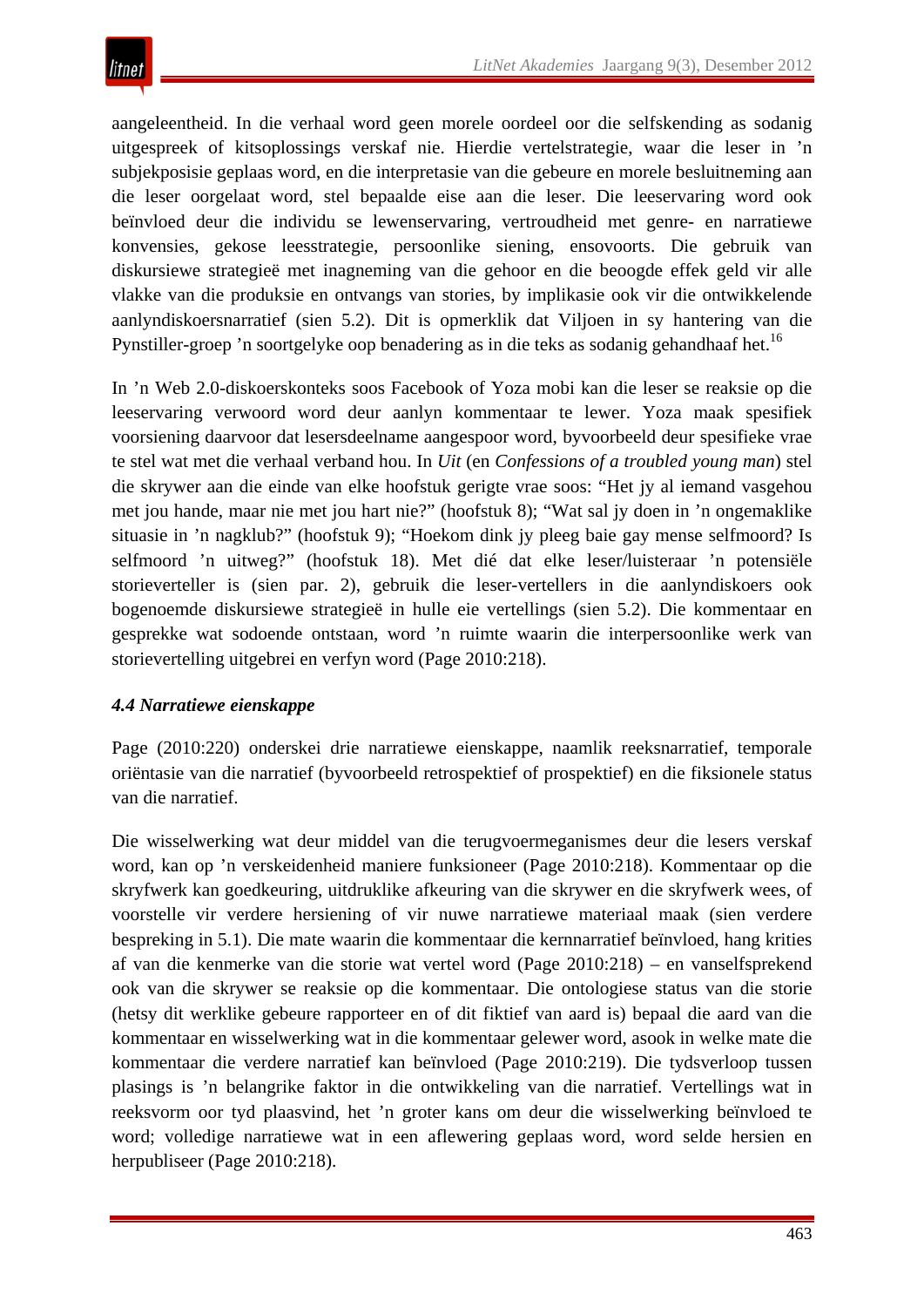Soos reeds aangedui, is *Pynstiller* as afgeronde verhaal op die twee platforms geplaas; lesers se kommentaar kon daarom nie die narratief as sodanig beïnvloed nie (ondersoekende leserteks-wisselwerking). In die geval van Yoza is *Pynstiller/Painkiller* eenmalig en volledig gepubliseer. Heelwat kommentaar is gelewer – die meeste hiervan kort nadat dit in die verhaalbank beskikbaar gestel is. *Pynstiller* op Facebook is met verdrag oor 'n verloop van drie maande (Junie tot September 2009) geplaas (reeksvertelling). Hierdie werkswyse het 'n bepaalde boeikrag teweeggebring, en geleentheid gebied vir die ontstaan en ontwikkeling van die sekondêre gespreksnarratief. Individue het op verskeie wyses bydraes gelewer, onder andere deur van eie ervarings te vertel, kreatiewe werk te deel, inligting te verskaf, of ander te bemoedig – dit het 'n langer gesprek en hegter gemeenskap tot gevolg gehad. In hierdie geval het lesers vertellers (skrywers) geword – wat sekondêre reeksvertellings in die kleine tot gevolg het (sien 5.2). Hier kan verskille in die ontologiese status aangedui word. Die kernnarratief is fiktief. Sommige leser-skrywers het egter in reaksie op die teks en veral op Viljoen se vrae oor werklike ervarings geskryf; ander het die ervarings in kreatiewe formate (soos gedigte) verwoord.

Alhoewel die leserskommentaar in ondersoekende leserwisselwerking, soos dit met *Pynstiller* die geval is, nie die inhoud van die primêre verhaal beïnvloed nie, kan lesers se terugvoer direk of indirek 'n invloed hê op die ontwikkeling van die genre en bepaalde formaat. Dit kan ook die wyse beïnvloed waarop 'n skrywer, uitgewer of bepaalde platform toekomstige narratiewe skryf of aanpak.17 *Pynstiller/Painkiller* op Yoza het heelwat kommentaar uitgelok ten opsigte van die formaat (spesifiek die frustrasie wat die lesers met die kort segmente ervaar het). Kommentaar soos hierdie kan meebring dat die skrywer en/of webadministrateur die formaat kan heroorweeg. Die uitwerking van die kommentaar op die skrywer behoort ook in ag geneem te word. Lesers se reguit, en dikwels krasse, oningeligte en ongenuanseerde kommentaar kan 'n demoraliserende effek op die skrywer hê.

Page (2010:219) wys daarop dat dit nie slegs fiksionele stories is wat in Web 2.0-omgewings geskep word nie, maar dat individue toenemend Web 2.0-tegnologie gebruik om hulle lewens op persoonlike webjoernale, besprekingsforums of sosialenetwerk-webtuistes en in gefragmenteerde vorme deur mikrojoernaalinskrywings (*microblogging*) te dokumenteer en anekdotes te vertel. Die gebruik van episodiese vertellings toon ooreenkoms met aflynvorme soos dagboekinskrywings en gespreksvoering. Gewoonlik is sodanige mededelings tydsgewys baie naby aan die werklike gebeure, met die gevolg dat aanlyn persoonlike narratiewe dikwels deur 'n relatiewe gebrek aan retrospeksie gekenmerk word (Page 2010:219). Webjoernale rapporteer gewoonlik oor onlangse gebeure, terwyl statusbywerkings op platforms soos Twitter en Facebook nog nader aan die hede is.

Die aanname dat ander se mededelings outobiografies van aard is en oor onlangse gebeure of die huidige situasie handel, kan tot wanvertolking lei, soos die volgende wisselwerking tussen twee groepslede in die Pynstiller-groep illustreer:

Quinton Bruno: Your voice so sweet ur words so sleek cuting me ever so deep....bt n0w the blade thats been cuting away is blunt u hear blunt...my mind is broken and my soul in peaces...i need to cut,bt n0 0ne can see ths...gaching at my m0rtal flesh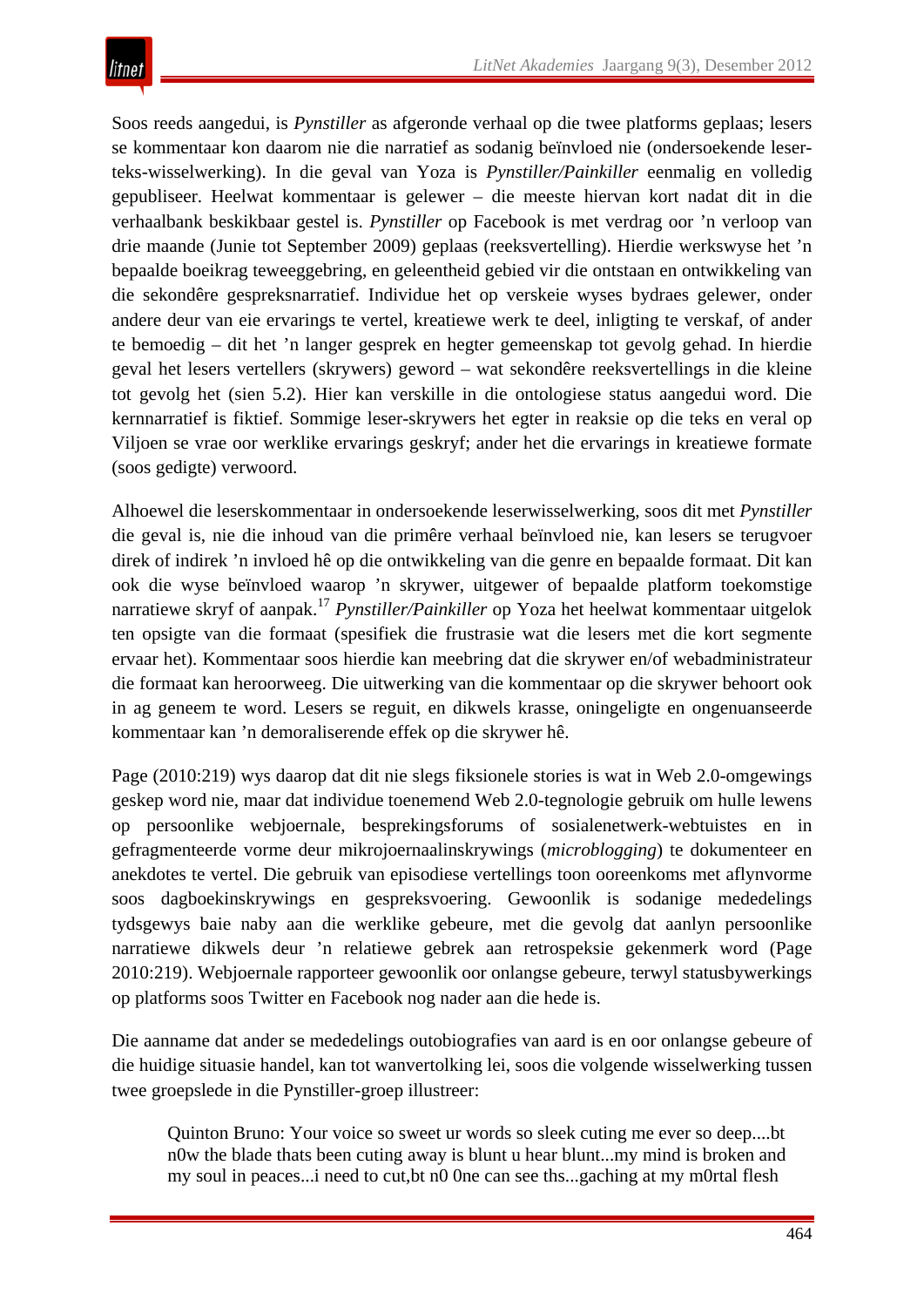makes me seem like the rest it starts with metal, flesh then...blood...drip drop i sink to the ground n0t m0ving n0 sound...my stay is up my time is over as i start to feel lower...ths voice i hear its n0t clear bt it sends me into total fear...YOU ARE MYNE! god CANT SAVE U THS TIME... (7 Augustus 2009 om 05:29 nm. deur sellulêr)

Colette Pretorius: Quinton, swty, don't listen to the dark. Don't let it win! Dark has NO power when we let the sunshine in! I know that it's a constant tug of war. But u can get free from the hate. Ur spirit can soar! Shut out the voices, throw away the blade. You can start life on a brand new slate. U can make it with help from Above. Remember, stand firm in faith, hope and love! It's all we can do! Sending love from one who has made it through. (9 Augustus 2009 om 09:09 vm. deur sellulêr)

Quinton Bruno: I am free and theres n+ mre cuting for me my wounds r healed bt the marks r stil there and yes its hard if bn "clean" for 10 m0nths n0w bt s0metimes i just imagin myself ingraving deep slashes into my arm bt i dnt i cnt and i w0nt its bn tuf yes bt its healing...i stil write in a way that u might say portrai me in a way bt i just speak for those to knw their n0t al0ne...so dnt wory bout me im gr8 acctualy never bn ths hapy mwha. (17 Augustus 2009 om 10:40 vm. deur sellulêr)

In hierdie geval is die leser-skrywer se kreatiewe uitbeelding van eie ervaring in die verlede deur 'n groepslid as huidige omstandighede en gemoedstoestand geïnterpreteer, waarop sy hom dienooreenkomstig bemoedig het. In sy reaksie het hy verduidelik dat hierdie ervarings tot die verlede behoort, en dat hy die bepaalde vertelstrategie kies juis om ander te laat voel dat hulle nie alleen is nie: "I still write in a way that you might say portray me in a way, but I just speak for those to know they are not alone. So don't worry about me, I'm great, actually never been this happy."

#### **5. Afgeluister: Patrone en gesprekke op Pynstiller Facebook en Yoza Cellphone Stories**

In haar ontleding van die deelname en gemeenskap in die Kontax-loodsprojek neem Walton (2009:77) twee sosialenetwerk-strukture waar. In die kommentaar wat na kontax.mobi gestuur is, het die Kontax-storie 'n sentrale spil gevorm en die deelname om die storiehoofstukke (en 'n meegaande kompetisie) gesentreer. Daar het nie baie aktiwiteit uit die kommentaar as sodanig ontstaan nie, en in die meeste gevalle het leserskommentaar nie direkte terugvoer van ander lesers ontvang nie (Walton 2009:77). Visueel kan dit as die naaf en speke van 'n fietswiel voorgestel word. 'n Andersoortige patroon het op die webtuiste se sosiale netwerk vorm aangeneem. Alhoewel die Kontax-storie steeds 'n sentrale rol gespeel het, was 'n minder gesentraliseerde verspreiding van deelname waarneembaar, met 'n klein groepie aktiewe gebruikers wat verbindings met mekaar sowel as met die Kontax-storie en die webtuiste se fasiliteerders gevorm het (Walton 2009:78). Visueel kan dit as 'n eenvoudige padkaart voorgestel word.

Soortgelyke patrone kan in die Pynstiller-weergawes op die twee platforms waargeneem word. Op Yoza mobi het die storie (*Pynstiller* en *Painkiller*) die spil gevorm en die meeste kommentaar het met die narratief verband gehou – spesifiek betreffende die formaat en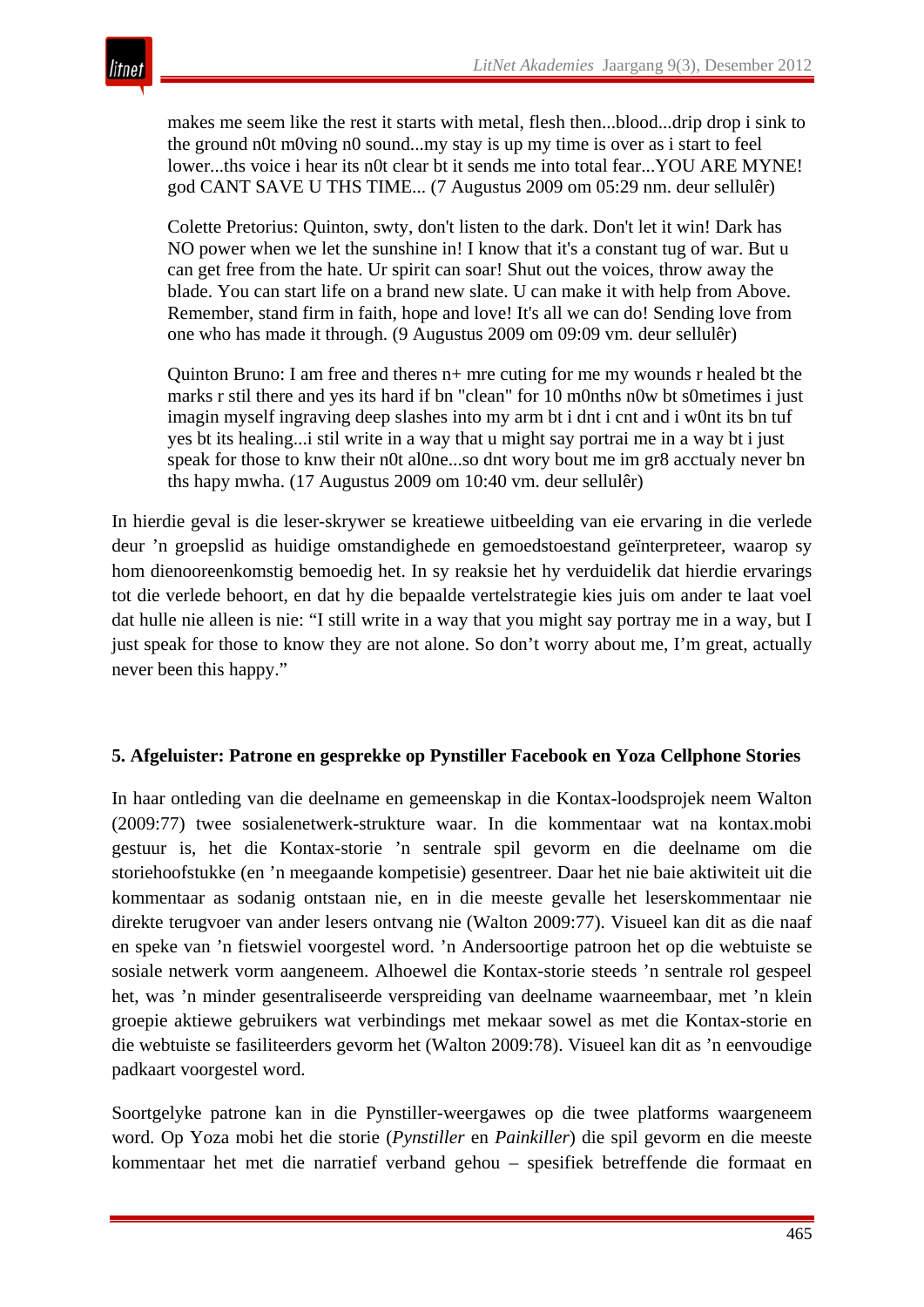

inhoud van die verhaal. In die Facebook Pynstiller-groep was die situasie anders. In hierdie geval kan die verhaal as 'n anker beskou word; hierbenewens het 'n gesprek met 'n duidelike fokus as gevolg van Viljoen se uitnodiging ontstaan. Die kern van hierdie netwerkstruktuur is die spesifieke onderwerp (selfskending), en die gesprek daarrondom. Verskillende bydraes van groepslede (insluitende Viljoen) en die onderlinge wisselwerking het knooppunte meegebring. Visueel kan dit as 'n driedimensionele risoom voorgestel word.

# *5.1 Wts ds bwt? Nah ds painkiller is painkillin me.*

5\$\$\$\$5says: Wts ds bwt? Nah ds painkiller is painkillin me. (22 Des. 2010) [What's this about? Nah, this painkiller is pain killing me.]

heart+braker says: irealy dnt undstnd dis wat knd of a story iz dis? (27 Feb. 2011) [I really don't understand this. What kind of a story is this?]

In die Kontax-loodsprojek is op sowel die mobisite as Mxit duidelike tendense met betrekking tot die lees van die hoofstukke waargeneem. Die eerste twee hoofstukke het hoë besoekvolumes getoon, waarna 'n skerp afname en stabilisasie plaasgevind het van die belangstellende lesers wat al 21 hoofstukke gelees het (Vosloo 2010c:8). 'n Lewende affiniteitsruimte met 'n lojale gemeenskap het op die Kontax sosiale platform ontstaan (Walton 2009:iv). Die verhaal, *Kontax*, het voorsiening gemaak vir kommentaar aan die einde van elke hoofstuk of in 'n "Express Yourself"-gedeelte. Die kommentaar wat ontvang is, het hoofsaaklik in die volgende kategorieë geval: komplimenterend vir die m-romans; komplimenterend vir die Kontax-storie en formaat; kommentaar met betrekking tot die storie; voorstelle; kommentaar op kommentaar; en algemene kommentaar.18 Die hoofstukkommentaar was in reaksie op die spesifieke hoofstuk of as kommentaar op van ander gebruikers of die Kontax-span (Vosloo 2010c:8).

Sommige van die genoemde kategorieë van kommentaar kan in die Pynstiller-weergawes op Yoza waargeneem word. Weinig kommentaar is egter gevind ten opsigte van die kategorie "komplimenterend vir die m-roman", wat verstaanbaar is, aangesien die Kontax-verhaal die eerste verhaal op hierdie platform was. Dit blyk dat gebruikers gou vertroud raak met nuwe tegnologie en toepassings en dat spesifieke verwagtinge van 'n nuwe genre ontstaan – soos ook deurskemer in die kommentaar oor *Painkiller*: "Okay so it wasn't bad although it was quite short, we kind of got used to longer stories."

Alhoewel die kommentaar op *Painkiller/Pynstiller* op Yoza oënskynlik oorwegend met die verhaal self te make het (soos aangedui met die fietswielmetafoor), toon 'n noukeurige ontleding van die kommentaar 'n bewustheid van die sosiale netwerk en die omringende konteks. Dit blyk dat kommentaar gerig is op diverse partye in die netwerk, insluitende die platform en platform-administrateurs (Yoza), die skrywer, medelesers, gebruikers wat kommentaar gelewer het, en in enkele gevalle ook die karakters. Hierdie waarneming kan aanduidend wees daarvan dat die gebruikers hulleself verbeel of voorstel as deel van 'n gemeenskap (netwerk) wat uit verskillende individue (of mense met verskillende funksies) bestaan en aanneem dat hulle kommentaar deur ander gelees word en 'n verskil kan maak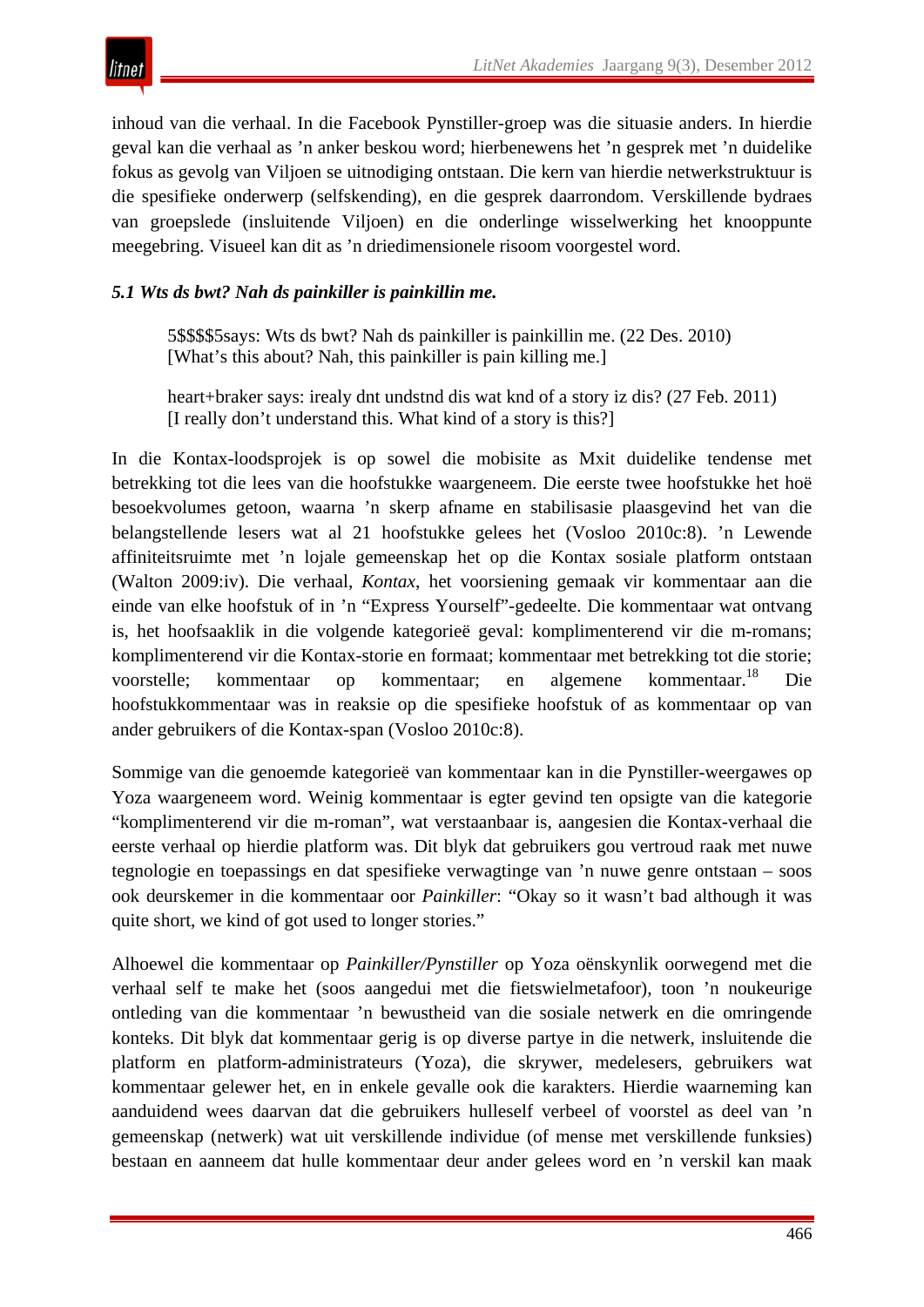(sien in hierdie verband ook Thomas 2011:208). Tekens van portuurmoderering kom ook voor, byvoorbeeld waar ongewenste kommentaar aangemeld is, of waar lesers mekaar aanspreek oor die wyse waarop kritiek uitgespreek word.

Die gebruik van SMS-taal, wat algemeen op die Yoza mobi-platform is, toon sterk konvensies van mondelinge gespreksvoering. SMS-taal (Mxit-taal; textspeak; txtspk) word gekenmerk deur 'n neiging tot lettervermindering en 'n algemene telegrafiese styl. Dit sluit in sametrekkings en konsonantskryf (text > txt; thanks > thnx); fonologiese nabyheid (you > u); syfer/letter-homofone (too > 2; for > 4); letter/syfer-kombinasies (4sho); verkortings (picture  $>$  pic); g-weglating (reading  $>$  readin); letterweglating; niestandaard-spelling (love  $>$  luv); akronieme (ANC); letterwoorde (bv. laughing out loud > LOL); gebruik van simbole soos @ en aksentstilering (bv. "wateva" vir "waterfall") (Walton 2009:80; Deumart 2010:21). Nieverbale handeling soos stemtoon en gesigsuitdrukkings wat deel is van aangesig-totaangesig-gespreksvoering, word oorgedra deur die kreatiewe gebruik van leestekens, hoofletters, herhaling van letters, simbole en emotikons, en is aanduidend van hoe die kommentaar vertolk moet word (byvoorbeeld as verbasing of sarkasme). Uitdrukkings en tussenwerpsels wat met oraliteit en informele gesprekke vereenselwig word en ook aanduidend van betrokke kulture kan wees, word in van die kommentare op Yoza gevind, byvoorbeeld *ai, eish, shoes, ayoba, hawu, ja, nee man, nè*. Die neiging om bepaalde stylkenmerke vir aanlynkommunikasie te gebruik, hou verband met die sosiale neiging van konformering (Wallace 1999:62; sien ook Walton 2009:64 oor die verband tussen sosiale aanvaarding en gebruik van Mxit-taal). Drie kort voorbeelde ter illustrasie van die mondelinge merkers in SMS-taal:

FIFI says: lmao ya its bloody short ay....nd dis kid is hectic ne,wassup wit hm???????? (1 Des. 2010) [Laugh my ass off. Ja, it's bloody short, ai… and this kid is hectic, nè. What's up with him?]

Lulu says: Y r ppl so mean?:'( (1 Des. 2010) [Why are people so mean? (crying)]

Khanyi says: Wat a waist of tym ur stori z sooooooo borrrrng (2 Des. 2010) [What a waste of time. Your story is so boring.]

Waar die meeste gebruikers slegs 'n enkele inskrywing oor *Painkiller/Pynstiller* gemaak het, het ander gebruikers verskeie keer kommentaar gelewer. Deur die kommentaar verder te ontleed, kan meer oor die leeservaring en aktiwiteit van spesifieke lesers te wete gekom word. Lesers het byvoorbeeld deurgaans dieselfde mening bly handhaaf en dit herhaaldelik uitgespreek (byvoorbeeld dat die teks vervelig is); dieselfde leser het oor verskeie aspekte kommentaar gelewer (byvoorbeeld deur verwysing na eie leeservaring, formaat, inhoud en tema, en ander se kommentaar); lesers toon bewussyn van verskeie instansies in die netwerk en spreek afsonderlike instansies in die netwerk aan; lesers se aanvanklike indrukke van die verhaal verander; lesers lees die verhaal by meer as een geleentheid en lewer kommentaar oor verskillende leeservarings en leesverwagtings. So was die leser Mimzo met die aanvanklike lees op 3 en 5 Desember nie beïndruk nie: "The person who wrote this story should stop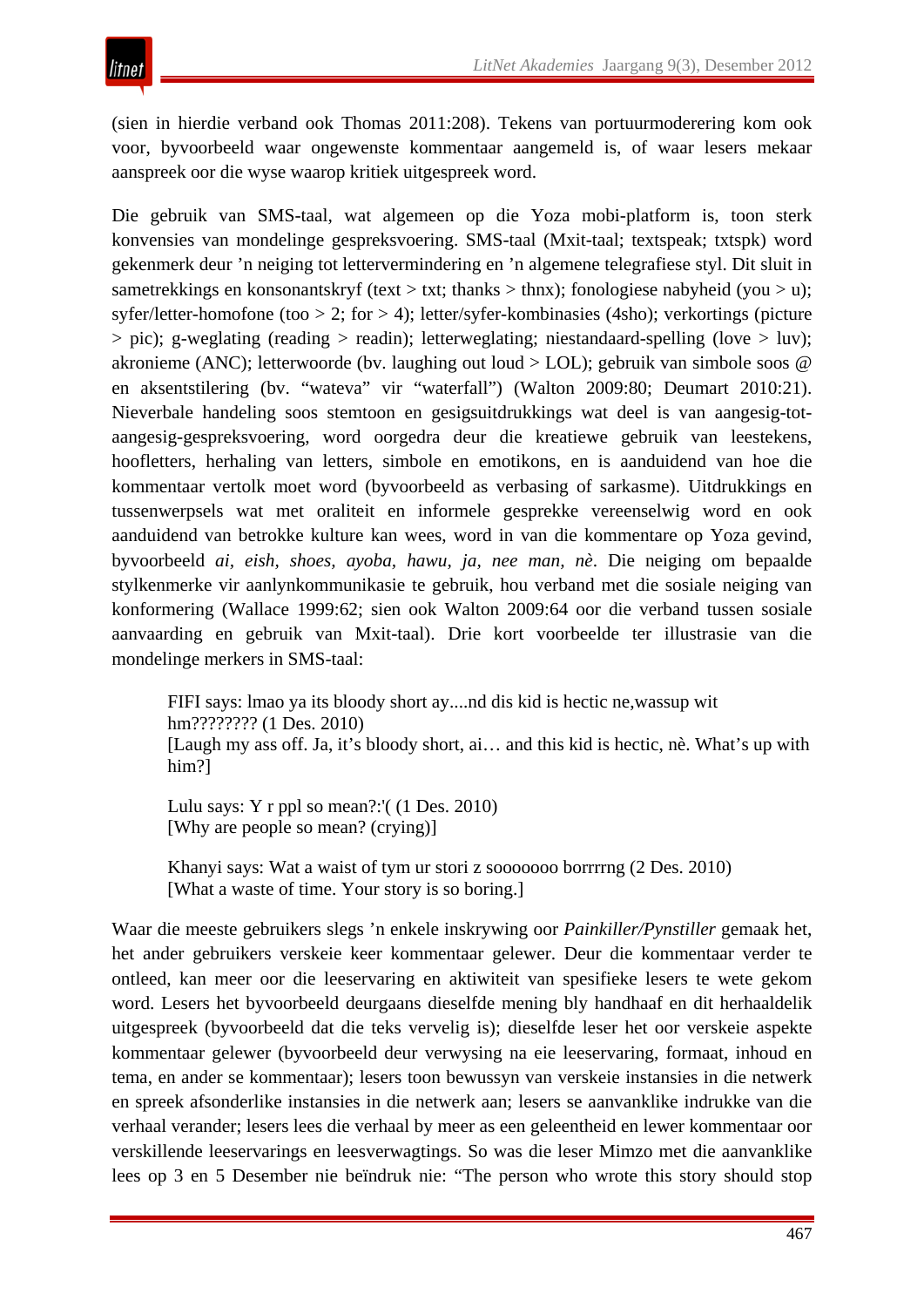

writing because there's no use." Uit 'n inskrywing op 15 Desember blyk dit egter dat die leser teruggekeer het na die verhaal en die gespreksforum, en intussen oor die eie leeservaring en -reaksie besin het. In die kommentaar word ander lesers aangespreek en waardering teenoor die skrywer getoon:

Mimzo says: Waz at da beginng awaz lyk neh maan wat da hel iz diz bt i kept on readin borin as itiz bt dn as i kept goin on i startd findin da story mre intrsting...pipz read wit mre andastandin en big upz 2 da author 4 such wandaz (15 Des. 2010) [Was at the beginning, I was like, nee man, what the hell is this? But, I kept on reading, boring as it is, but then as I kept going on, I started finding the story more interesting… Peeps, read with more understanding and big ups to the author for such wonders.]

Verwysings na die Yoza mobi-platform, die verwagtinge ten opsigte van verhale op die platform en die verwysing na en aanspreek van Yoza-administrateurs is aanduidend daarvan dat lesers kennis dra van die oogmerke van die platform. Die kommentaar dui ook op eie lesersverwagtinge na aanleiding van vorige Yoza-leeservarings. Hierdie leser-skrywer (Chocolate) bring sy mening onder Yoza se aandag met vraagstelling, oordrywing en sarkasme. Mondelinge gesprekskonvensies is opvallend:

Chocolate says: Mayb dis just aint my ting bt i tink dis is sooooo sily. Its supose 2 make us wana cum bak nd read nt dlete yosa nd throw our fones in da bin, nd den burn da bin. Like realy guys? Realy? Wat is dis supose 2 b, i dnt get da point. Bt like i sed mayb its jst nt my ting. (9 Des. 2010) [Maybe this just ain't my thing, but I think this is so silly. It's supposed to make us want to come back and read, not delete Yosa and throw our phones in the bin and then burn the bin. Like really guys? Really? What is this supposed to be? I don't get the point. But, like I said, maybe it's just not my thing.]

Die leeservaring van *Painkiller/Pynstiller* blyk veral uit kommentaar wat oor die formaat en inhoud van die verhaal gelewer is. Heelwat kommentaar is oor die formaat van die werk gelewer – die meeste hiervan kritiek. Baie lesers het aangedui dat hulle die verhaal vervelig gevind het. Hierdie leeservaring kan waarskynlik toegeskryf word aan die kort storiesegmente (die meeste lesers het dit as hoofstukke geïnterpreteer) in kombinasie met die vertelstrategie (interne fokalisator). Betreklik min kommentaar is oor die illustrasies gelewer – en ook hier is teenstrydige kommentaar aangetref. Die meeste kommentaar is algemene opmerkings sonder 'n aanduiding van vir wie dit bedoel is; ander opmerkings is spesifiek vir Yoza of vir die skrywer bedoel. Kommentaar vir die skrywer wissel van sarkastiese en afbrekende opmerkings tot aanmoediging en waardering:

...mhm... says: 3 dots and thats a chapter?????:e:e oohh! C'mon!!! (5 Des. 2010) [Three dots and that's a chapter? Oh, come on!]

...CuT!e+B@b@... says: Ok i mst say ths shrt chapters r annoyin me reali nw nd ths is d mst dumbst thng iv eva read nd beliv me iv read alt (3 Des. 2010) [Ok, I must say these short chapters are annoying me really now and this is the most dumbest thing I have ever read and believe me I've read a lot.]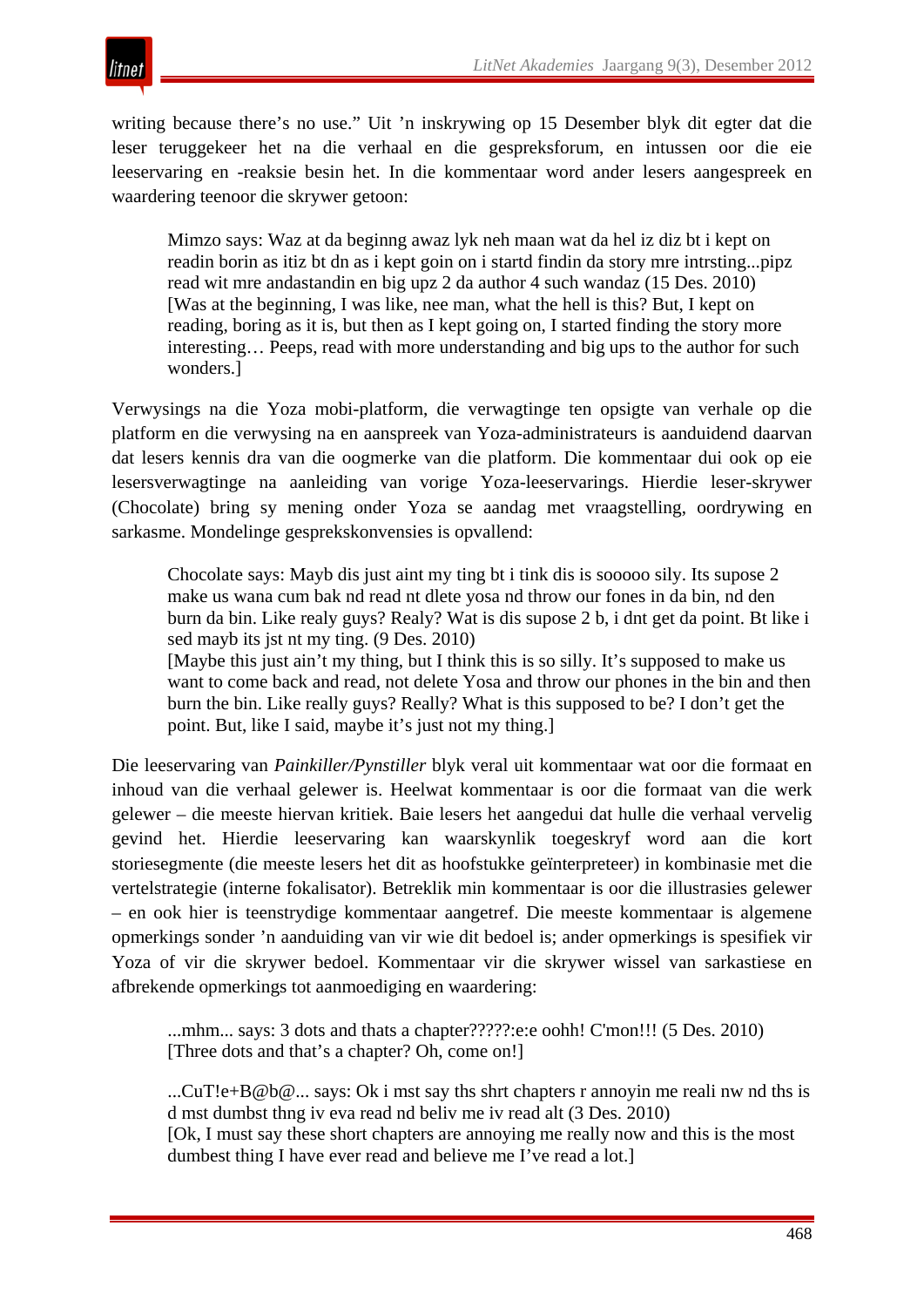

;)NickiD+;) says: Oh Gosh ths is sooooo boring, i dnt see the purpose 4 ths story, its so damn stupid!! Fanie Viljoen, ths story of urs is crap, pardon my french, no offense!! (2 Des. 2010)

[Oh gosh, this is so boring. I don't see the purpose for this story. It's so damn stupid! Fanie Viljoen, this story of yours is crap, pardon my French, no offence!]

Keo+ says: Id like 2 thank th author,i cldnt slip th other nyt n ths stori reali helpd me fall asleep...its boring (8 Des. 2010)

[I'd like to thank the author. I couldn't sleep the other night, and this story really helped me fall asleep…it's boring.]

Ice+master says: Its wonderful nice nd short its attractive nbdy on earth wldnt wnt 2read a short a story (2 Des. 2010)

[It's wonderful. Nice and short. It's attractive; nobody on earth wouldn't want to read a short story.]

Voorbeelde van uiteenlopende kommentaar oor die illustrasies:

Royal+chick says: Well, just reading one sentence makes one wana move to the next. Awesome story line & the images are extremely cool... Keep up e good work!!! (2 Des. 2010)

Silly+Chilly says: Scary prenqz! Lmga.. Ni i bje nyc stori ni, dis al tot wa ek gelees het, sorry, ekt lankal m belangstelling verloor! Ha-ha. (30 Des. 2010 – *Pynstiller*.) [Scary prentjies! Lag my gat af. Nie 'n baie nice storie nie. Dis al tot waar ek gelees het. Sorry, ek't lankal my belangstelling verloor! Haha.]

 $\hat{A} \propto \hat{A} \propto \hat{A} \otimes : \hat{A} \sim \hat{B} \propto : \hat{A} \propto \hat{A} \otimes \hat{B}$  says: r da drawng suppse 2 spk loudr dn da wrdz n dis drawnz r nt evn gng wit da wrdz,so cha dis znt kul :( (9 Des. 2010) [Are the drawings supposed to speak louder than words and this drawings are not even going with the words, so ja, this isn't cool.]

Pandora says: Crazy dope story... The pictures did most of the story line. Wonder who wrote it?... N will we be hearin from him again?:? (3 Des. 2010)

Dit blyk dat die kritiek oor die formaat veral verband hou met die lees op die selfoonskerm. Selfs lesers wat van die inhoud gehou het, het kritiek teen die formaat uitgespreek:

Black+rose says: This is a completly toture to my cell phone screen, 10 chapterz of diz story cn make 1chapter (5 Des. 2010)

 $$(*)#ff0000@A+gA^aA£#00ff00P!\tilde{A} \times says: Lyk seriously! This is damn annoying!$ Cant they jst make it 1 chapter?!?!!! Eish i cant read 2 lines n click 2 next chapter! Agh! Sowi 2 say it bt itz true! No offence! (2 Des. 2010)

[Like seriously! This is damn annoying! Can't they just make it 1 chapter? Eish, I can't read two lines and click next chapter! Argh! Sorry to say it, but its true! No offence!]

 $\hat{A} \ll M\$ .DIMPL $\hat{a}$ , $\neg Z^* \hat{A}$  says: It wants to be a good story but the one sentence per chapter really sucks....good story bad representation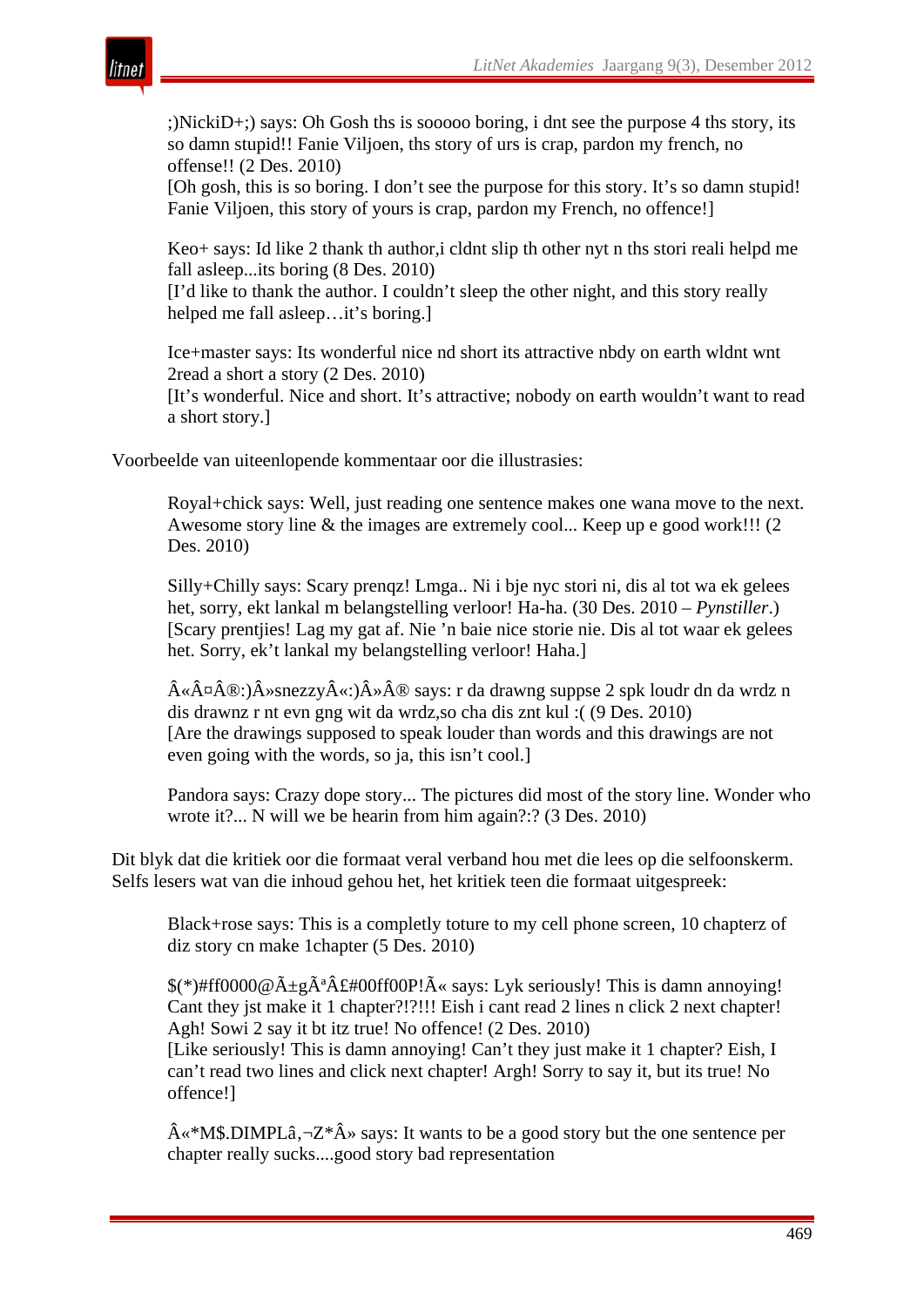

Kommentaar oor die inhoud is uiteenlopend. Sommige lesers het sterk afkeuring van die tema uitgespreek, ander toon begrip vir die probleem, het waardering vir die tema van die verhaal, of identifiseer daarmee – onder andere ook deur persoonlike ervaring te deel.

Da+dragon+lady spreek byvoorbeeld haar mening sterk uit:

Da+dragon+lady says: Itz b0rin,disgustn,bad,h0rrbl,terryfn,disastrous,it makez me sick yuck,da auth0r hs n0 taste,lyk hez in grade 3 y0h:-x m u embrassn me hle (1 Des. 2010)

[It's boring, disgusting, bad, horrible, terrifying, disastrous, it makes me sick, yuck. The author has no taste, like he's in grade 3 yoh :-x m you embarrassing me here.]

\$Jae+millz\$ says: This sounds evil don't promote evil deeds here (2 Des. 2010) [This sounds evil. Don't promote evil deeds here.]

Dreamgal is oortuig daarvan dat die skrywer hulp nodig het:

Dreamgal says: Shame this is the sad novel i cnt believe sameone cn write samethng so sad special abt life she or he need help. (2 Des. 2010) [Shame this is the sad novel I can't believe someone can write something so sad especially about life. She or he needs help.]

Wiseman wonder oor die karakter:

Wiseman says: dis dude is in serious problem I wnder whts wrng wth dis dude hatng skul lyk dis........ (7 Des. 2010) [This dude is in a serious problem. I wonder what's wrong with this dude hating school like this.]

ecliptic+rebel het begrip vir die situasie, hou van die storie en wil graag soortgelyke verhale lees. Die leser het, geoordeel aan die inskrywings, die verhaal oorspronklik in Desember gelees. Uit 'n opmerking van dieselfde leser in Februarie, waar gevra word vir 'n volgende aflewering, blyk dit dat die leser weer na die verhaal teruggekeer het.

ecliptic+rebel says: The story ws awesum cz i cn relate 2 it..its a reminda dat we teenz r veri sensitiv nd sumtymz we so lost,we turn 2 da wrng thngs...wel lovd it nd i want m0re..peace. nd TO GOD B THE GLORY.. (9 Des. 2010)

[This story was awesome, because I can relate to it. It's a reminder that we teens are very sensitive and sometimes we are so lost, we turn to the wrong things. Well, loved it and I want more. Peace and to God be the glory.]

Mimmy en Cicatrix identifiseer met die ervaring:

Mimmy says: The craving wil neva go away unles u fulfil it... I shud knw ,i wear long sleeves;) (2 Des. 2010) [The craving will never go away unless you fulfill it … I should know, I wear long

sleeves.]

Cicatrix says: I remember what it felt like when I used to cut... Amazing how it makes you feel..! (7 Des. 2010)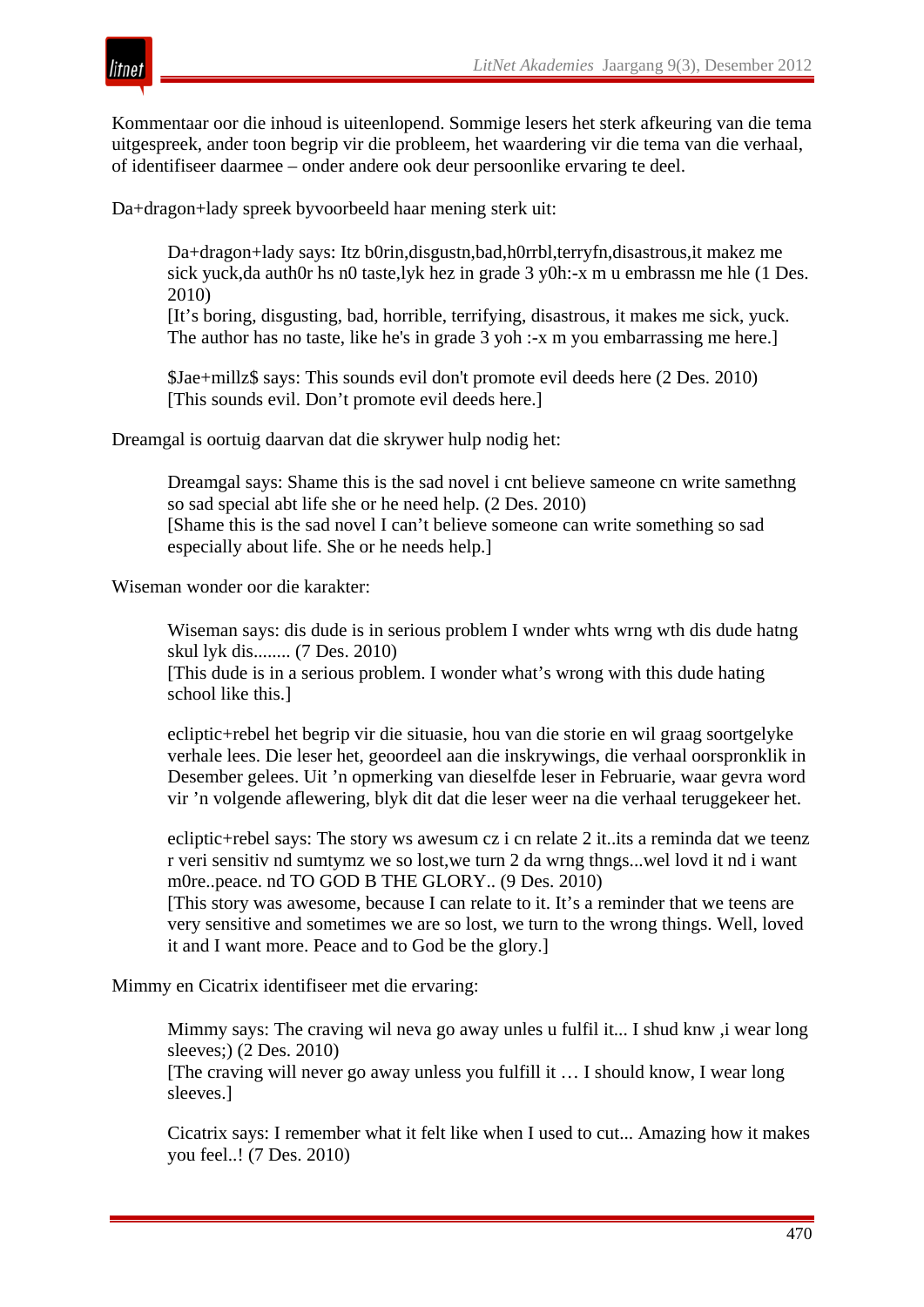

Hierdie leser lewer kommentaar oor die hantering van depressie in verskillende kulture en stel 'n oop vraag. Die kommentaar is by die storiesegment waar die verteller homself sny.

B'GL£ $\hat{A}$ £=BRÓ $\tilde{A}$ ' $\tilde{A}$  $\hat{A}$  $\hat{A}$  $\hat{B}$  $\hat{B}$  says: \*mostly diz thngs r dne by whte ppl we blcks if we r miserable our option z da rope or am i lying?\* (31 Des. 2010) [Mostly these things are done by white people. We blacks if we are miserable our options the rope or am I lying?]

Soos uit die voorgaande blyk, en ook deur Page (2010:219) en Vosloo (2010c:11) aangedui is, kan kommentaar op skryfwerk goedkeuring of uitdruklike afkeer van die skrywer en die skryfwerk aandui, of voorstelle maak vir verdere hersiening of vir nuwe narratiewe materiaal. In die geval van *Painkiller* is voorstelle aan die skrywer en Yoza gemaak – soms is die voorstelle binne 'n opmerking verskuil, soos Zach se mening dat inligting oor 'n hulplyn met onderwerpe soos hierdie verskaf moet word:

Zach says: This is great that they are writing about it but they should give a help line or something. Whats the point of reading something that you relate to and not being able to find help. (17 Jan. 2011)

Waar heelparty voorstelle oppervlakkig en/of sarkasties is ("It's not stimulating like other stories. Totally lacks substance. Get rid of it."), getuig ander voorstelle van die lesers se begrip van die formaat en inhoud van die verhaal, die kreatiewe proses en respek vir die skrywer. Onderstaande kommentaar wys dat die leser gedink het wat die rede vir die leeservaring is en hoe dit verbeter kan word:

(H)FLIRTY+SAINT(H) says: Maybe the author should consider turning this story into a poem. i mean the short chapters were beginning to become boring and one couldnt figure out what the story was about. Wounderful title but the story lacked that energy to support the title. But anyway lots of people are creative in many ways. I still think the author could hav done a little bit more to keep the readers wanting more. But anyway big up to the author. (2 Des. 2010)

Die kommentaar van lesers op grond van ander se kommentaar toon interessante tendense. Lesers, soos in enige sosiale groep die geval is, ondersteun mekaar deur ander se menings te bevestig (konformiteit). Die instemming kan aansluit by spesifieke individue of by kommentaar oor die algemeen – byvoorbeeld deur saam te stem dat die werk vervelig is. Wat egter ook in hierdie netwerk opmerklik is, is dat individue teen die algemene opinie 'n standpunt inneem.19 Dit is veral opvallend hoe die leser-skrywers die skrywer, die teks en Yoza verdedig. In sommige gevalle is die kommentaar op kommentaar uitgebreid en illustreer dit insig met betrekking tot die formaat, inhoud, beelding en styl van die teks. Hierdie leser-skrywers doen dan ook moeite om die teks en waarskynlike bedoeling van die skrywer vir ander lesers duideliker te maak. Waardering word ook uitgespreek teenoor Yoza vir die eksperimentering met nuwe formate en inhoud.

BULLS says: If one of you can write, then you can complain. Till then – sjoesh! (18 Jan. 2011 – Pynstiller)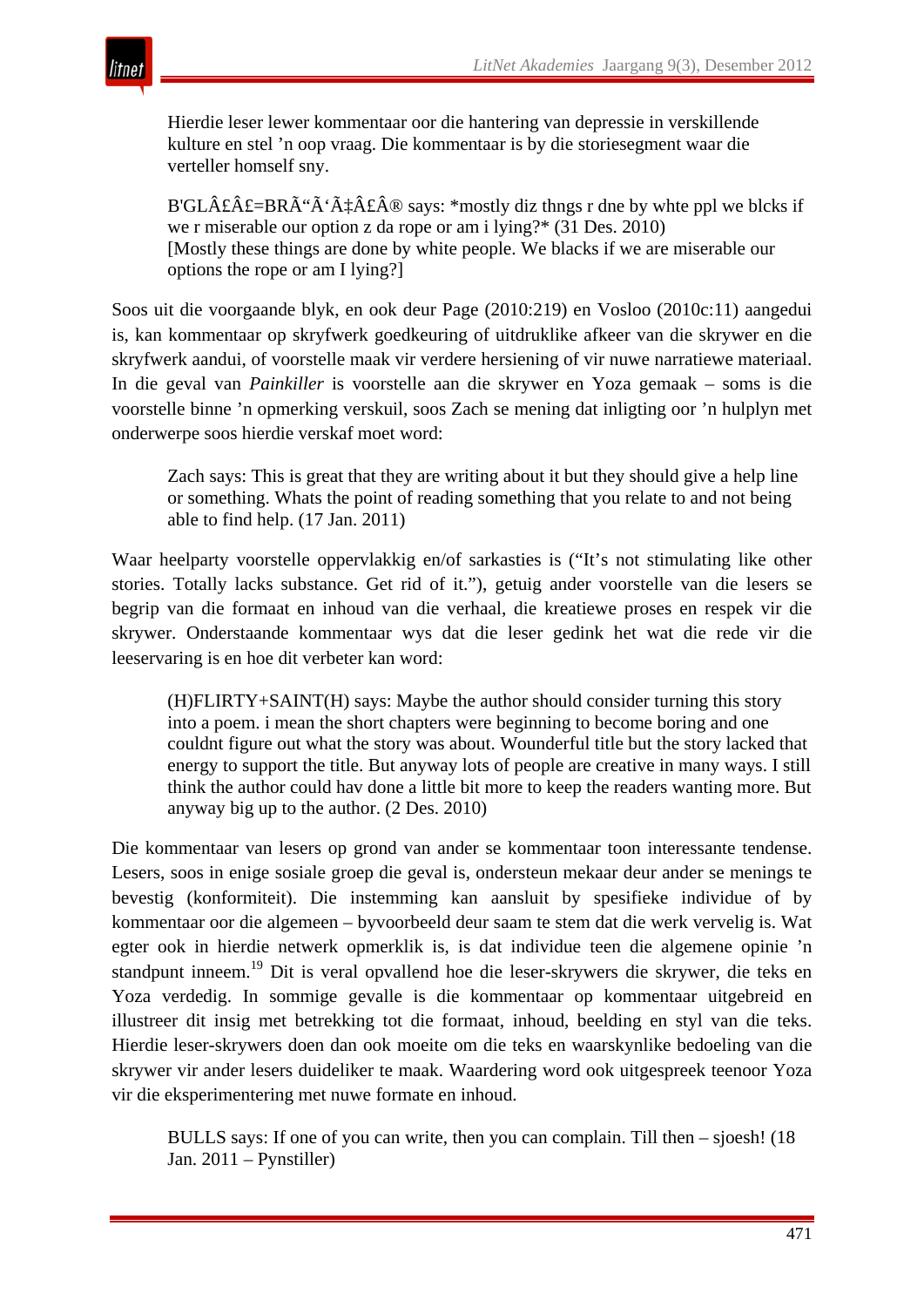

Lucilla says: Cum on guyz wat dnt u get?? ths dude is obviously depresd bwt sumthn n prbbly gothic 2 geez yal mst use ur brainz n gv da author a chance man ai. (3 Des. 2010)

[Come on guys, what didn't you get? This dude is obviously depressed about something and probably gothic too. Geez, you all must use your brains and give the author a chance man, ai.]

 $*J\tilde{A}\hat{E}\tilde{A}\tilde{S}\tilde{A}^*$  says: Woorde is min – mense wat tekere gaan en negatief is rondom hierdie storie verstaan nie die dieper seer agter elke woord nie.. "die ink bloei uit die pen".... dit is donker.. maar dit verstaan die seer wat so baie onbewustelik elke liewe dag moet face. briljant. (22 Feb. 2011 – *Pynstiller*)

 $DQild+A\ddagger Hild$  says: I cant say if its a poem or a story. But i think if you realy read it with a open mind u can analize it like a poem, u fit all the puzle pieces together and see the true meaning of something like this story like you can find love in the weirdest places and u never realy alone if you search long enough there will always be some1 for u. Well the story was different but still good. Thanks yoza for trying something diferent and ignoring the critics. (6 Des. 2010)

Flower-child says: I agree with mims! Thanx yoza 4 catering 2 the "different" its great 2 cum online and find you not alone,if u havent been thru it u'll never undastand the beauty of the story.every chapter...u guys call it dull and boring, we call it life. (7 Des. 2010)

[I agree with Mims. Thanks Yoza for catering to the different. It's great to come online and find you're not alone. If you haven't been through it you'll never understand the beauty of the story. Every chapter … You guys call it dull and boring, we call it life.]

©Mis+sexy+by+nature© says: Its me again, been readin ur comments n wat i realized ir dat mst of the ppl who say the story suck didn't evn read half of the story n r complain bwt the short chapterz. If u read correctly thz nuthn sayn read chapter 1, its jst writen read 1, to show that those r scenes so they wnt b as lng az chaptz8o. I lv u yoza! Keep on bringin da gwd stuff n stil big ups 2 the story.:) (6 Des. 2010) [It's me again, been reading your comments and what I realised is that most of the people who say the story sucks didn't even read half of the story and are complaining about the short chapters. If you read correctly there's nothing saying read chapter 1, its just written read 1, to show that those are scenes so they won't be as long as chapters. I love you yoza! Keep on bringing the good stuff and still big ups to the story. (smile)]

Royal+highness se bydrae in twee opeenvolgende boodskappe verwys spesifiek na die eie leeservaring, voorspelbare genres en leserverwagtinge. Sy noem dat sy die verhaal baie keer gelees het ('n ervaring wat sy met verslawing vergelyk), spreek ander lesers aan oor hulle leesgewoontes en -verwagtinge, verbind die verhaaltema met die werklikheid, en kontrasteer geromantiseerde voorspelbare verhale met realistiese verhale.

Royal+highness says: Word power,nw this is it,tired of all the soapy riting...read this a lot of tyms n i am hooked like a junkie (8 Des. 2010) [Word power. Now this is it. Tired of all the soapy writing…read this a lot of times

and I am hooked like a junkie.]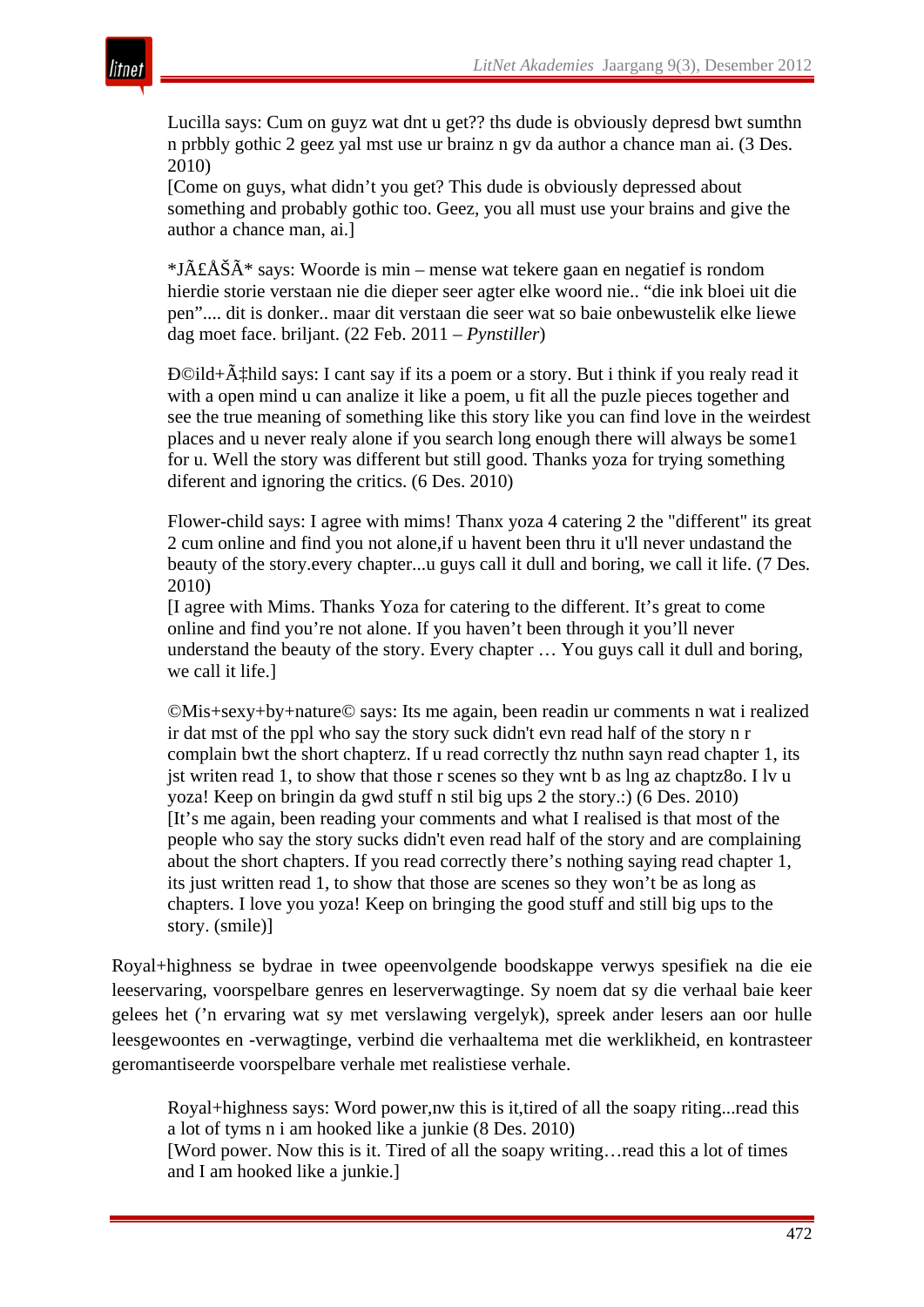Royal+highness says: Yall r watchng 2 much soapies n u fantasize a lot,u wnt happy endings always...get a lyf n start reading real stuff (8 Des. 2010) [You all are watching too much soapies and you fantasise a lot. You want happy endings always…get a life and start reading real stuff.]

## *5.1.1 Confessions of a virgin loser – Now that's real stuff.*

In die kommentaar is daar verwysings na ander literatuur en genres – byvoorbeeld verwysing na *Die drie beertjies*, *Hamlet*, Shakespeare, sepies en poësie. Lesers vergelyk die verhaal ook met ander tekste in die verhaalbank en medegebruikers word aangeraai om spesifieke verhale te lees. Dit is ook die geval met 5\$\$\$\$5, wat min beïndruk is met *Painkiller* ("this is so lame") – die leser verkies oënskynlik *Confessions of a virgin loser* ("now that's real stuff"). Viljoen se *Confessions of a troubled young man* het ook in die Confessions-reeks verskyn. Hierdie verhaal is 'n verwerking deur Sipho Hlongwane van Viljoen se Afrikaanse m-roman *Uit.* In die verwerking is sommige aspekte verander – die rugbytema het byvoorbeeld 'n sokkertema geword (Viljoen 2012b). Sodanige veranderinge is moontlik op grond van die openbare-domein-kopiereg (Creative Commons 2012; Viljoen 2012b).

'n Vergelyking tussen die stemresultate (soos beskikbaar op 29 Maart 2012) van die gewildheid van die twee verhale en die weergawes in verskillende tale dui opvallende verskille aan. Dit is duidelik dat lesers se menings oor *Painkiller* en *Pynstiller* baie meer uiteenlopend is as in die geval van *Uit* en *Confessions*, wat as oorwegend positief ervaar is.

| Wat het jy gedink van                                          |     | $Pynstiller$  Painkiller Uit |     | Confessions of a<br>troubled young man |
|----------------------------------------------------------------|-----|------------------------------|-----|----------------------------------------|
| Dit het gerock! / It rocked!                                   | 19% | 16%                          |     | 42% 31%                                |
| Dit was goed / It was great                                    | 20% | 15%                          | 29% | 36%                                    |
| Dit was oukei / It was ok                                      | 21% | 20%                          | 13% | 19%                                    |
| Dit was nie regtig my smaak nie /<br>It wasn't really my thing | 13% | 15%                          | 5%  | 6%                                     |
| Dit was goor! / It sucked!                                     | 25% | 31%                          | 8%  | 7%                                     |

**Tabel 1. Stemresultate van leseropinies van Fanie Viljoen se m-romans op Yoza** 

Die algemene afleiding wat gemaak kan word, is dat die meerderheid lesers op hierdie platform m-romans in "konvensioneler" formate en met minder konfronterende inhoud verkies. Daar is egter ook lesers wat die behoefte uitspreek aan meer uitdagende tekste en leeservarings.

#### *5.2 Sny. Ek het. Jare gelede.*

Sny. Ek het. Jare gelede. Di letsels sit as bewys van di lewe wat ek alreeds oorleef het. Tekens van oorwinning. Tekens dat, ten spyte van alles, ek steeds hier staan. Om te sny verdoof vi n oomblik jo hart en jo brein, laat jo toe om vi n sekonde weer asem te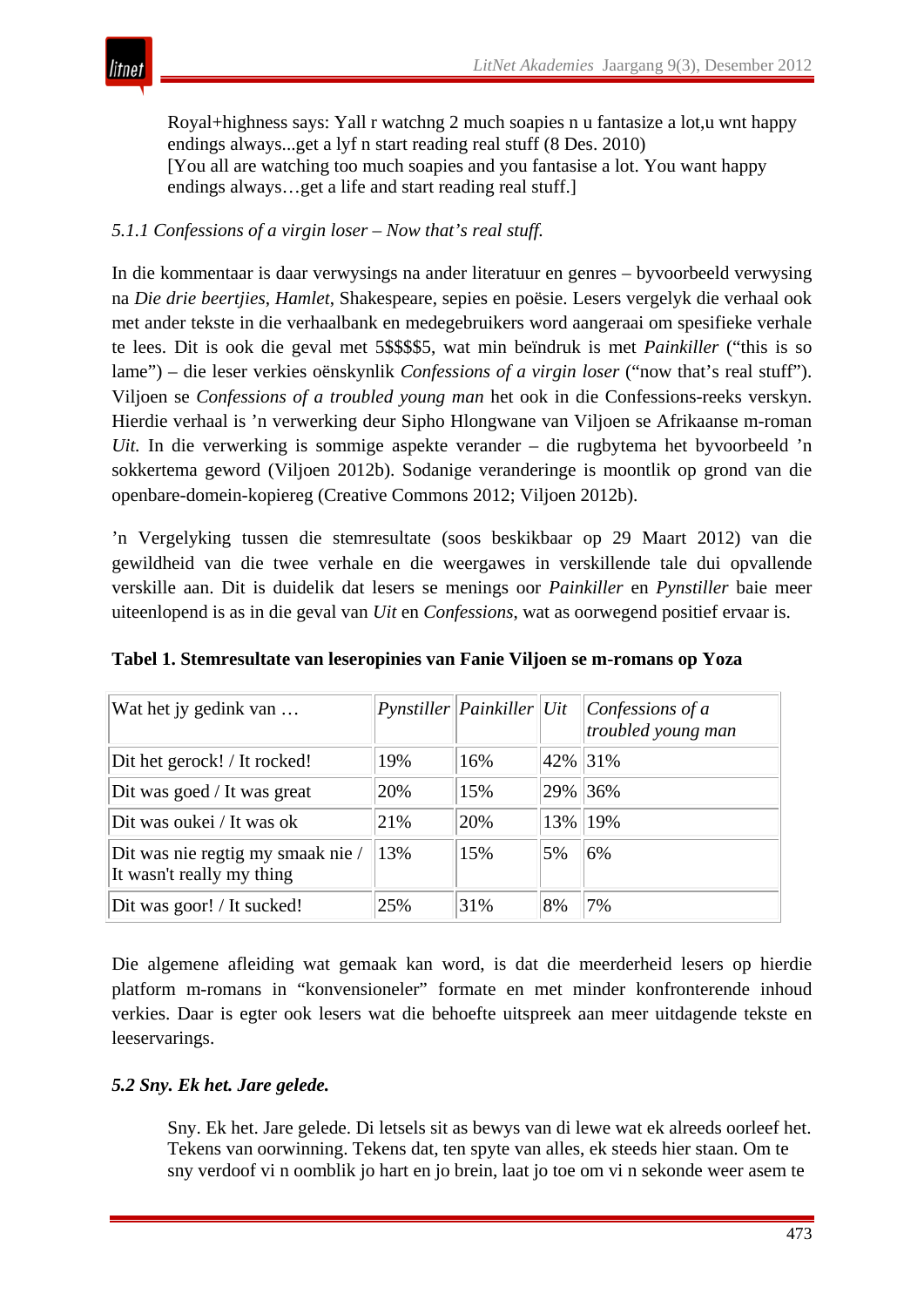haal. Al di gif in jo binneste loop saam met daardie bloed uit. (Ina Jooste, 6 Julie 2009 om 06:38 nm. deur sellulêr)

Die tema van *Pynstiller* en die gesprekke op die Facebook Pynstiller-groep toon besondere ooreenkoms met die bespreking van wat Page (2010:222) "the narrative of illness" noem. In haar ondersoek van outobiografiese webjoernale het sy (2010:220; 2011:225) gevind dat die vermoë van die webjoernaal om 'n voorheen onbekende gehoor te bereik en hier met ander in wisselwerking te kan tree, 'n sentrale vormende faktor is ten opsigte van narratiewe van siekte wat aanlyn vertel word. Vir persone wat met die trauma van kritieke siektes (in hierdie geval kanker) gekonfronteer word, word die webjoernaal 'n ruimte vir terapeutiese selfuitdrukking en 'n bron vir leke mediese inligting en aanlyn-ondersteuning (Page 2010:220; vgl. ook Whitlock e.a. 2006). Hierdie kenmerke is ook waarneembaar in die Pynstiller-groep.

Die volgende kommentaarkategorieë kan in die Pynstiller-groep onderskei word: (i) kommentaar oor die idee van die boek, die inhoud en die illustrasie – hierdie kommentaar is veral by die betrokke (foto)bladsy geplaas; (ii) opmerkings na aanleiding van spesifieke vrae wat Viljoen op die gespreksforum gevra het, byvoorbeeld oor die voorkoms van selfskending in Bybelse tye; (iii) vertellings oor eie geneigdheid tot selfskending – sommige persone noem dit slegs, terwyl dit vir ander 'n probleem blyk te wees; (iv) bemoedigende en ondersteunende kommentaar na aanleiding van die voorafgaande; (v) inligting, soos statistiek, hulporganisasie of webwerwe wat met die aangeleentheid verband hou; (vi) kreatiewe reaksie van een of ander soort, hetsy die aanhalings of verwysings na bestaande werk, of deur self kreatief te wees (soos 'n gedig oor selfskending). <sup>20</sup>

In haar bespreking van bogenoemde webjoernale let Page (2011:220*–*38) onder meer op die wisselwerking wat deur middel van die kommentaar tussen die blogger en die gehoor plaasvind; evaluasie in vertellings; storiegenres; en die gebruik van hiperskakels. Page (2011:228) beredeneer dat die interaktiewe aard van webjoernale nie tot digitale hulpbronne beperk is nie, maar ook deur vertellers se linguistiese keuses beïnvloed word. Sy ontleed vervolgens die webjoernaalinskrywings aan die hand van Labov (1972, 1997) se narratiewe raamwerk (met besondere aandag aan die evalueringsmiddele) en Martin en Plum (1997) se tipologie van storiegenres. In natuurlike vertellings beklemtoon die verteller bepaalde aspekte van die vertelling deur middel van evaluering (Labov 1972). Hierdie evaluering behels die identifisering van 'n evaluerende hoogtepunt – gewoonlik die "mees vertelbare gebeurtenis" – en word gekommunikeer deur meganismes soos beklemtoning (herhaling, rituele uitinge, oordrewe kwantifisering) en vergelyking (oortreffende woorde, negatiewe, vrae en hulpwerkwoorde) (Page 2011:228*–*34). Na aanleiding van Martin en Plum (1997) se tipologie van storiegenres (vertelling, exumplum, anekdote en narratief) identifiseer Page 'n bykomende onderskeibare subgenre, naamlik die refleksiewe anekdote. Waar 'n anekdote gebruik word om 'n gevoelsmatige of humoristiese aspek van 'n verteller se ervaring oor te dra, is die oogmerk met die refleksiewe anekdote om emosionele opvoeding vir die gehoor te verskaf (Page 2010:229, 234).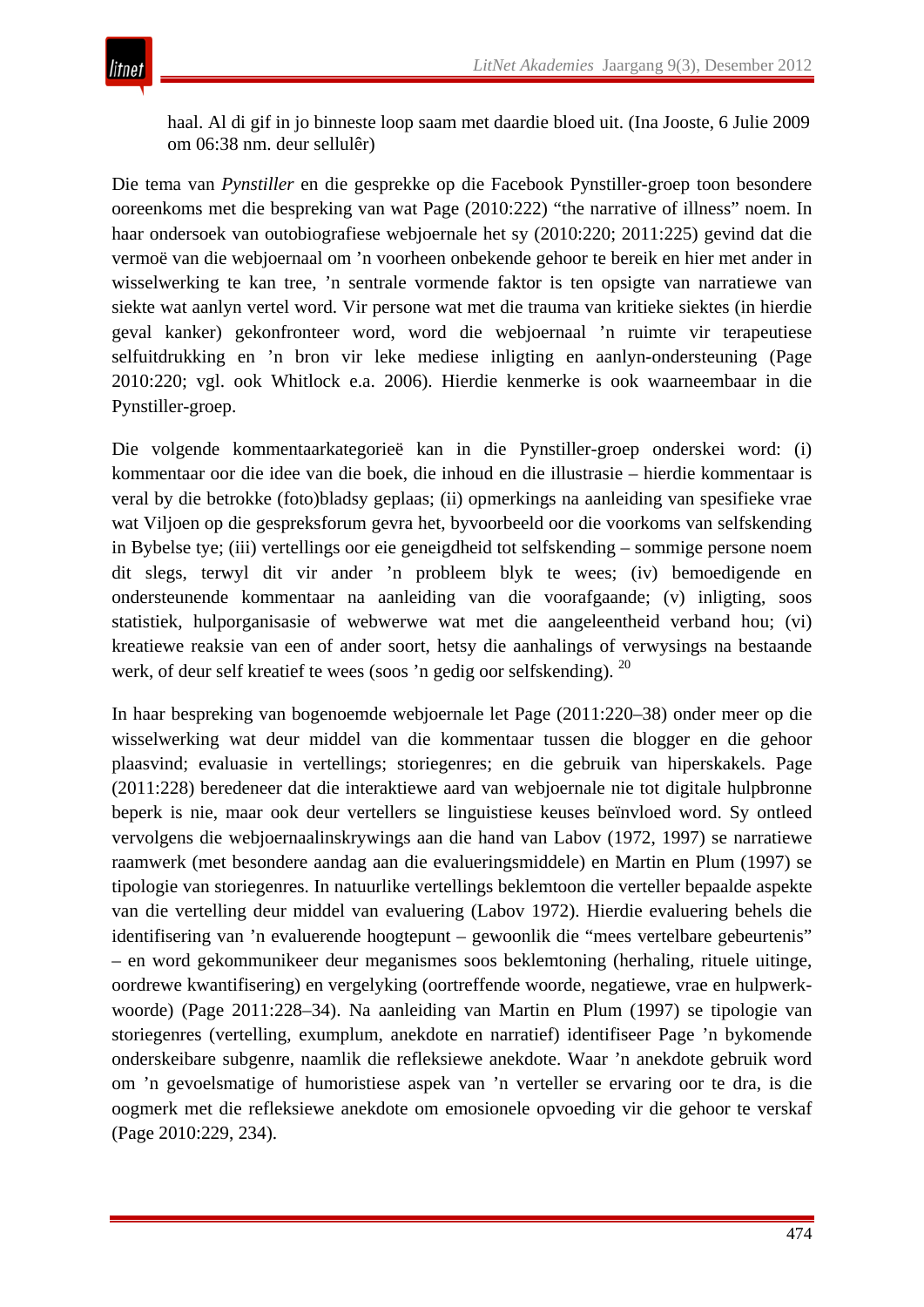Die gebruik van kort anekdotes is opvallend in die Pynstiller-groep. Die taalgebruik en verskeie wyses van beklemtoning in die anekdotes kan aanduidend wees van evaluering deur die verteller sowel as van die emosionele afstand ten opsigte van die gebeure. Taalgebruik en beklemtoning kan egter ook, soos in 4.3 geïllustreer, as stylmiddel ingespan word om 'n bepaalde effek te bewerkstellig. Groepslede het op mekaar se inskrywings gereageer deur van hul eie ervaring te vertel en/of die ondersteuning en aanmoediging te verskaf – onder meer deur te vertel hoe hulle self die probleem gehad het en dit intussen leer hanteer het. Colette Pretorius reageer as volg op 'n groepslid se opmerking dat sy selfmoord oorweeg – die gestroopte styl van die inskrywing is opmerklik:

Wel Marelize, ek hoop van harte dit het nie gewerk nie! Nee man jong! Ek ken daai gevoel. Was al self meermale daar. Het al selfs tot die daad oorgegaan. En in 'n hospitaal wakker geword. In die tyd wat vir ewig vir my verlore is het ek glo telkemale van die hospitaal se dak wou spring. En ek weet dat ek myself met my selfoon se koord wou hang ook. Dit onthou ek. Die ding is, daai donker is 'n fase. Ja, dit kom weer. Maar dit verdwyn ook. En dan kan mens leef. En daar is rede om te leef. Kyk op. Kyk om jou. (18 November 2009 om 02:03 nm. deur sellulêr)

Individue soos Colette Pretorius het 'n aktiewe rol gespeel deur reaksie op en wisselwerking met ander gespreksgenote, onder andere deur direkte aanspreek by name.

Waar party groepslede met baie vrymoedigheid oor hulle eie ervaring geskryf het, het ander individue verkies om nie private inligting op die openbare "muur" te plaas nie, maar hul eie ervaring met selfskending in persoonlike boodskappe met Viljoen gedeel (Viljoen 2012b). Dit is waarskynlik dat individue ook direk met mekaar gekorrespondeer het en ondersteunende rolle vertolk het. Die ondersteuningsbasis is verbreed deur inligting, soos raad van Esmé van Rensburg van die Noordwes-Universiteit oor hoe om die aangeleentheid te hanteer, en verwysings na bestaande aanlyn-ondersteuningsgroepe op Facebook. <sup>21</sup> Die behoefte wat op Yoza vir 'n hulplyn uitgespreek is (4.1), is sodoende in hierdie Facebookgroep verwesenlik.

Benewens kommentaarbydraes bied die gebruik van hiperskakels op 'n webjoernaal (of soortgelyke sosiale netwerke) bykomende en andersoortige interaktiewe potensiaal (Page 2011:227). Aangesien hiperskakels webbladsye eerder as gebruikers verbind, is dit primêr intertekstueel van aard. Hiperskakels kan die leser se beweging in die betrokke webjoernaal asook op die internet as sodanig beïnvloed. Op Facebook word navigerende hiperskakels outomaties geskep, byvoorbeeld vanaf die "muur" na ander dele van die betrokke Facebookblad, asook na persoonlike Facebook-profiele van groepslede.<sup>22</sup> Hiperskakels het egter ook 'n sosiale dimensie en mag 'n aanduiding wees van wat die webjoernaal of individuele gebruikers as goed beskou – hetsy deur die betrokke verwysings self of deur die ligging van die skakel in die webjoernaal (Page 2011:227).<sup>23</sup> In die geval van die Pynstiller-groep gee die hiperskakels wat deur gebruikers verskaf word, 'n goeie aanduiding van die uitgebreide digitale netwerk en verwysingswêreld van die groepslede. Benewens bogenoemde skakels na ondersteuningsgroepe met 'n Facebook-teenwoordigheid, is daar ook skakels na die aanlynvideoplatform YouTube, 'n uitnodiging na die oorkoepelende projek se Facebookblad, en skakels van Viljoen na spesifieke titels op aanlynboekwinkels en sy eie webtuiste. Die meeste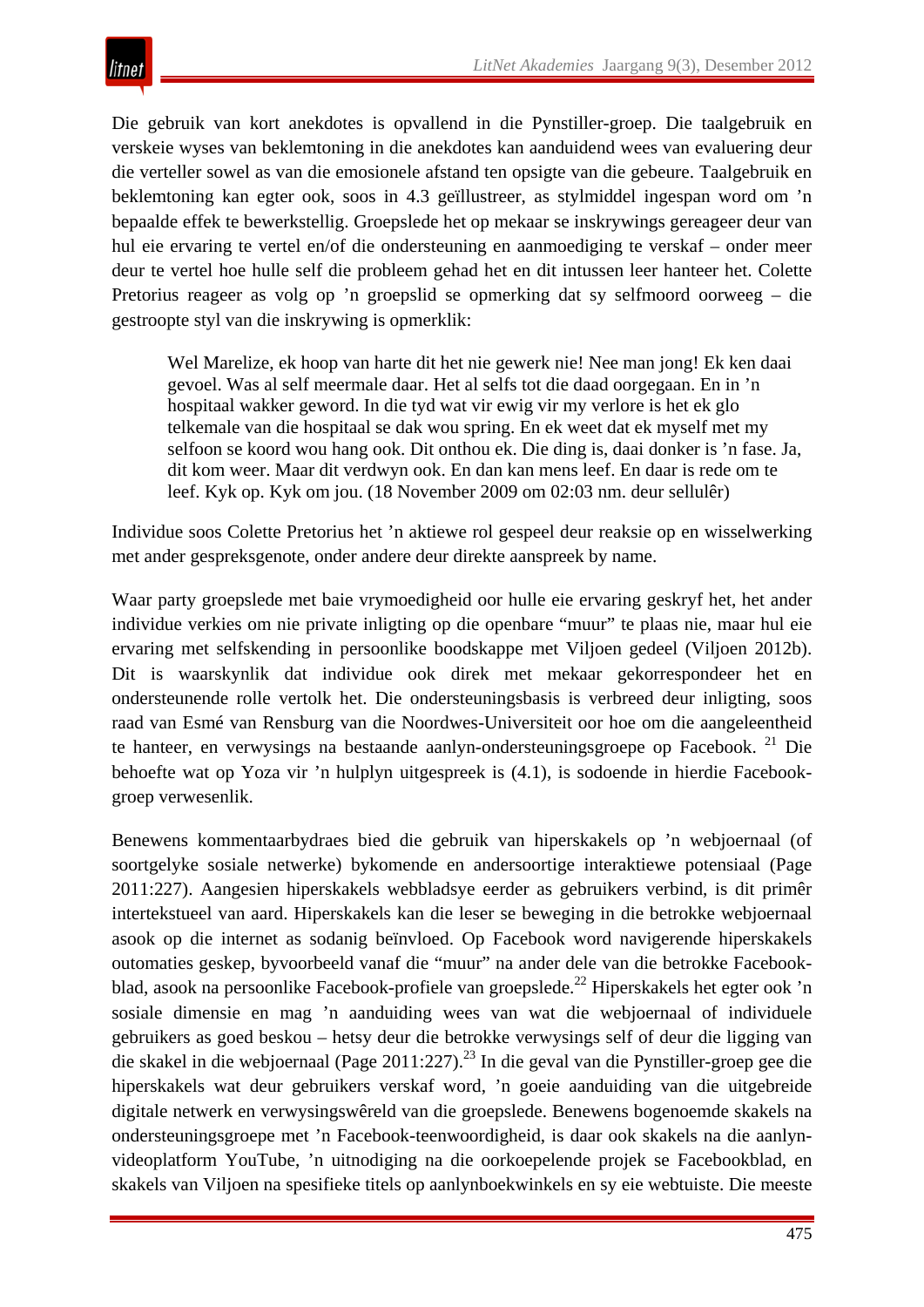van die skakels is deur Viljoen self geplaas – hierdeur het hy sy verbintenis met die groep bevestig, asook die geleentheid vir bemarking benut.

Aansluitend by die hiperskakels is gebruikers se intertekstuele verwysings na literêre tekste en musiek, soos Sylvia Plath se *Bell Jar*, die skrywer Anne Rice, en die musiekgroep The Dresden Dolls se "Bad Habit". In haar kommentaar verwys Liesbet Gelderblom na haar assosiasie tussen The Distillers en die teks:

Pynstiller het my weer laat onthou van een van my gunsteling bands: The Distillers. Het dit so lanklaas geluister en kan nou nie ophou nie. Behalwe dat die name baie dieselfde klink, pas die musiek ook nogal by Pynstiller. Gaan luister bietjie. (9 September 2009 om 02:58 nm.)

Uit Viljoen se sketsboek en joernaal (2009a) blyk dit dat sy eie belangstelling aansluit by dié van Pynstiller-groepslede. Ten opsigte van sy illustrasiestyl verwys hy na 'n Frank Miller-styl en Tim Burton-tipe karakters, en noem musiek waarna hy geluister het terwyl hy aan die illustrasies gewerk het: The Smashing Pumpkins se "Adore", "Behold the nightmare", "To Sheila"; My Chemical Romance se "Welcome to the Black Parade".

In 'n refleksie-aantekening op 8 Maart 2009 skryf Viljoen dat genoemde CD's die perfekte klankbaan vir die grafiese verhaal kan wees. Elders meld hy dat hy na Nick Cave se "Dig, Lazarus, Dig!" geluister het. In *Pynstiller* luister die eerstepersoonsverteller voor die klimaks van die verhaal na Nick Cave se "Death is not the end" (Viljoen 2010a). Die sinsnede "Ek haat my lewe", wat die verteller na aanleiding van 'n opstelopdrag skryf, is 'n vertaalde titel van een van die groep Theory of a Deadman se liedjies (Viljoen 2009a). Klaarblyklik het 'n groep deur die Pynstiller-Facebook-blad tot stand gekom wat soortgelyke belangstellings en behoeftes het, en wat 'n gemeenskaplike verwysingsraamwerk deel wat grootliks gevorm word deur blootstelling aan moderne kommunikasietegnologie en 'n aanlynwêreld.<sup>24</sup>

Dit is veral die bydraes van eie kreatiewe skryfwerk wat in die Pynstiller-groep opval. Die behoefte wat Walton (2009:viii) geïdentifiseer het en graag op Yoza mobi wil bewerkstellig, naamlik dat tieners ook as skrywers bemagtig moet word, het in hierdie Facebook-groep spontaan gerealiseer. (Sien ook 4.3 oor die ongelyke digitale toegang en tieners se verstaan van webkonvensies en van hulself as skrywers.) Genoemde kreatiewe bydraes (poësie en prosastukkies) hou verband met die tema van selfskending, of met die belewing van soortgelyke ervaringe of emosies.

Kreatiewe bydraes is van skrywers van verskillende ouderdomsgroepe ontvang. 'n Gedig wat die digter Ronelda S. Kampfer ingestuur het en wat in die groepnotas verskyn het, "Sny Sannie", is later in die jeugdigbundel *Toulopers* opgeneem. Soos in 4.4 aangetoon, kan die bydraes wat as kommentaar beskou kan word, ook in essensie 'n kreatiewe representasie wees. Die feit dat die kernnarratief 'n kreatiewe werk is, en dat die skrywer (Fanie Viljoen) die groep gestig het en deurgaans daarby betrokke was, het waarskynlik 'n belangrike invloed gehad het op die soort bydraes wat ontvang is.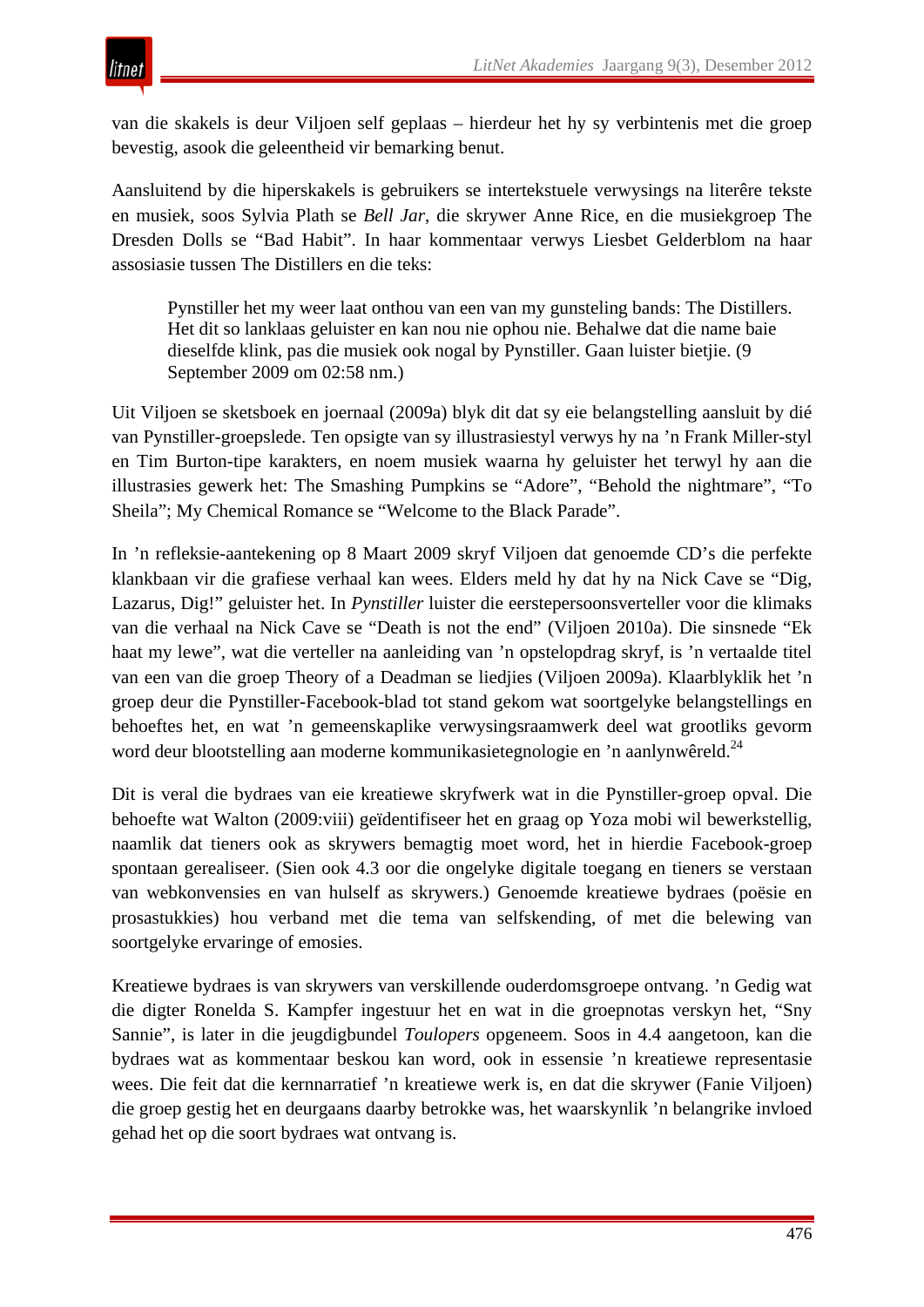Ten opsigte van die titel, *Pynstiller,* skryf Viljoen in sy sketsboekjoernaal (2009a): "[Die titel] verwys na die selfvernietigende daad waar tieners hul velle sny om 'n innerlike pyn te stil. Ook na die moontlike stil van die pyn wat lê in die Emogirl." In die kommentaar en bydraes op die Pynstiller-groep is die direkte en indirekte verwysings na pyn en die stil daarvan opvallend. Dit is duidelik dat, met die grafiese verhaal as katalisator, 'n gespreksruimte ontstaan het waar deelnemers sonder die vrees van verwerping op verskeie wyses oor hierdie sensitiewe onderwerp en die belewenis daarvan kon gesels. Alhoewel die daad as negatief en potensieel skadelik gesien word, het die deelnemers begrip getoon vir die aangeleentheid en die moontlike redes hiervoor, en deernis met gespreksgenote geïllustreer. Viljoen se deelname en kommentaar was betreklik neutraal, dog ondersteunend. Hierdie groep het 'n ruimte vir terapeutiese selfuitdrukking en aanlyn-ondersteuning (Page 2010:220; Whitlock e.a. 2006:415) geword wat individue die geleentheid gebied het om oor hulle eie ervarings te kon praat en sodoende moontlik kon bydra om pyn te stil; om deur middel van kreatiewe skryfwerk hulle eie of gedeelde ervarings te formuleer en sodoende ook aan ander "stem" te gee; om deur ondersteuning ander se pyn te probeer stil; en deur saam oor die onderwerp te gesels tot 'n bewussyn van die aangeleentheid by te dra. Gespreksgenote kon op hierdie wyse die titel van die primêre narratief, *Pynstiller*, en die Pynstiller-groep, konkreet vergestalt.

#### **6. Samevatting**

In die bespreking van haar raamwerk van narratiewe wisselwerking wys Page (2010:220) daarop dat dimensies van gebruiker-teks- en gebruiker-gebruiker-wisselwerkings in oop konfigurasies gekombineer kan word, en dat hierdie kombinasies die belangrikheid en rykheid van die diskoerskonteks beklemtoon. Elders beklemtoon sy (Page 2011:221) dat die verhouding tussen die kommentaar en vertelling binne die gelokaliseerde konteks verstaan moet word. Die oop konfigurasies, die rykdom van diskoerskontekste en die uniekheid van elke situasie word besonderlik geïllustreer deur Fanie Viljoen se *Pynstiller/Painkiller* in verskillende Web 2.0-kontekste.

Page (2010) se raamwerk vir narratiewe wisselwerking het geblyk 'n waardevolle hulpmiddel te wees om hierdie spesifieke diskoerskontekste te ontleed. Aan die hand van die raamwerk waarin die leser-teks-wisselwerking sowel as die kontekstuele faktore wat die leser-leserwisselwerking beïnvloed, in ag geneem word, kon die verskillende *Pynstiller/Painkiller*kontekste beskryf en geïnterpreteer word. Hierbenewens het die spesiale aandag aan die rol van die skrywer bepaalde uitwerkinge van skrywersbetrokkenheid in die ontwikkelende narratief aan die lig gebring. Die interaktiwiteit en wisselwerking in die onderskeie diskoersnetwerke toon unieke kenmerke – ongeag die feit dat dieselfde primêre narratief ter sprake is en soortgelyke terugvoermeganismes beskikbaar is.

Die diskoers op die mobisite Yoza Cellphone Stories het veral gehandel oor die formaat en tema van die eksperimentele m-roman, naamlik die selfoonweergawe van die grafiese verhaal *Pynstiller/Painkiller*. Lesers se uiteenlopende reaksies op die leeservaring is in wisselende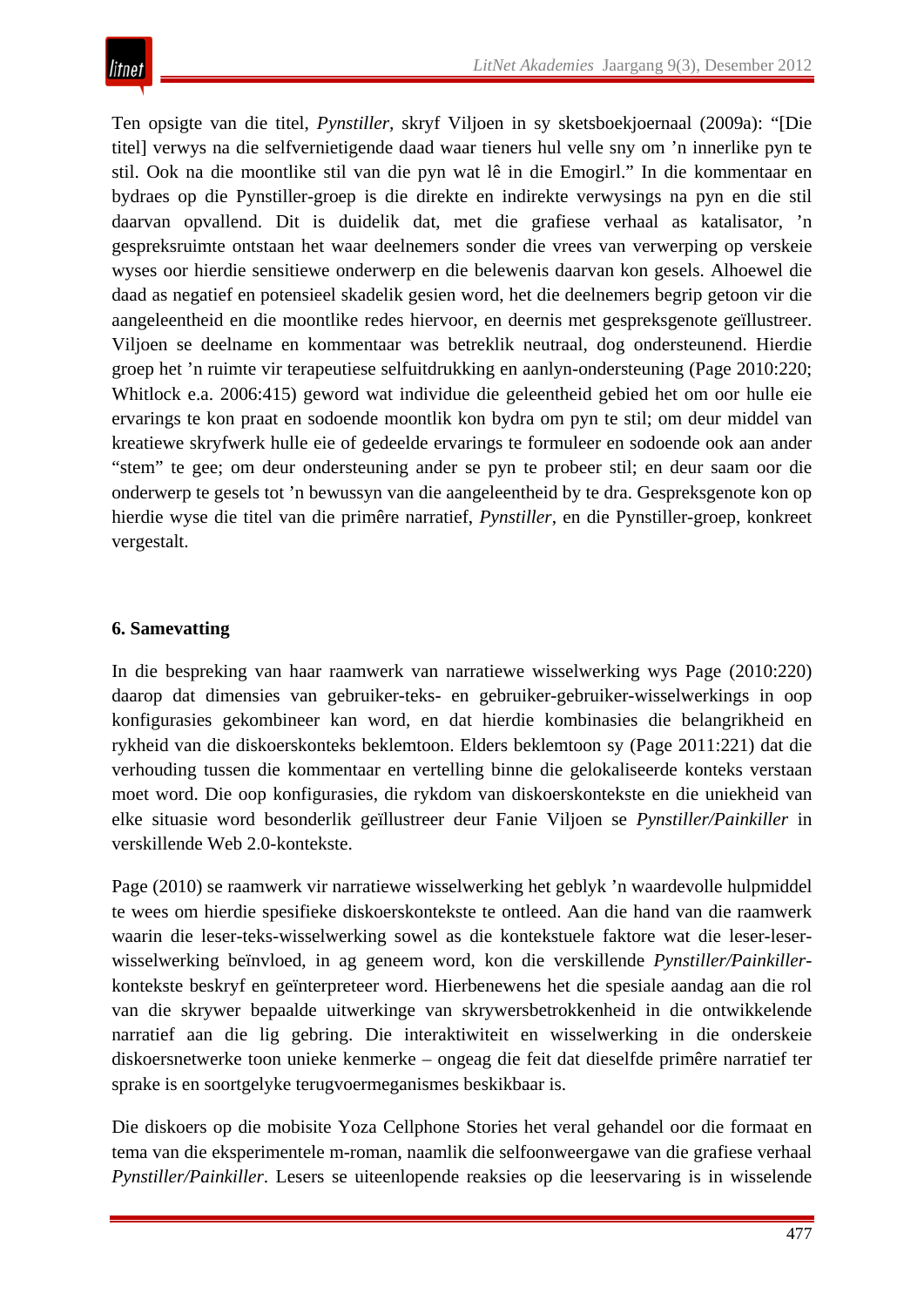nuanses verwoord. Uit die leserskommentaar blyk dit duidelik dat gebruikers hulleself as deel van 'n netwerk sien waarin verskeie persone en funksionarisse deel het en waar elkeen 'n mening mag uitspreek. In hierdie geval was die skrywer, Fanie Viljoen, as sodanig nie deel van die wisselwerking binne die netwerk nie. Die leserskommentaar kan wel 'n direkte en indirekte invloed uitoefen op die skrywer se toekomstige werk, of op die formaat en genre van m-romans op die bepaalde platform. In die geval van die Pynstiller-groep op Facebook was die skrywer die inisieerder van die groep en het hy 'n belangrike rol as fasiliteerder vertolk. Op hierdie platform het 'n gesprek oor die tema as sodanig ontstaan en het gespreksgenote 'n verskeidenheid bydraes gelewer. Die groep het 'n ruimte vir terapeutiese selfuitdrukking en aanlynondersteuning geword.

Deelnemers het waardering getoon vir die formaat van die kernnarratief, begrip geïllustreer vir die sensitiewe aard van die aangeleentheid en op verskeie wyses bygedra tot die samehang van die groep. Die sekondêre narratief het 'n konkrete vergestalting geword van die titel van die primêre narratief, *Pynstiller*, deurdat deelnemers aan die gesprek op verskeie wyses stem gekry het waardeur die pyn verwoord of gestil kan word.

Uit die ontleding van die twee netwerkkontekste van *Pynstiller* het dit duidelik geword dat die tydsduur en tydgleuf 'n belangrike aspek van die diskoerskonteks is en 'n onafwendbare invloed op die narratief het. Soos met elke gesprek en met enige gemeenskap die geval is, wissel die gespreksdinamiek van tyd tot tyd, verander onderlinge verhoudinge voortdurend en loop die gesprek langsamerhand dood. 'n Diskoers het 'n lewensiklus van sy eie. Op die Yoza mobi-platform het die meeste kommentaar verskyn kort nadat *Painstiller* en *Painkiller*  in die verhaalbank beskikbaar gestel is. Aangesien die tekste steeds deel van die verhaalbank is, word kommentaar met verdrag bygevoeg. Die diskoers binne hierdie konteks benodig weinig intervensie van 'n modereerder of betrokkenheid van 'n gespreksleier, met die gevolg dat die aktiwiteit en gesprekke onbepaald kan voortgaan met nuwe lesers wat met die betrokke teks en die sosiale netwerk kennis maak (en die vroeëre kommentaar wat al hoe dieper buite sig wegsak). Tegniese aanpassing met betrekking tot terugvoermeganismes of veranderings in die netwerkeienskappe sal die ontwikkelende diskoersnarratief onafwendbaar beïnvloed.

In die geval van die Pynstiller-groep op Facebook het die aktiwiteit drasties afgeneem nadat alle bladsye geplaas is en Fanie Viljoen nie meer aktief by die groep betrokke was nie. Met die grootskaalse veranderings van Facebook in Januarie 2012, wat ook die migrasie van groepe behels het, is die groepslede verwyder. Alhoewel die bydraes tot die gesprek nog op die internet beskikbaar is, het hierdie groep vir praktiese doeleindes opgehou bestaan. Dat dit ook elders die geval is, en waarskynlik in 'n groot mate kenmerkend is van internetpublikasies en sosiale netwerke in Web 2.0-konteks, blyk daaruit dat die grootskaalse projek wat Page beskryf het, *A million penguins,* ook nie meer op die betrokke platform beskikbaar is nie. Hierdie projek het 'n betreklik kort leeftyd gehad voordat dit deur "internetplakkers" oorgeneem is en later deur die borge verwyder is. Die kortstondige bestaan en brose aard is kenmerkend van internetforums (Wallace 1999:56).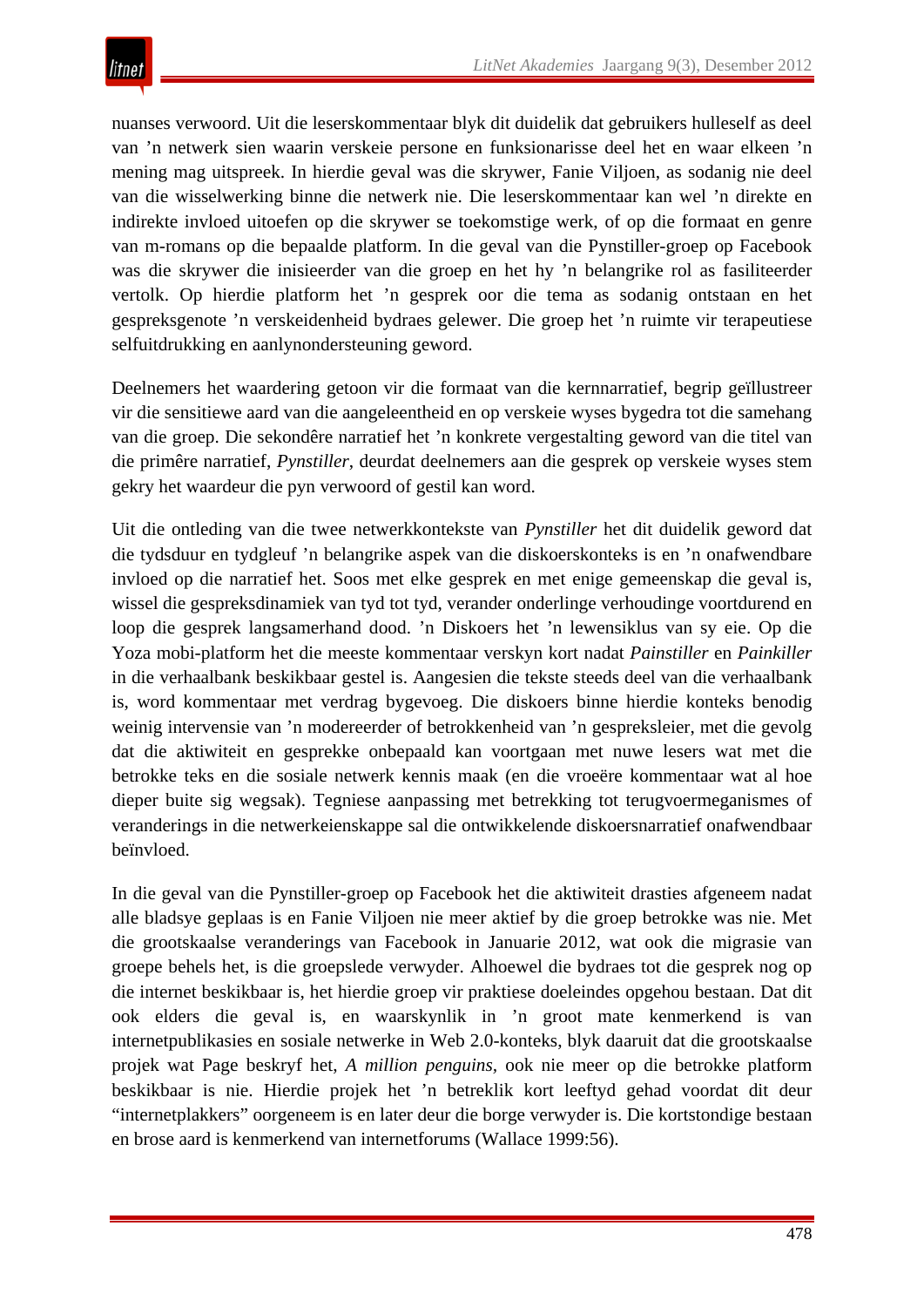Uit die twee publikasiekontekste van *Pynstiller/Painkiller* het dit geblyk dat die skrywer 'n belangrike en selfs bepalende rol kan speel ten opsigte van interaktiwiteit en wisselwerking wat om die kernnarratief in aanlyngemeenskappe plaasvind. Die skrywer bepaal, deur kreatiewe besluite en uitvoering, grootliks die moontlikhede, aard en omvang van leser-tekswisselwerking. Die skrywer word ook deurgaans in die drie kontekstuele faktore van leserleser-wisselwerking van Page se raamwerk geïmpliseer.

Page se raamwerk van narratiewe wisselwerking kan uitgebrei word deur pertinent op die rol van die skrywer te let – veral in die gevalle waar 'n duidelik onderskeibare kernnarratief ter sprake is. Hierbenewens word in sekere sosialenetwerk-kontekste, soos waar m-romans vir 'n jong gehoor bedoel is, bepaalde modereringsfunksies uitgevoer wat die ontwikkelende gespreksnarratief in 'n mindere of meerdere mate beïnvloed. Die aard en rol van sodanige modereerder kan saam met dié van die skrywer in ag geneem word.

Page se raamwerk van narratiewe wisselwerking kan vervolgens verfyn word deur, benewens die drie geïdentifiseerde kontekstuele faktore van leser-leser-wisselwerking (terugvoermeganismes, netwerkeienskappe en narratiewe eienskappe), ook die rol van die skrywer en modereerder in ag te neem. Die volgende aspekte kan in dié verband onderskei word: geen betrokkenheid; die aard en invloed van moderering (modereerdersrol); teenwoordigheid van die skrywer en aard van deelname in die ontwikkelende narratief (skrywersrol); en die tydperk en tydsduur van die wisselwerking.

'n Verhaal is 'n storie wat die verteller weef. Wanneer ander saamgesels, word nuwe stories vertel. Die verskillende storiedrade en wyses waarop dit verweef word, word as't ware 'n nuwe groter verhaal – weliswaar losser geweef, maar dit onthul baie van die mense wat saamvertel het; van 'n besondere gemeenskap wat in 'n beperkte tyd en bepaalde konteks 'n netwerk gevorm het.

## **Bibliografie**

Alexander, B. 2011. The new digital storytelling: Creating narratives with new media. Santa Barbara, California; Denver, Colorado; Oxford, England: Praeger.

Bloemhof, F. 2000. Bangmaakstorie. Storiewerf Gril!grot. (12 April 2012 geraadpleeg).

Creative Commons. 2012.(24 April 2012 geraadpleeg).

Deumert, A. 2010. *Klk cc*... Supporting indigenous literacies in the digital space.(10 April 2012 geraadpleeg).

Genette, G. 1997. *Paratexts: thresholds of interpretation.* Cambridge: Cambridge University Press.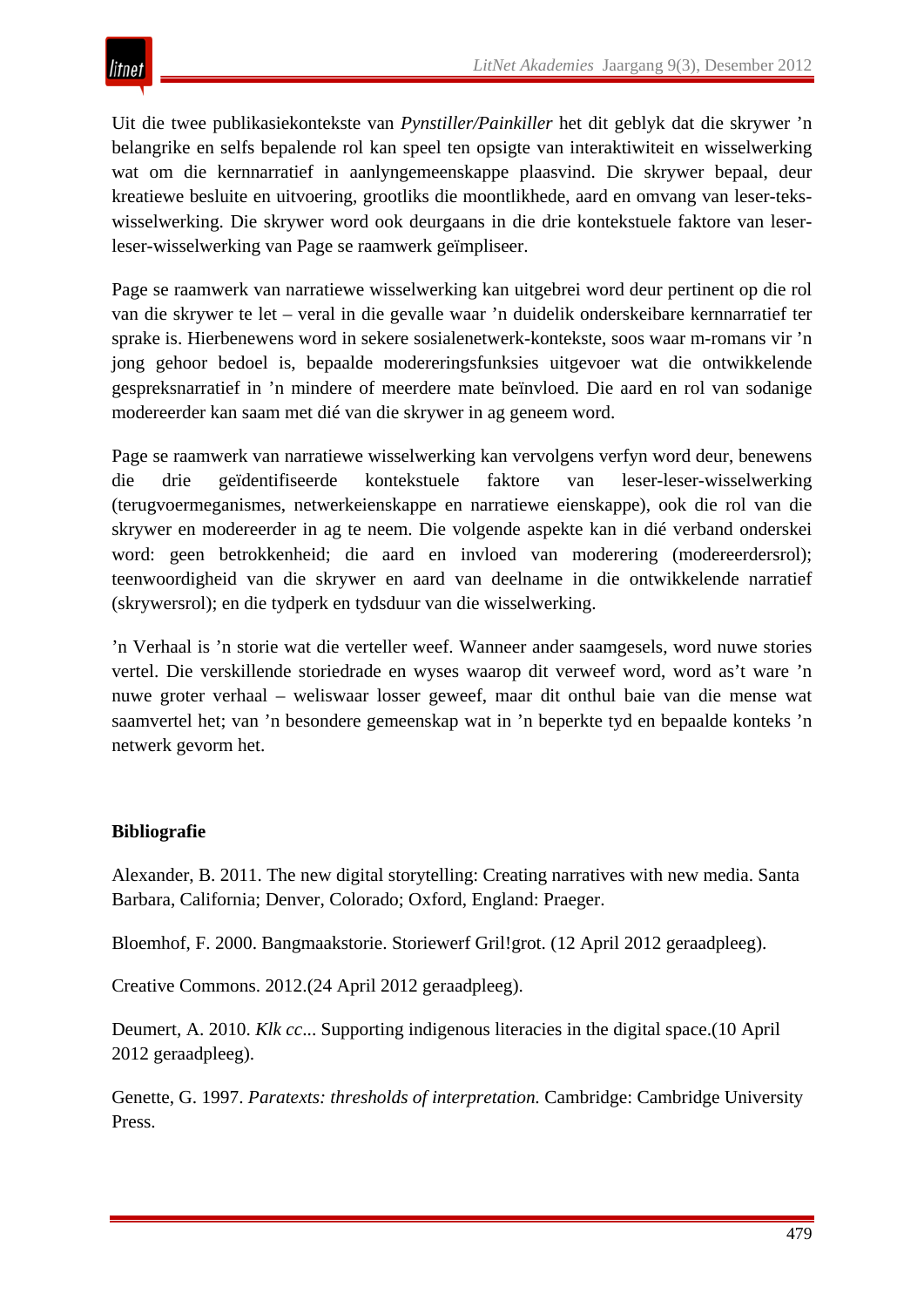

Greyling, F. 2011. Tieners in die kuberwêreld – kan jeugromans byhou? (8 Maart 2012 geraadpleeg).

—. 2012. Kreatiewe remediasie van *Pynstiller* deur Fanie Viljoen: Van kortverhaal na grafiese verhaal. *Literator,* 33(1): (in druk).

Greyling, F., I. Marley en L. Combrink (reds.). 2011. *Oor die einders van die bladsy: katalogus*. CD. Potchefstroom: Fakulteit Lettere en Wysbegeerte, Noordwes-Universiteit.

Grishakova, E. en M. Ryan (reds.). 2010. *Intermediality and storytelling.* Berlyn en New York: Walter de Gruyter.

Grobler, C. 2009. Grafiese verhaal bladsy vir bladsy op Facebook geplaas. *Jip*, Bylae tot *Volksblad*, 17 Augustus, bl. 6.

Harper, G. 2011. Editorial. Making connections: Creative Writing in the 21st century. *New Writing*, 8(3):203–5. (25 November 2011 geraadpleeg).

Jacobs, J. (samest.). 2011. *Toulopers.* Pretoria: LAPA Uitgewers.

Jenkins, H., K. Clinton, R. Purushotma, A.J. Robison en M. Weigel. 2005. Confronting the challenges of participatory culture: Media education for the 21st century. White Paper. MacArthur Foundation.(15 Maart 2012 geraadpleeg).

Labov, W. 1972. *Sociolinguistic patterns.* Philadelphia, PA: University of Pennsylvania Press.

—. 1997. Some further steps in narrative analysis. *Journal of Narrative and Life History*, 7(1–4):395–415.

Lotherington, H. 2011. Digital narratives, cultural inclusion, and educational possibility: Going new places with old stories in elementary school. In Page (red.) 2011.

Mackey, M. 2001. The survival of engaged reading in the internet age: New media, old media, and the book. *Children's Literature in Education*, 32(3):167–89. (8 Maart 2012 geraadpleeg).

Mallan, K. 2008. Space, power and knowledge: The regulatory fiction of online communities. *International Research in Children's Literature*, 1(1):66–81. (27 Maart 2012 geraadpleeg).

Marley, I.R. 2012. An investigation of the appropriateness of the Theory of Organisational Knowledge Creation as management model for practice-led research. *Literator*, 33(1) (in druk).

Martin, J.R. en G.A. Plum. 1997. Construing experience: some story genres. *Journal of Narrative and Life History,* 7(1–4):299–308.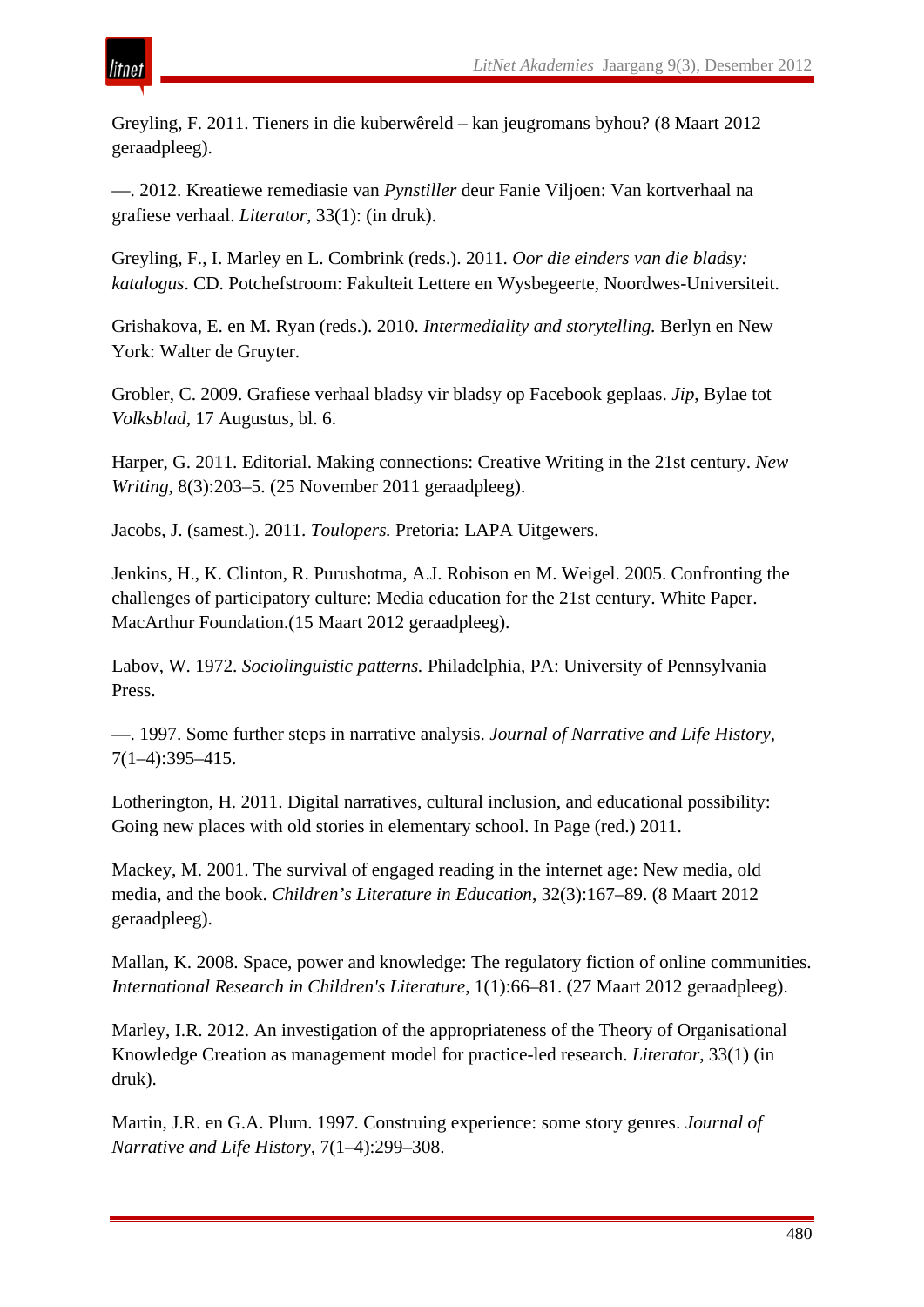Mason, B. en S. Thomas. 2008. A million penguins research report. Institute of Creative Technologies, De Montfort University, Leicester, UK. (25 April 2012 geraadpleeg).

Miller, C.H. 2008. *Digital storytelling: A creator's guide to interactive entertainment.* Tweede uitgawe. Amsterdam: Focal Press, Elsevier.

Miskec, J. en C. McGee. 2007. My scars tell a story: self-mutilation in Young Adult Literature. *Children's Literature Association Quarterly,* 30(2):163–78.

Nel, M. en A. Vermaak (samests.). 2010. *Skreeu en ander verhale.* Pretoria: LAPA Uitgewers.

Ong, W.J. 1982. *Orality and literacy: technologizing of the word.* Londen: Routledge.

O'Reilly, T. 2005. What Is Web 2.0 design patterns and business models for the next generation of software. (26 April 2012 geraadpleeg).

Page, R. 2010. Interactivity and interaction: Text and talk in online communities. In Grishakova en Ryan (reds.) 2010.

—. 2011. Blogging on the body: Gender and narrative. In Page en Thomas (reds.) 2011.

Page, R. en B. Thomas (reds.). 2011. *New narratives: Stories and storytelling in a digital age.* Lincoln en Londen: University of Nebraska Press.

Pynstiller. 2009. (8 Maart 2012 geraadpleeg).

tnei

Reynolds, K. 2007. Self-harm, silence, and survival: despair and trauma in children's literature. In Reynolds (red.) 2007.

Reynolds, K. (red.). 2007. *Radical Children's Literature: Future visions and aesthetic transformations in juvenile fiction.* New York: Palgrave.

Ryan, M. 2004. Will new media produce new narratives? In Ryan (red.) 2004.

—. 2006. *Avatars of Story*. Minneapolis: Minnesota University Press.

—. 2011. The interactive onion: Layers of user participation in digital narrative texts. In Page en Thomas (reds.) 2011.

Ryan, M. (red.). 2004. *Narrative across media: The languages of storytelling*. Lincoln en Londen: University of Nebraska Press.

Senekal, B.A. 2009. Vervreemding in Fanie Viljoen se *BreinBliksem* (2005). *Stilet*, XX1(1):101–18.

Statement of rights and responsibilities. 2012.(8 Junie 2012 geraadpleeg).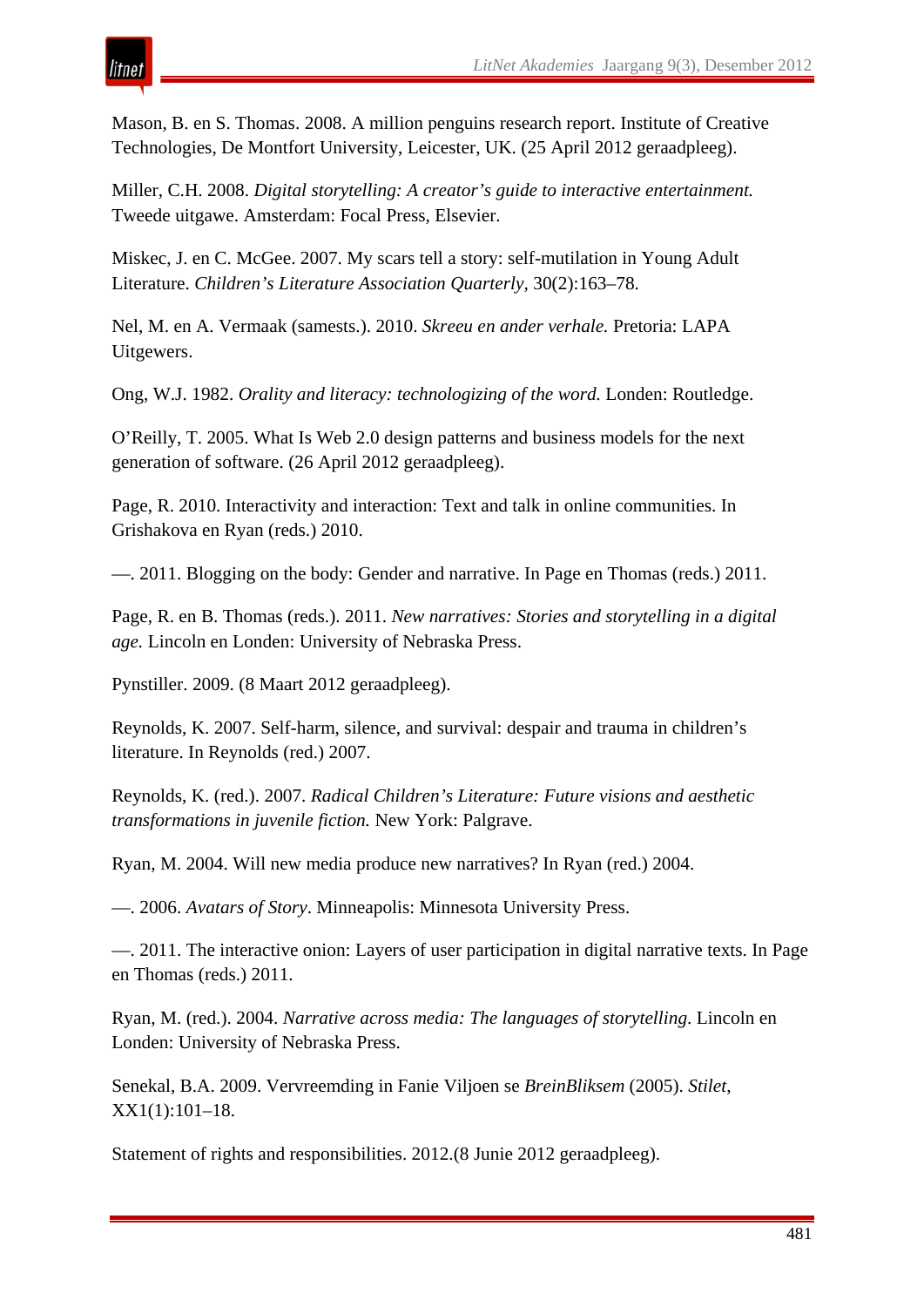Thomas, B. 2011. "Update Soon!" Harry Potter fanfiction and narrative as a participatory process. In Page en Thomas (reds.) 2011.

Thomas, S., C. Joseph, J. Laccetti, B. Mason, S. Mills, S. Perril en K. Pulinger. 2007. Transliteracy: Crossing divides. *First Monday*, 12. (25 April 2012 geraadpleeg).

Thomas, S. 2008. Foreword. In Miller (red.) 2008.

Viljoen, F. 2003. Die wraak van Erik, die vampire. Storiewerf Gril!grot. (12 April 2012 geraadpleeg).

—. 2009a. Sketsboek en joernaal (A4-sketsboek). *Oor die einders van die bladsy*-projek. Ongepubliseer.

—. 2009b. *Pynstiller.* http://www.facebook.com/?ref=home#!/group.php?gid=94259061126 (14 September 2010 geraadpleeg).

- —. 2009c. *Painkiller*. (14 September 2010 geraadpleeg).
- —. 2009d. Fanie Viljoen. (11 Augustus 2011 geraadpleeg).
- —. 2010a. *Pynstiller* (Grafies). Selfpublikasie.

—. 2010b. Persoonlike onderhoud met die navorser, 8 April 2010, Randburg. Opname in besit van navorser.

- —. 2010c. *Pynstiller*. In Nel en Vermaak (samests.) 2010.
- —. 2010d. *Pynstiller*. (14 September 2011 geraadpleeg).
- —. 2010e. *Painkiller*. (14 September 2011 geraadpleeg).
- —. 2010f. *Painkiller*. Persoonlike korrespondensie met navorser. 25 Oktober 2010.
- —. 2010g. Selfoonromans. Persoonlike korrespondensie met navorser. 2 November 2010.
- —. 2010h. *Pynstiller*-selfoonstories. Persoonlike korrespondensie met navorser. 6 Desember 2010.
- —. 2011a. *Pynstiller*. In Greyling, Marley en Combrink (reds.) 2011.
- —. 2011b. Persoonlike korrespondensie met navorser. 8 Augustus 2011.
- —. 2012a. Persoonlike korrespondensie met navorser. 28 Februarie 2011.
- —. 2012b. Persoonlike mededeling aan navorser. 2 April 2012.
- —. 2012c. Persoonlike mededeling aan navorser. 5 Mei 2012.

# itnet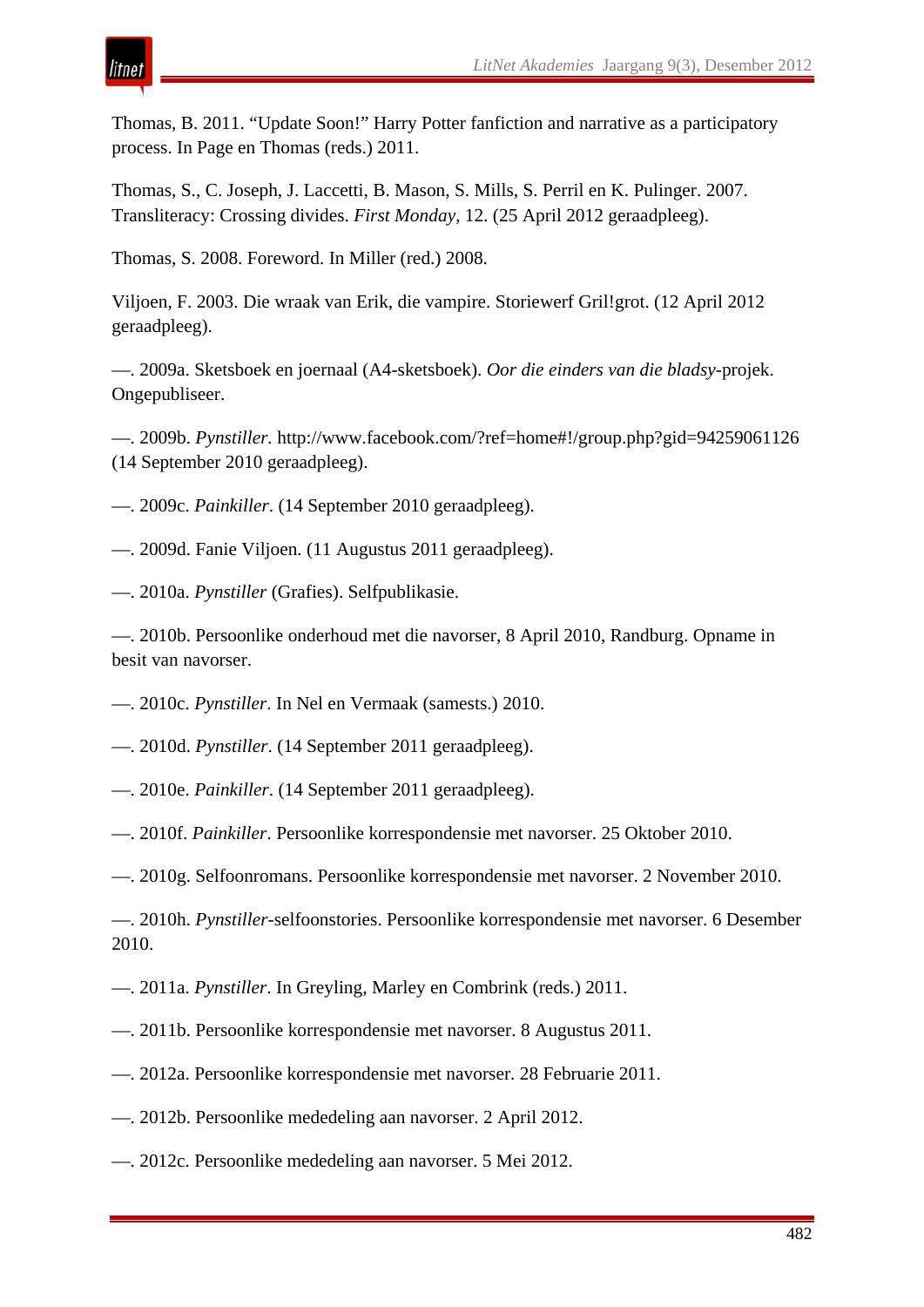Vosloo, S. 2010a. About the project. Background. (28 Maart 2012 geraadpleeg).

—. 2010b. Statistics and findings for Kontax 2: The Big Win. (28 Maart 2012 geraadpleeg).

—. 2010c. M4Lit Project report. Shuttleworth Foundation. (28 Maart 2012 geraadpleeg).

Wallace, P. 1999. *The psychology of the internet.* Cambridge: Cambridge University Press.

Walton, M. 2009. Mobile Literacies & South African teens: Leisure reading, writing, and Mxit chatting for teens in Langa and Guguletu. (28 Maart 2012 geraadpleeg).

Web 2.0. 2012 (19 April 2012 geraadpleeg).

Whitlock, J.L., J.L. Powers en J. Eckenrode. 2006. The virtual cutting edge: The internet and adolescent self-injury. *Developmental Psychology*, 42(3):407–17.

Whitlock, J. 2010. *What is self-injury?* Cornell Research Program on Self-Injurious Behavior in Adolescents and Young Adults. (20 Augustus 2012 geraadpleeg).

Yoza Cellphone Stories. s.j. (8 Maart 2012 geraadpleeg).

Yoza manifesto. s.j. (24 April 2012 geraadpleeg).

Yoza terms of use. s.j. (24 April 2012 geraadpleeg).

#### **Eindnotas**

<sup>1</sup> Fanie Viljoen is 'n veelsydige en veelbekroonde skrywer wat in 'n verskeidenheid genres werk, waaronder radiodramas, kortverhale en poësie. Hy is veral bekend as skrywer van kinder- en jeugliteratuur, insluitend jeugromans soos *BreinBliksem* (Goue Sanlamprys vir jeuglektuur – 2005; M.E.R.-prys vir jeuglektuur – 2005), *Onderwêreld* (Silwer Sanlamprys vir jeuglektuur – 2007; ATKV-Woordveertjie – 2009), *Betower* (Naaswenner in LAPA se jeugromankompetisie – 2011). Heelparty van Viljoen se werk kan as spekulatiewe fiksie beskou word, met elemente van die paranormale, byvoorbeeld die gotiese roman *Miserella*, grilverhale soos *Geraamte in die klas* en die bundel *Spoke en ander gruwelike goed*, en die wetenskapfiksiereeks *Nova*. Die leefwêreld en kultuur van eietydse jongmense vorm dikwels deel van sy werk. Die aktuele en kontroversiële jeugroman *BreinBliksem*,waarin eietydse musiek en problematiek sterk figureer, is reeds twee maal in toneeltekste verwerk en verskeie kere opgevoer (Senekal 2009:101). Benewens skrywer is Viljoen ook 'n skilder en illustreerder, ondermeer van sy eie kinderboeke, soos *Kaptein Hamerkophaai* en *Slym*. Viljoen is goed vertroud met digitale tegnologie en die internet, soos blyk uit sy skrywerswebtuiste, Facebook-profiele, deelname aan digitale gespreksforums en die gebruik van bemarkingsmoontlikhede van die internet.

 $2$  Fanie Viljoen het die verhaal aanvanklik in Engels geskryf, maar dit later in Afrikaans vertaal as *Pynstiller*. Hierdie kortverhaal (Viljoen 2010c) is opgeneem in die jeugbundel *Skreeu en ander verhale* (Nel en Vermaak (samests.) 2010).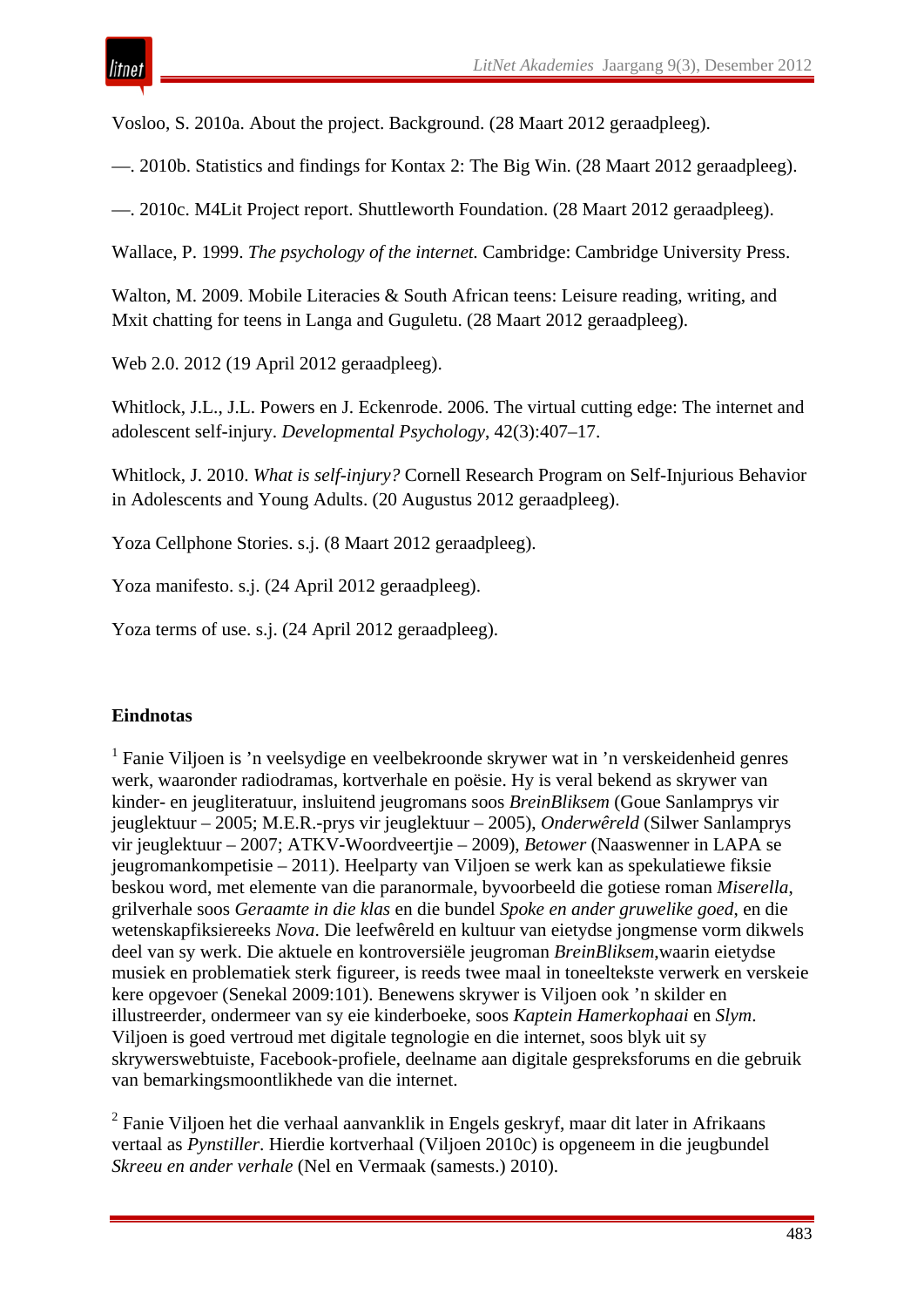

<sup>3</sup> Fanie Viljoen se persoonlike Facebook-profiel, aanhangers van sy jeugroman *BreinBliksem* en *bbx BreinBliksem*, die verhoogdrama van *BreinBliksem*.

<sup>4</sup> Kommentaar wat op Facebook en Yoza.mobi gelewer is, word verbatim aangehaal. Die verwysings na die tyd en datum van plasing word in soortgelyke formaat verskaf as wat dit op die betrokke platform gebruik word. Op Facebook is die kommentaar beskikbaar by die Pynstiller-groep en die Painkiller group. Die kommentaar op Yoza.mobi is beskikbaar by http://yoza.mobi/stories/23 (*Pynstille*r) en http://www.yoza.mobi/stories/24 (*Painkiller*). Die meerderheid kommentaar is by die Engelse weergawe (*Painkiller*) gelewer. Waar dit op die Afrikaanse weergawe (*Pynstiller*) gelewer is, is dit so aangetoon.

<sup>5</sup> Die gebruikersname word geplaas soos dit op Yoza Cellphone Stories se webblad verskyn. Die vreemdheid van sommige name kan moontlik aan die oorskakeling tussen media (van selfoon na web) toegeskryf word.

 $6$  Alhoewel vorme van interaktiwiteit in alle literatuur aangedui kan word, word digitale sisteme veral op grond van die interaktiewe kenmerke daarvan van ander media onderskei (Page 2010:208; Ryan 2011:35; Miller 2008:4, 54). 'n Opreg interaktiewe sisteem behels volgens Ryan (2011:35) nie slegs keuse nie, maar ook 'n tweesydige poging waardeur 'n terugvoerlus geskep word. Hierdie twee partye kan twee mense wees soos in gesprek of orale storievertelling; dit kan 'n agent en die wêreld as geheel wees; of dit kan 'n mens en 'n programmeerbare masjien wees wat 'n verstand ("mind") of dinamiese omgewing kan skep.

 $<sup>7</sup>$  Miller (2008:56) verduidelik die gebruik van verskillende terme om na die persoon te</sup> verwys wat in 'n interaktiewe omgewing betrokke is (*speler*, *besoeker*, *deelnemer*). Die term *gebruike*r word verkies, aangesien dit gepas is vir alle soorte interaktiewe ervarings.

<sup>8</sup> 'n Digitale weergawe van *Pynstiller* (Viljoen 2011a) is deel van die digitale katalogus van die *Oor die einders van die bladsy*-projek. Die uitleg is identies aan die fisiese boek en twee teenoor mekaar staande bladsye word saam vertoon.

<sup>9</sup> Whitlock e.a. (2006:407, 415) het vanuit die sielkunde navorsing onderneem oor adolessente se gebruik van aanlynboodskapborde m.b.t. selfbeseringsgedrag (*Virtual cutting edge: The internet and adolescent self-injury*). Die doel van die studie was om lig te werp op die rol wat boodskapborde speel in die verspreiding van inligting oor selfbeseringspraktyke en die beïnvloeding van selfhelp-gedrag. Meer as 400 selfbeseringsborde is in die studie geïdentifiseer; volgens aanduiding was die meeste gebruikers vroulik en tussen 12 en 20 jaar oud. Die bevindings van die navorsing toon dat aanlynwisselwerking noodsaaklike sosiale ondersteuning vir andersins geïsoleerde adolessente bied, maar ook selfbeseringsgedrag kan normaliseer en aanmoedig.

<sup>10</sup> Rekenaartablette is eers sedert 2011 algemeen in die handel in Suid-Afrika beskikbaar.

<sup>11</sup> Dit staan gebruikers van Yoza en enige lid van die publiek vry om tekste op hierdie platform volgens die Creative Commons-lisensievoorwaardes (Creative Commons Attribution Share Alike 2.5 South Africa licence) vrylik te kopieer, na te boots en te verander ("remix") (*Yoza Manifesto* s.j.; *Creative Commons* 2012). Alhoewel hierdie moontlikheid bestaan, is daar nie tekens hiervan opgemerk nie, en word dit nie in die bespreking betrek nie.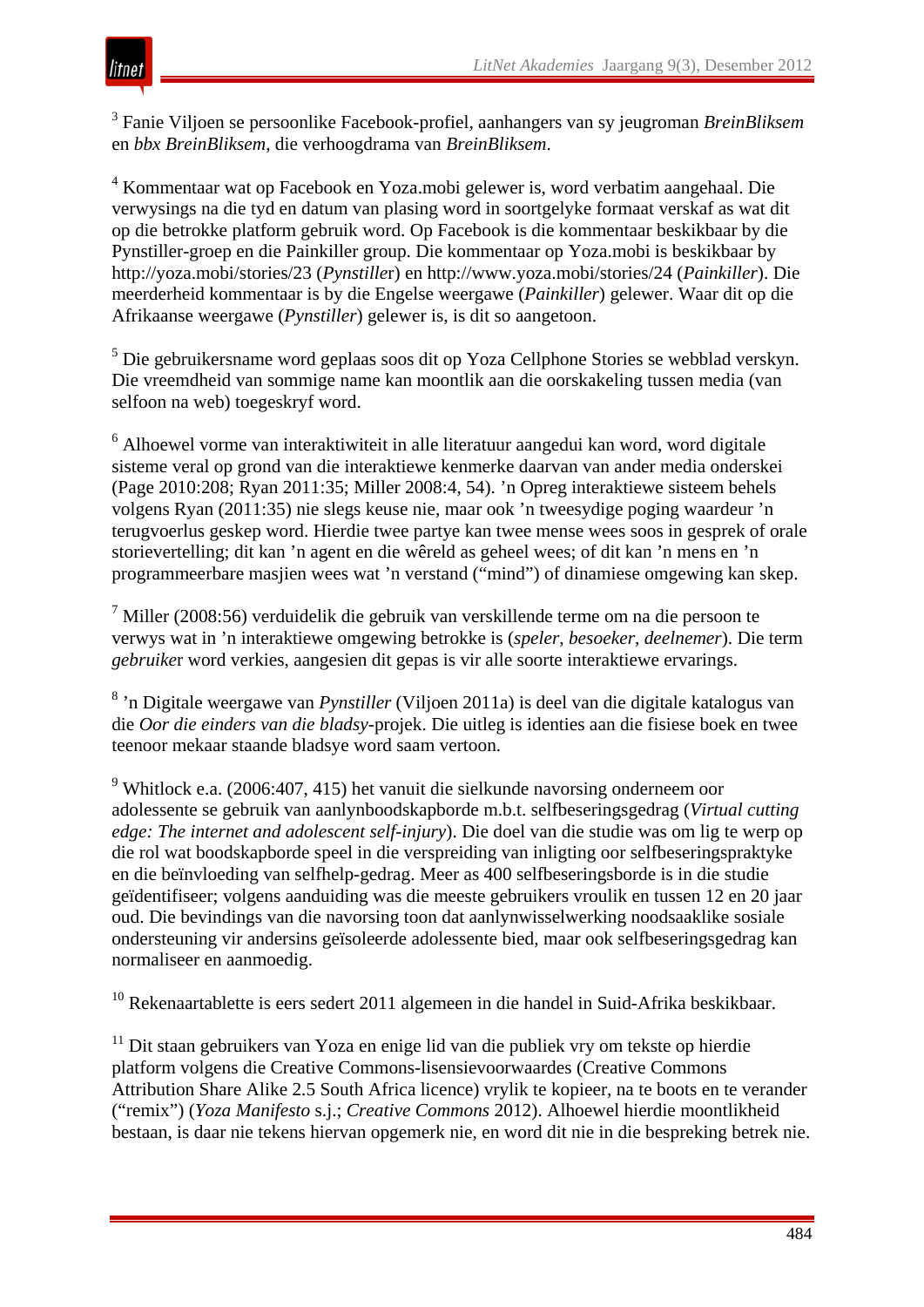

<sup>12</sup> Die terugvoermeganismes van hierdie sosiale netwerk maak ook daarvoor voorsiening dat enige Facebook-leser/-gebruiker onaanvaarbare bydraes kan rapporteer. 'n Soortgelyke funksie geld op die mobisite-weergawe, waar gebruikers kommentaar selfmodereer deur 'n rapporteringskakel ("Report this"). As op die skakel geklik word, word die verdagte inhoud dadelik verwyder en in 'n modereringstou geplaas waar die administrateur dit kan kontroleer (Vosloo 2010b). Kommentaar van 'n gebruiker op Facebook verskyn onmiddellik (sinkronies); in die geval van Yoza mobi verskyn kommentaar wat op die webwerf gegee word, 'n paar minute later, terwyl die kommentaar via selfoon eers in 'n modereringstou wag (asinkronies).

 $13$  5 Dec. 2010 9. Anonymous says: Lees die storie as 'n grafiese verhaal (of comic strip). Dit is gepubliseer as bladsye in 'n boek, en nie as hoofstukke nie – dis hoekom dit so kort is. As jy die volledige illustrasies wil sien, soek die Pynstiller-groep op Facebook. Lees meer oor ander mense wat ook 'n probleem het met selfskending, en hoe hulle dit hanteer het. *Pynstiller* se kortverhaalweergawe verskyn in die boek *Skree* van LAPA Uitgewers.

<sup>14</sup> Whitlock e.a. (2006) het in 2006 meer as 400 boodskapborde met selfbesering as fokus geïdentifiseer.

<sup>15</sup> Die transkripsie van SMS-taal na leesbare formate is deur Karien Badenhorst gedoen. Die transkripsie word in blokhakies geplaas waar dit nodig geag word.

<sup>16</sup> Op 'n vraag van Grobler (2009:6) oor die boodskap van *Pynstiller* op Facebook, antwoord Viljoen as volg: "Ek probeer gewoonlik nie boodskappe in my skryfwerk uitdra nie, veral nie vir tieners en jong volwassenes nie. Ek vertel net 'n storie en vestig mense se aandag op die probleem."

<sup>17</sup> Na aanleiding van lesersreaksie en terugvoer op Kontax2 het die ontwikkelaars van die platform byvoorbeeld vyf sleutelstrategieë vir m4Lit ontwikkel, naamlik: 'n wyer inhoudsreeks en genres, verminderde tyd tussen storiebekendstellings, verminderde tyd vir die moderering van kommentaar, volgehoue uitnodiging van lesersdeelname en die plasing van verhale in ander tale as Engels (Vosloo 2010b).

<sup>18</sup> Die feit dat pryse vir kommentaar uitgeloof is, kon tot die positiewe terugvoer bygedra het (Vosloo 2010c).

<sup>19</sup> Wallace (1999:64) meen dat die gebrek aan fisiese teenwoordigheid in aanlynomgewings en die geleentheid om agter anonimiteit te skuil, die natuurlike geneigdheid tot konformiteit verswak.

<sup>20</sup> Whitlock e.a. (2006) identifiseer die volgende as die vyf dominantste tematiese kategorieë in die inhoude van boodskapborde oor selfbesering: Verskaffing van informele ondersteuning, motivering en snellers vir selfbesering, geheimhoudingsaangeleenthede, verslawende elemente, en formele soek na hulp en behandeling.

<sup>21</sup> Hierdie bydrae is die gevolg van 'n verkenningsgesprek tussen Fanie Viljoen en Esmé van Rensburg oor *Pynstiller* en die Facebook-groep en die moontlikhede van samewerking en navorsing.